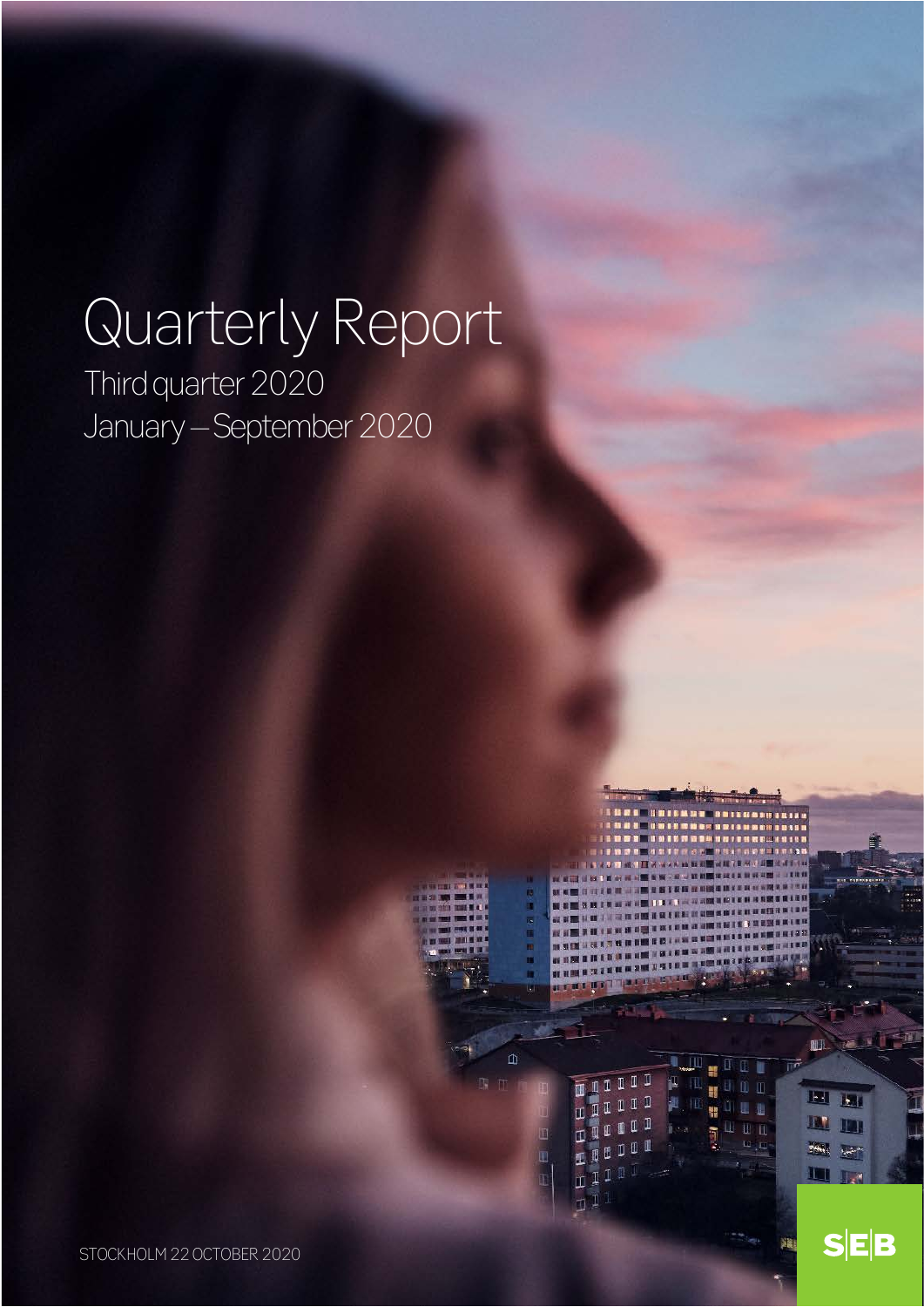# "When we now enter a new normal, we stand with our customers."

# Statement from Johan Torgeby

#### **Entering a new normal**

The Covid-19 pandemic continued to impact global health and weigh on the economy throughout the third quarter. Signs of increasing optimism and economic recovery, in particular among developed countries, continued to emerge but were challenged by a second wave of virus spread in several countries.

These macroeconomic challenges combined with the upcoming US presidential election and the ongoing Brexit negotiations contributed to the prevailing uncertainty. Despite this, equity markets continued to develop positively with the broad-based US equity index, S&P 500, reaching new record highs during the quarter.

In Sweden, authorities have adopted a more lenient approach to limit the pandemic than in many other countries. This, together with decisive economic relief measures, was reflected in stable consumption behaviour among households in the third quarter, as well as increasing housing prices. Corporate bankruptcies were 26 per cent lower than the corresponding period last year and the Purchasing Managers' Index for the manufacturing industry recovered to levels above the historical average following stronger new order intake.

If we were to revisit the most negative scenario that SEB depicted in the beginning of the crisis, we can conclude that this has not materialised as of today – and it looks less likely to do so in the short to medium term. However, the economic recovery is still fragile, with many uncertainties. We are slowly but surely returning to more normalised economic activity levels, but no one can be certain what this new normal will entail. What we do know, however, is that the continued economic recovery will depend on several key factors, such as continued collaboration between business, politics and other stakeholders, but also on the effectiveness of policy responses and measures taken to safeguard international free trade.

#### **The crisis as an accelerator**

While we recognise the severity and uniqueness of this crisis and how it continues to challenge our customers, our employees and society at large, we have also seen how the consequences of the pandemic have accelerated a number of trends in our industry.

One of these trends is digitalisation, and online trading in particular. Many "digital-only" players have experienced a significant increase in trading activity this year. This is partly driven by market volatility but also by restrictions requiring people to stay at home. SEB has also been part of this development and the number of digital fund transactions as well as the share of digital fund purchases increased notably during the year. We will continue to execute on our digital transformation agenda, focusing on connectivity, automation and analytics. This is how we enhance customer experience, improve efficiency, increase speed and reduce risk.

Our industry is also experiencing changing market dynamics, where we see how peers are now reducing their international presence. At SEB, however, we remain committed to support our home market customers globally as part of a long-term business model that is based on international presence.

#### **Meeting customers on their terms**

As our customers now have started to adapt to this new normal, SEB continued to support them in weathering the Covid-19 pandemic also during the third quarter. The shift towards more normalised customer interactions that we observed during the second quarter continued. This was evidenced by a reduced inflow of Covid-19-related credit requests as well as a decrease in the number of requests for amortisation grace periods on household mortgages and corporate loans.

While providing financial support to our customers during the pandemic, we continued to sharpen our product and service offering. As an example, SEB recently established a strategic partnership with the fintech company Oxceed, which offers small and medium-sized enterprises (SMEs) a cloudbased performance management tool to visualise and analyse real-time accounting data. This partnership is part of SEB's ambition to offer our SME customers a digital ecosystem that connects their business systems with SEB and provides them with an overview of relevant data, enabling more informed decisions. Oxceed is the third partnership in the ecosystem, complementing already established collaborations with Capcito and PE Accounting, which offer dynamic operational

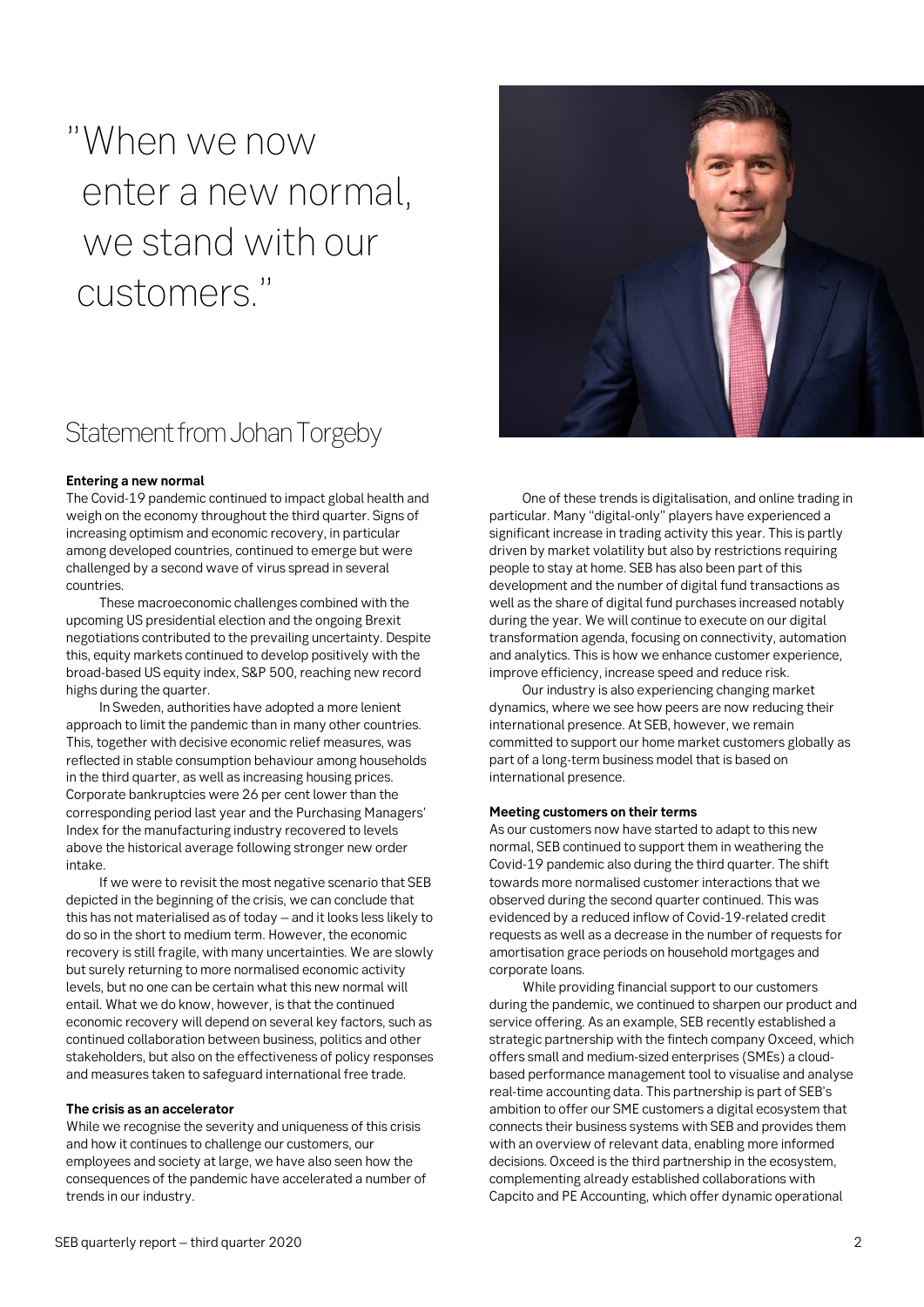financing and digital accounting services for our corporate customers. Together with these partners, we aim to provide the next generation offering to our SME customers by making our financial products and services accessible both from the customers' business systems and through SEB's interface.

#### **Contributing to a low-carbon society**

During the third quarter we have continued to enhance our sustainability capabilities. In our ambition to accelerate the pace of transformation towards a low-carbon society, we have established a new sustainability organisation, which gathers our expertise and takes a comprehensive approach, from a strategic and a business perspective.

Moreover, we recently launched SEB Greentech, a new venture capital unit that invests in green technology. The sector is undergoing rapid development and is expected to play a key role in the sustainable transition. By offering early stage financing to these companies, we aim to support the entrepreneurs that create technologies, products and services that can benefit our customers, shareholders and society at large.

#### **Resilient set of financial results**

Despite the challenging economic environment, SEB delivered a robust financial performance with an operating profit of SEK 5.9bn and a return on equity of 11.7 per cent in the third quarter. The capital buffer above the regulatory requirement amounted to 580 basis points. The Board of Directors has now assessed the current situation and confirms its previous decision to not propose a dividend during 2020. The reversal of the 2019 dividend increased the buffer while a higher accrued dividend for 2020 affected the buffer negatively. The financial performance and the capital buffer reflect SEB's resilient business model and financial strength.

Net interest income increased by 5 per cent quarter-onquarter. The increase was driven by a reversal of temporary negative funding effects and higher lending margins. Net interest income increased by 6 per cent year-on-year.

Net fee and commission income decreased by 1 per cent quarter-on-quarter, partly driven by seasonal effects. Payment and card fees recovered but were still subdued given the impact on the corporate card business from the pandemic. Also, corporate loan origination receded to a more normalised level following a strong second quarter. Net fee and commission income decreased by 8 per cent year-onyear.

Net financial income decreased to SEK 1.8bn. The underlying trading remained healthy but there was a smaller contribution from fair value adjustments, and other market valuation effects declined from the unusually high level in the second quarter. Net financial income increased by 47 per cent year-on-year, mainly due to positive fair value adjustments and stronger life insurance income.

Operating expenses decreased by 3 per cent quarteron-quarter but were largely unchanged year-on-year. Costs continued to develop according to our expectations and the 2021 target level remains unchanged, corresponding to SEK 23.2bn at the end of the third quarter.

Net expected credit losses decreased to SEK 1.1bn, corresponding to 19 basis points. We continued to see limited effects from the pandemic on the overall asset quality of SEB. This reflected the strength of the large corporates portfolio and the extensive government support measures directed to corporates and private individuals. The majority of allowances taken were mainly related to the offshore portfolio (rigs, accommodation rigs and platform support vessels). The expected credit loss level of around SEK 6bn for the full year of 2020, which we have previously communicated, still remains.

#### **People at the core of everything we do**

In addition to our strong capital and liquidity position, our employees are a prerequisite for SEB to create value for our customers and shareholders. To safeguard the health of our employees, measures previously implemented have been maintained throughout the quarter. This was partly reflected in approximately 35 per cent of all employees globally continuing to work remotely based on rotation schemes. Given the extraordinary times we have been through together, we are glad to see that in the annual employee satisfaction survey, the overall employee engagement remained at a high level and above the global financial sector average. This result gives us reassurance in the work we have done to keep our employees safe.

Despite some light at the end of the tunnel, uncertainty still remains. It continues to be our highest priority to support our customers, as we always strive to do – in both good times and bad times – and when we now enter a new normal, we stand with our customers. This is how we continue to create long-term shareholder value.

John Toyley

*President and CEO*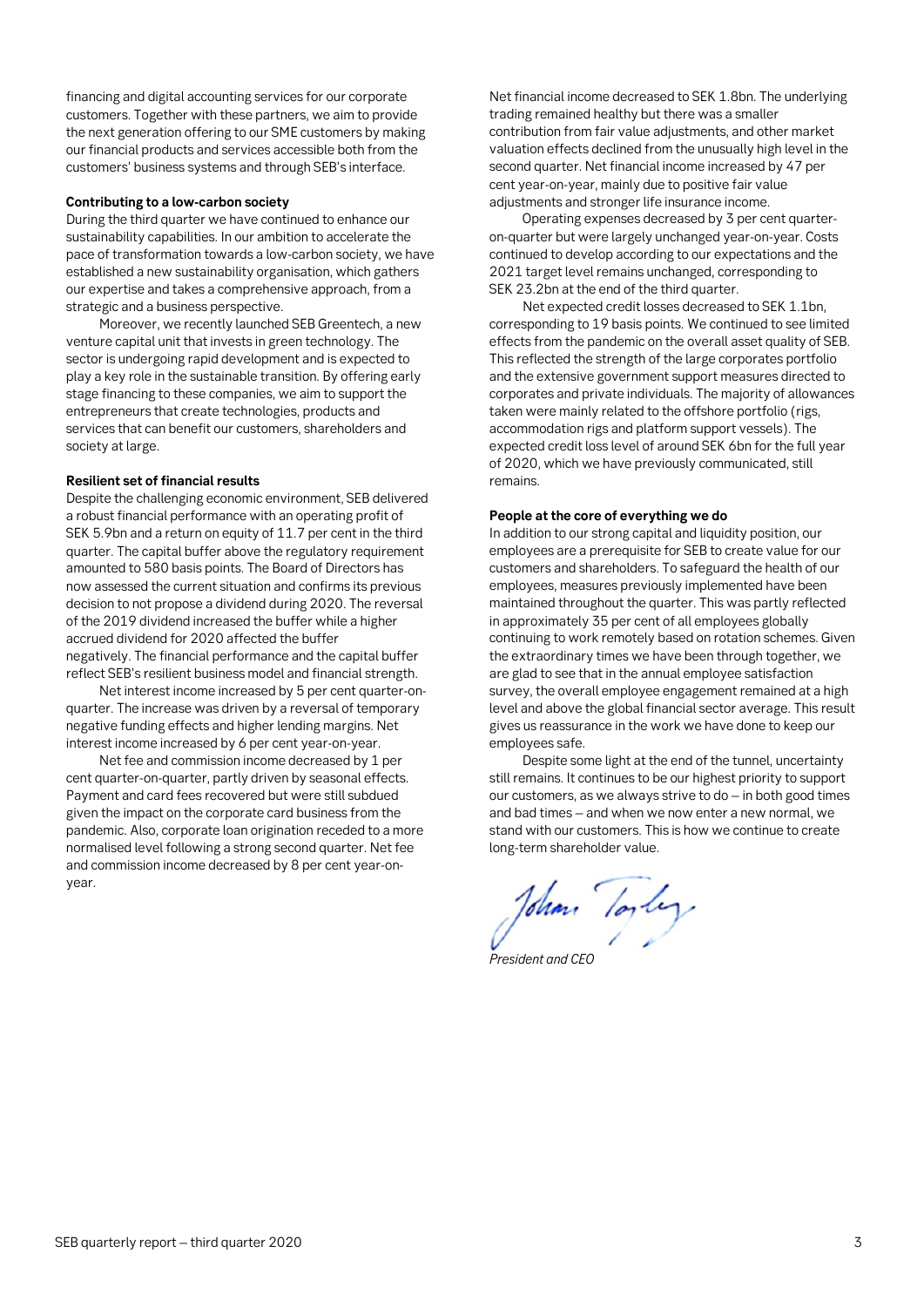# Third quarter 2020

# The quarter in brief

- Continued stabilisation of financial markets and customer behaviours
- Return on equity of 11.7 per cent despite elevated credit losses
- Strong capital and liquidity position, well placed to continue supporting our customers
- The Board of Directors confirms its previous decision to not propose a dividend during 2020

# **Summary**

|                                                                   | Q <sub>3</sub> | Q <sub>2</sub><br>Q <sub>3</sub> |       | Jan-Sep | <b>Full year</b> |          |          |       |          |
|-------------------------------------------------------------------|----------------|----------------------------------|-------|---------|------------------|----------|----------|-------|----------|
| <b>SEK m</b>                                                      | 2020           | 2020                             | %     | 2019    | %                | 2020     | 2019     | %     | 2019     |
| Total operating income                                            | 12563          | 13999                            | $-10$ | 11942   | 5                | 36651    | 36045    | 2     | 50134    |
| Total operating expenses                                          | $-5547$        | $-5712$                          | -3    | $-5589$ | $-1$             | $-16905$ | $-16918$ | 0     | $-22945$ |
| Net expected credit losses                                        | $-1098$        | $-2691$                          | $-59$ | $-489$  | 124              | $-5282$  | $-1297$  |       | $-2294$  |
| Operating profit before                                           |                |                                  |       |         |                  |          |          |       |          |
| items affecting comparability                                     | 5916           | 5598                             | 6     | 5864    | 1                | 14463    | 17831    | $-19$ | 24894    |
| Items affecting comparability $^{1)}$                             |                | $-1000$                          |       |         |                  | $-1000$  |          |       |          |
| <b>Operating profit</b>                                           | 5916           | 4598                             | 29    | 5864    | 1                | 13463    | 17831    | -24   | 24894    |
| <b>NET PROFIT</b>                                                 | 4766           | 3501                             | 36    | 4772    | 0                | 10623    | 14346    | -26   | 20177    |
| Return on equity, %<br>Return on equity excluding items affecting | 11.7           | 8.7                              |       | 13.2    |                  | 8.8      | 13.1     |       | 13.7     |
| comparability, %                                                  | 11.6           | 11.2                             |       | 13.2    |                  | 9.7      | 13.2     |       | 13.8     |
| Basic earnings per share, SEK                                     | 2.21           | 1.62                             |       | 2.21    |                  | 4.91     | 6.64     |       | 9.33     |

1) Administrative fine issued by the Swedish FSA. See note 6.

# Volumes and key ratios







**CET 1 capital ratio & return on equity** Per cent

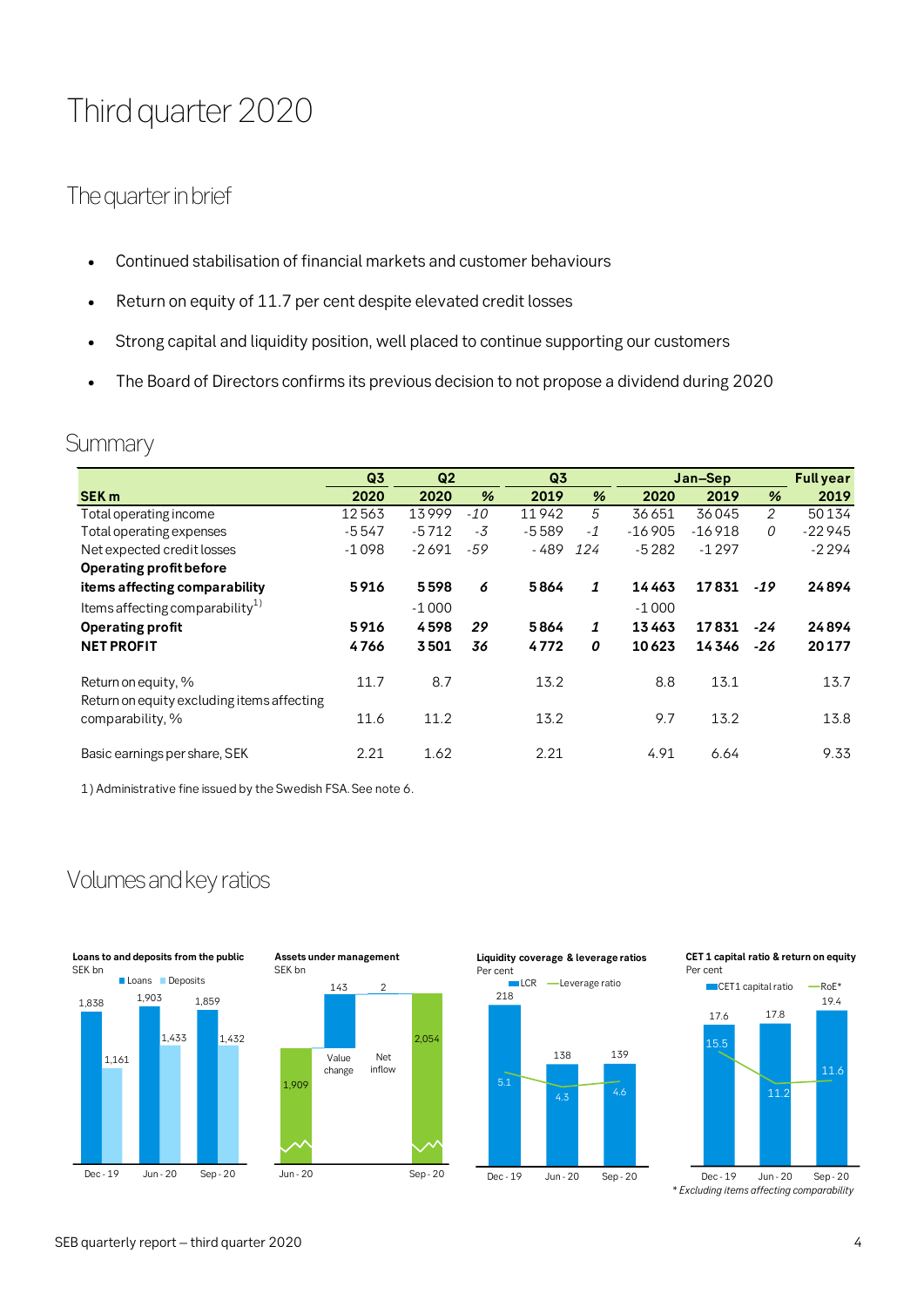# Table of contents

| <b>SEB Group</b>                                              |          |
|---------------------------------------------------------------|----------|
| The third quarter__________                                   | - 6      |
|                                                               | 7        |
|                                                               | $\sim$ 9 |
|                                                               |          |
|                                                               |          |
|                                                               | 12       |
| Financial statements - SEB Group                              | 13       |
|                                                               |          |
|                                                               |          |
|                                                               |          |
|                                                               |          |
|                                                               | 16       |
| Other financial information - SEB Group                       | 17       |
|                                                               | 17       |
|                                                               | 18       |
| Business segments - SEB Group                                 | 19       |
|                                                               | 19       |
|                                                               |          |
|                                                               |          |
|                                                               | 22       |
| $\sim$ 23                                                     |          |
|                                                               | -24      |
| Notes to the financial statements - SEB Group                 | 25       |
|                                                               | 25       |
|                                                               |          |
|                                                               |          |
|                                                               |          |
|                                                               |          |
|                                                               |          |
|                                                               |          |
|                                                               |          |
| Note 9 Assets and liabilities measured at fair value ________ |          |
|                                                               |          |
|                                                               |          |
|                                                               |          |
| SEB consolidated situation                                    | 38       |
|                                                               | $-38$    |
|                                                               |          |
|                                                               | 41       |
|                                                               |          |
| Skandinaviska Enskilda Banken AB (publ) - parent company      | 42       |
|                                                               |          |
|                                                               |          |
|                                                               |          |
|                                                               | 43<br>44 |
|                                                               |          |
|                                                               | 45       |
|                                                               | 45       |
|                                                               | 46       |
|                                                               | 47       |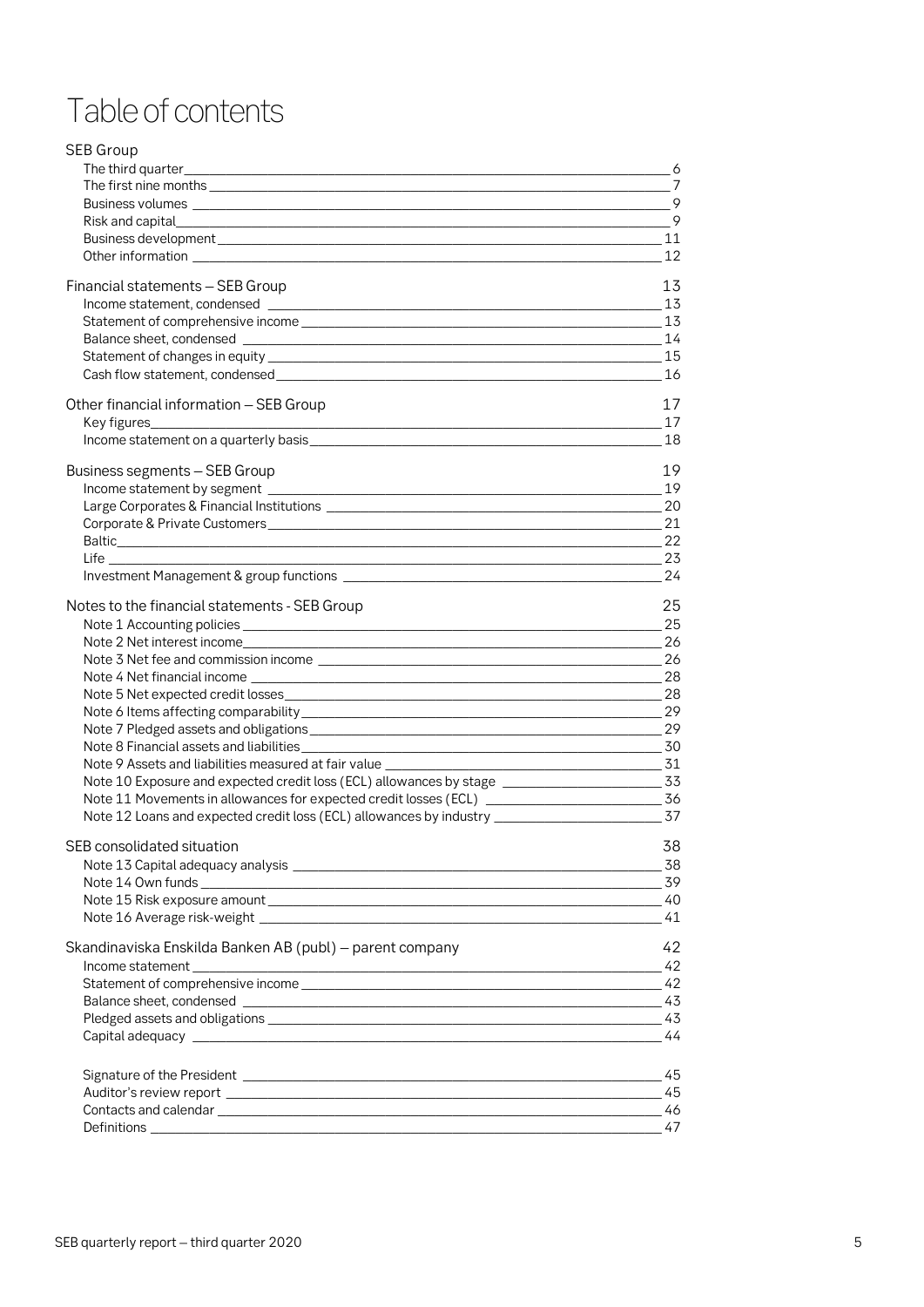# SEB Group

## <span id="page-5-0"></span>**The third quarter**

The effects from the Covid-19 pandemic on financial markets and customer behaviours continued to normalise. *Operating profit before items affecting comparability* increased by 6 per cent to SEK 5,916m from SEK 5,598m in the second quarter. *Operating profit* amounted to SEK 5,916m (4,598). *Net profit* amounted to SEK 4,766m (3,501).

#### **Operating income**

*Total operating income* decreased by SEK 1,436m, 10 per cent, compared with the second quarter and amounted to SEK 12,563m (13,999). Compared with the third quarter 2019, total operating income increased by 5 per cent.

*Net interest income* amounted to SEK 6,336m, which represented an increase of 5 per cent compared with the second quarter (6,047) and an increase of 6 per cent year-onyear.

|                           | Q <sub>3</sub> | Q2     | Q <sub>3</sub> |
|---------------------------|----------------|--------|----------------|
| <b>SEK m</b>              | 2020           | 2020   | 2019           |
| Customer-driven NII       | 6931           | 6821   | 6298           |
| NII from other activities | $-595$         | $-774$ | $-315$         |
| Total                     | 6336           | 6047   | 5983           |

Customer-driven net interest income increased by SEK 110m compared with the second quarter. There was a positive lending margin effect while both currency and deposit margin effects were negative and there was a small positive deposit volume effect.

The negative effect on net interest income from other activities (including for instance funding and other Treasury activities, trading and regulatory fees) of SEK -595m was SEK 179m smaller than the second quarter 2020. Short-term funding costs were lower as more expensive funding matured.

The total resolution and deposit guarantee fees recognised in the third quarter amounted to SEK 329m (300).

*Net fee and commission income* decreased by 1 per cent from the second quarter and amounted to SEK 4,301m (4,364). Year-on-year, net fee and commission income decreased by 8 per cent.

Corporate customers were somewhat cautious and, in combination with a seasonal downturn in corporate transactions, gross fees from the issuance of securities and advisory services decreased by SEK 98m to SEK 203m in the third quarter. Similarly, gross lending fees decreased by 15 per cent to SEK 668m. On the other hand, a partial comeback of other customer activity led to an improvement of net payments and card fees of 15 per cent in the third quarter, an increase of SEK 110m to SEK 820m compared with the second quarter. The Covid-19 related decline was evident in the decrease of SEK 199m year-on-year.

**Comparative numbers** *(in parenthesis throughout the report) Unless otherwise stated:*

<span id="page-5-1"></span> *-the result for the reporting quarter is compared with the prior quarter -the year-to-date result is compared with the corresponding period in the prior year*

<span id="page-5-2"></span> *-business volumes are compared with the balances in the prior quarter*

The equity markets developed strongly in the quarter. The gross fee income from custody and mutual funds, excluding performance fees, increased by SEK 96m to SEK 1,917m. However, year-on-year these fees decreased by SEK 49m, a reflection of customers increasingly choosing lower-fee index funds. Performance fees amounted to SEK 86m, an increase of SEK 17m compared with the second quarter. Year-on-year performance fees increased by SEK 75m.

The net life insurance commissions related to the unitlinked insurance business were stable at SEK 272m (276).

*Net financial income* decreased by SEK 1,787m to SEK 1,754m. Year-on-year, net financial income increased by SEK 558m. Given the Covid-19 effects, asset prices and credit spreads have been very volatile throughout 2020.

The market value of certain strategic holdings decreased by SEK 352m quarter-on-quarter. The fair value credit adjustment $1$ ) amounted to SEK 189m as credits spreads continued to tighten but decreased by SEK 392m compared with the second quarter.

Compared with the unusually high level in the second quarter, net financial income in both Treasury and Market operations was affected negatively by lower market volatility, lower customer activity levels and declining market valuations.

Other life insurance income, net, primarily related to the traditional portfolios in Sweden and the Baltic countries improved to 245m from SEK 228m in the second quarter.

*Net other income* amounted to SEK 172m (47). Realised capital gains as well as unrealised valuation and hedge accounting effects were included in this line item.

#### **Operating expenses**

*Total operating expenses* decreased by 3 per cent to SEK 5,547m (5,712). Compared with the third quarter 2019, the decrease was 1 per cent.

Staff costs decreased by 4 per cent compared with the second quarter. With the lower SEB share price, the cost for long-term variable remuneration programmes decreased. The effect of Covid-19 related protection measures affected other expenses, with lower travelling costs among other things.

Supervisory fees amounted to SEK 37m (39).

#### **Net expected credit losses**

*Net expected credit losses* decreased by 59 per cent to SEK 1,098m in the third quarter (2,691), corresponding to a net expected credit loss level of 19 basis points (46).

Net expected credit losses for the Large Corporate & Financial Institutions division amounted to SEK 1,116m. This was primarily related to continued challenges in the oil-related portfolios, mainly the offshore<sup>[2](#page-5-2)</sup> segment, with slow activity

<sup>2</sup> *Rigs, accommodation rigs and platform support vessels.*

 <sup>1</sup> *Unrealised valuation change from counterparty risk (CVA) and own credit risk standing in derivatives (DVA). Own credit risk for issued securities (OCA) is reflected in Other comprehensive income.*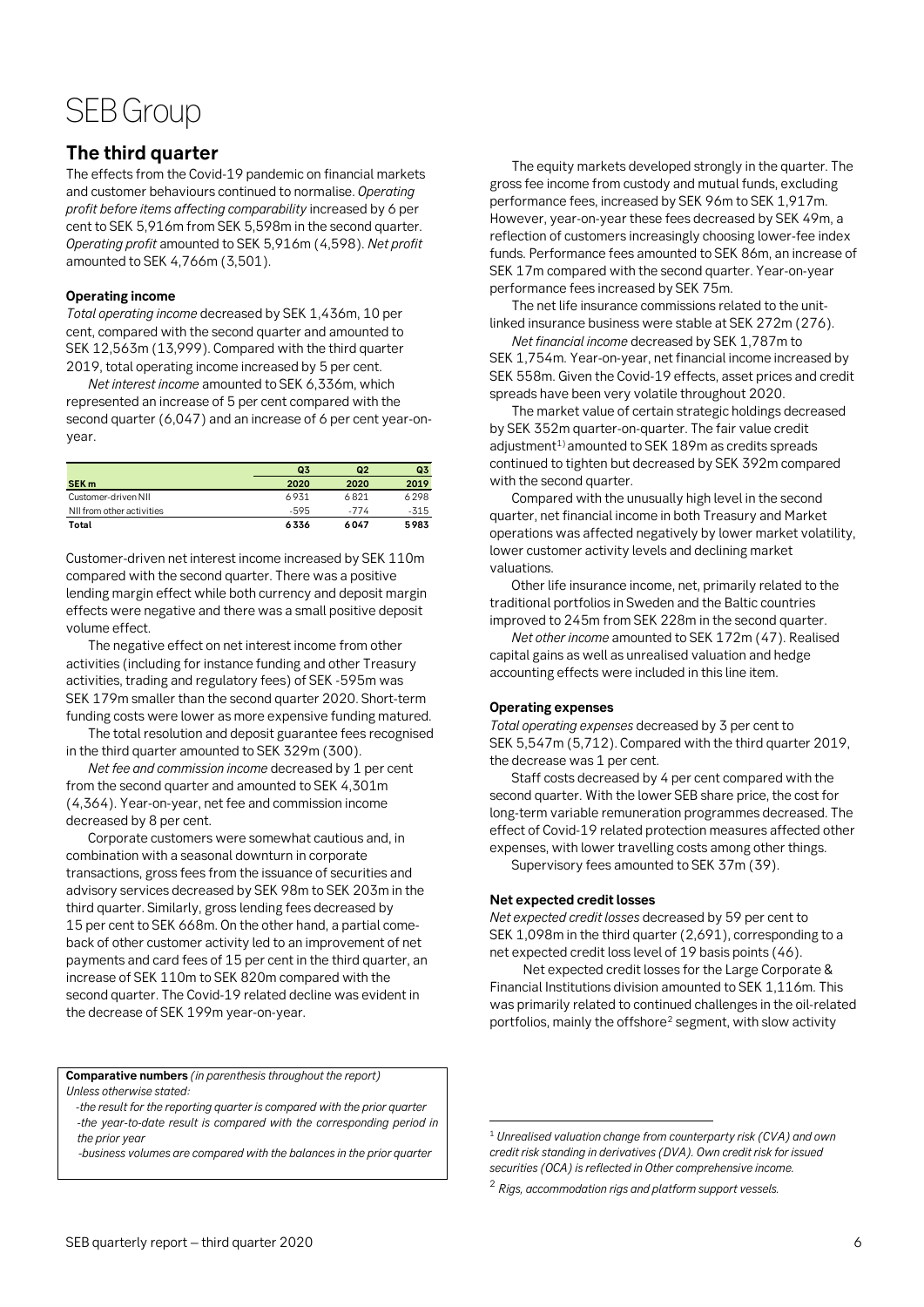due to the low oil prices. SEK 300m was released from the oilrelated model overlay to partly cover for the increase in provisions for specific counterparties.

A revision of the macroeconomic scenarios led to slightly less negative assumptions, resulting in a reversal of provisions of SEK 200m, mainly in the Corporate & Private Customers and Baltic divisions. Since various government support measures for corporates and private individuals may have delayed the impact from the economic downturn on asset quality, the Covid-19-related model overlay was increased in order to keep the provisions largely unchanged.

See further comments on Credit risk and asset quality and Uncertainties on page 9, 12 and note 10-12.

#### **Items affecting comparability**

There were no *items affecting comparability* in the third quarter. In the second quarter items affecting comparability amounted to SEK -1,000m. See note 6.

#### **Income tax expense**

In line with the increase in the operating profit, the *income tax expense* rose to SEK 1,150m (1,096) with an effective tax rate of 19 per cent (24). The higher tax rate in the second quarter was explained by the item affecting comparability which is not tax deductible.

#### **Return on equity**

*Return on equity* for the third quarter improved to 11.7 per cent (8.7). Return on equity excluding items affecting comparability was 11.6 per cent (11.2).

#### **Other comprehensive income**

*Other comprehensive income* amounted to SEK 1,190m (-546). The net value of the defined benefit pension plans increased which affected other comprehensive income by SEK 1,373m (558). The defined benefit pension obligation increased when the discount rate changed from 1.10 to 0.95 per cent. At the same time, as the conditions in the financial markets improved, the value of the pension assets increased. The value of SEB's pension plan assets exceeded the defined benefit obligation to the employees.

The net effect from the valuation of balance sheet items that may subsequently be reclassified to the income statement, i.e. cash flow hedges and translation of foreign operations amounted to SEK -129m (-827).

### <span id="page-6-0"></span>**The first nine months**

*Operating profit before items affecting comparability* decreased by 19 per cent from SEK 17,831m to SEK 14,463m for the first nine months of 2020. In the same period, *operating profit*  decreased by 24 per cent to SEK 13,463m. *Net profit* amounted to SEK 10,623m (14,346).

#### **Operating income**

*Total operating income* amounted to SEK 36,651m, which was 2 per cent higher than the corresponding period 2019 (36,045).

*Net interest income* amounted to SEK 18,584m, representing an increase of 9 per cent year-on-year (17,020).

|                           | Jan-Sep | Change  |   |
|---------------------------|---------|---------|---|
| SEK <sub>m</sub>          | 2020    | 2019    | % |
| Customer-driven NII       | 20612   | 18902   |   |
| NII from other activities | $-2028$ | $-1882$ |   |
| Total                     | 18584   | 17020   |   |

Customer-driven net interest income increased by SEK 1,710m compared with the first nine months of 2019. There was a major positive effect from lending volumes, but this was to a large extent offset by lower lending margins. The repo rate increase in the beginning of the year contributed positively to deposit margins and there was a positive internal transfer pricing effect.

The negative effect on net interest income from other activities (including for instance funding and other Treasury activities, trading and regulatory fees) increased by SEK 146m compared with the first nine months 2019. A negative internal transfer pricing effect was almost offset by lower costs for regulatory fees. In total, the resolution fund and deposit guarantee fees amounted to SEK 974m (1,607). The resolution fund fee amounted to SEK 690m (1,294). In 2020, the resolution fund fee was lowered to 5 basis points calculated on applicable balance sheet volumes versus 9 basis points in 2019. This fee rate will remain unchanged until the resolution fund target of 3 per cent of guaranteed deposits in Sweden is met.

*Net fee and commission income* decreased by 3 per cent compared with the corresponding period in 2019 and amounted to SEK 13,289m (13,719).

Net payment and card fees were since the first quarter significantly affected by the lower activity due to Covid-19 restrictions and decreased by SEK 589m to SEK 2,427m, year-on-year.

Due to lower corporate transaction activity, gross fees from the issuance of securities and advisory services decreased by 10 per cent to SEK 755m compared with the first nine months 2019. On the other hand, there was an increase in lending activity leading to gross lending fees increasing by 6 per cent to SEK 2,228m.

Gross fee income from custody and mutual funds, excluding performance fees, increased by SEK 16m to SEK 5,683m year-on-year. Performance fees amounted to SEK 206m, an increase of SEK 127m compared with the first nine months 2019.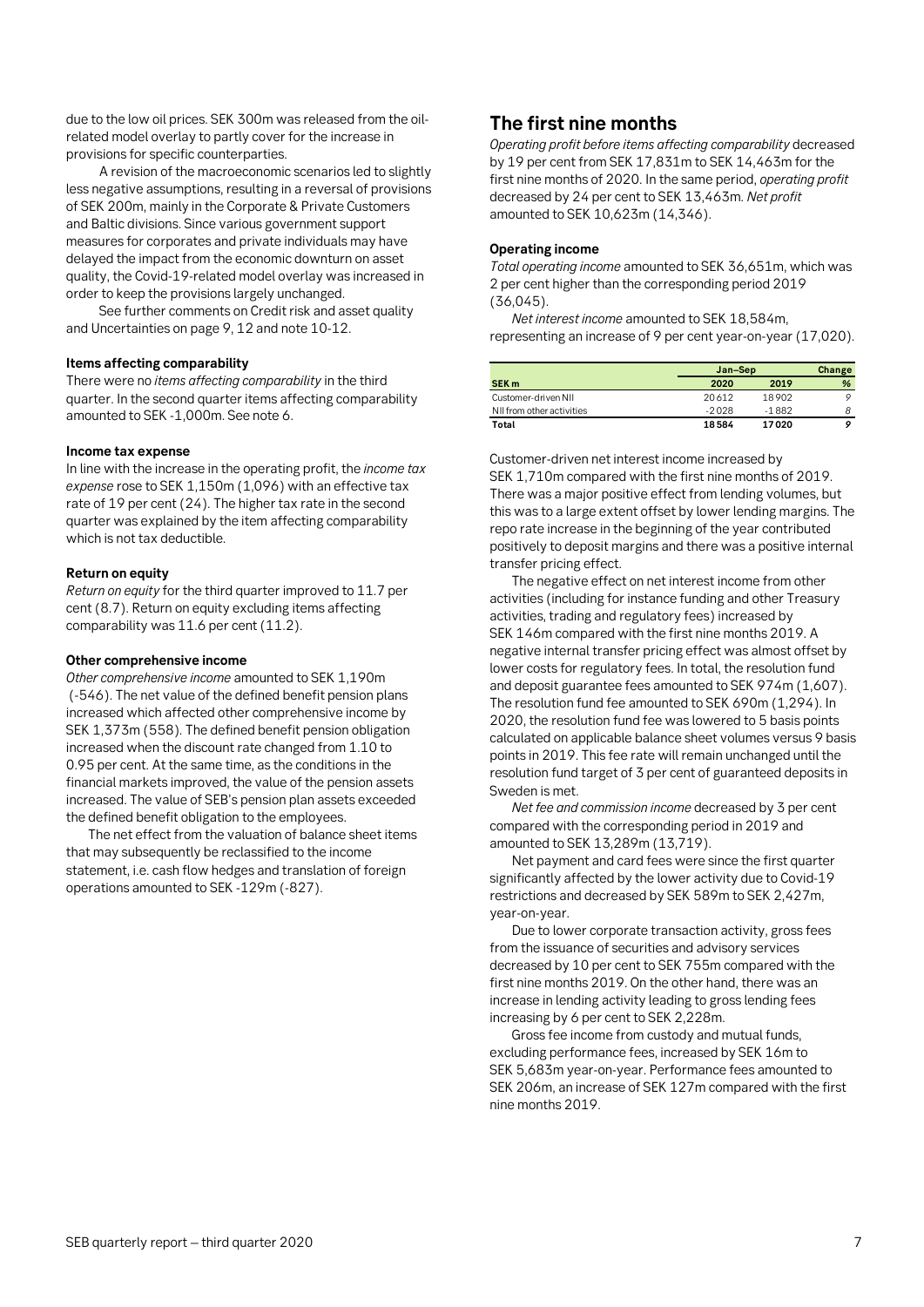Covid-19 effects leading to volatility in asset prices and credit spreads were evident throughout the first nine months.

The net life insurance commissions related to the unit-linked insurance business decreased by 10 per cent compared with

The market value of certain strategic holdings decreased by SEK 561m year-on-year. Credit spreads were significantly wider than the corresponding period 2019 and the fair value  $c$ redit adjustment $1$ ) decreased net financial income by SEK 245m. Other life insurance income, net, decreased by SEK 143m compared with the first nine months 2019, primarily due to performance in the traditional portfolios in Sweden and the Baltic countries.

All this was counteracted by market valuations in Treasury as well as Markets' holdings, in combination with Markets' underlying business, which contributed positively as market volatility and customer activity were high.

*Net other income* amounted to SEK 286m (510). Realised capital gains as well as unrealised valuation and hedge accounting effects were included in this line item.

#### **Operating expenses**

*Total operating expenses* were virtually unchanged compared with the corresponding period 2019 and amounted to SEK 16,905m (16,918).

Staff costs increased by 2 per cent year-on-year partially related to SEB's strategic initiatives. Consequences of Covid-19 restrictions affected other expenses, which decreased by 10 per cent, with fewer consultants and lower travelling costs among other things. Supervisory fees amounted to SEK 117m (114).

The cost target in the business plan for 2019-2021 is described on page 12. Operating expenses related to the strategic initiatives increased according to plan and the threeyear cost target remains unchanged.

#### **Net expected credit losses**

*Net expected credit losses* for the first nine months of 2020 amounted to SEK 5,282m, corresponding to a net expected credit loss level of 30 basis points (8) and an increase of SEK 3,985m compared with the first nine months of 2019 (1,297). The development was driven by increased provisions for a handful of specific counterparties in the oil-related portfolios, mainly in the offshore<sup>[2](#page-7-1)</sup> segment, more negative macroeconomic scenarios in the impairment modelling as well as model overlays for oil-related exposures and Covid-19 related effects. The majority of the net expected credit losses in the first nine months 2020, SEK 4,233m, was related to the Large Corporate & Financial Institutions division. See further comments on uncertainties on page 12 and note 10-12.

**Other comprehensive income** *Other comprehensive income* amounted to SEK-344m (-2,200). The value of SEB's pension plan assets exceeded the defined benefit obligations to the employees. The net value of the defined benefit pension plans increased which affected other comprehensive income by SEK 98m (-2,334).

*Return on equity* for the first nine months 2020 decreased to 8.8 per cent (13.1). Return on equity excluding items affecting comparability was 9.7 per cent (13.2).

The *items affecting comparability* consists of the administrative fine in the amount of SEK 1,000m that is described further in

In line with the decrease in operating result *income tax expense* amounted to SEK 2,840m (3,486) with an effective

**Items affecting comparability**

**Income tax expense**

**Return on equity**

tax rate of 21 per cent (20).

note 6.

The net effect from the valuation of balance sheet items that may subsequently be reclassified to the income statement, i.e. cash flow hedges and translation of foreign operations amounted to SEK -385m (184).

<span id="page-7-0"></span> <sup>1</sup> *Unrealised valuation change from counterparty risk (CVA) and own credit risk standing in derivatives (DVA). Own credit risk for issued securities (OCA) is reflected in Other comprehensive income.* 

<span id="page-7-1"></span><sup>2</sup> *Rigs, accommodation rigs and platform support vessels.*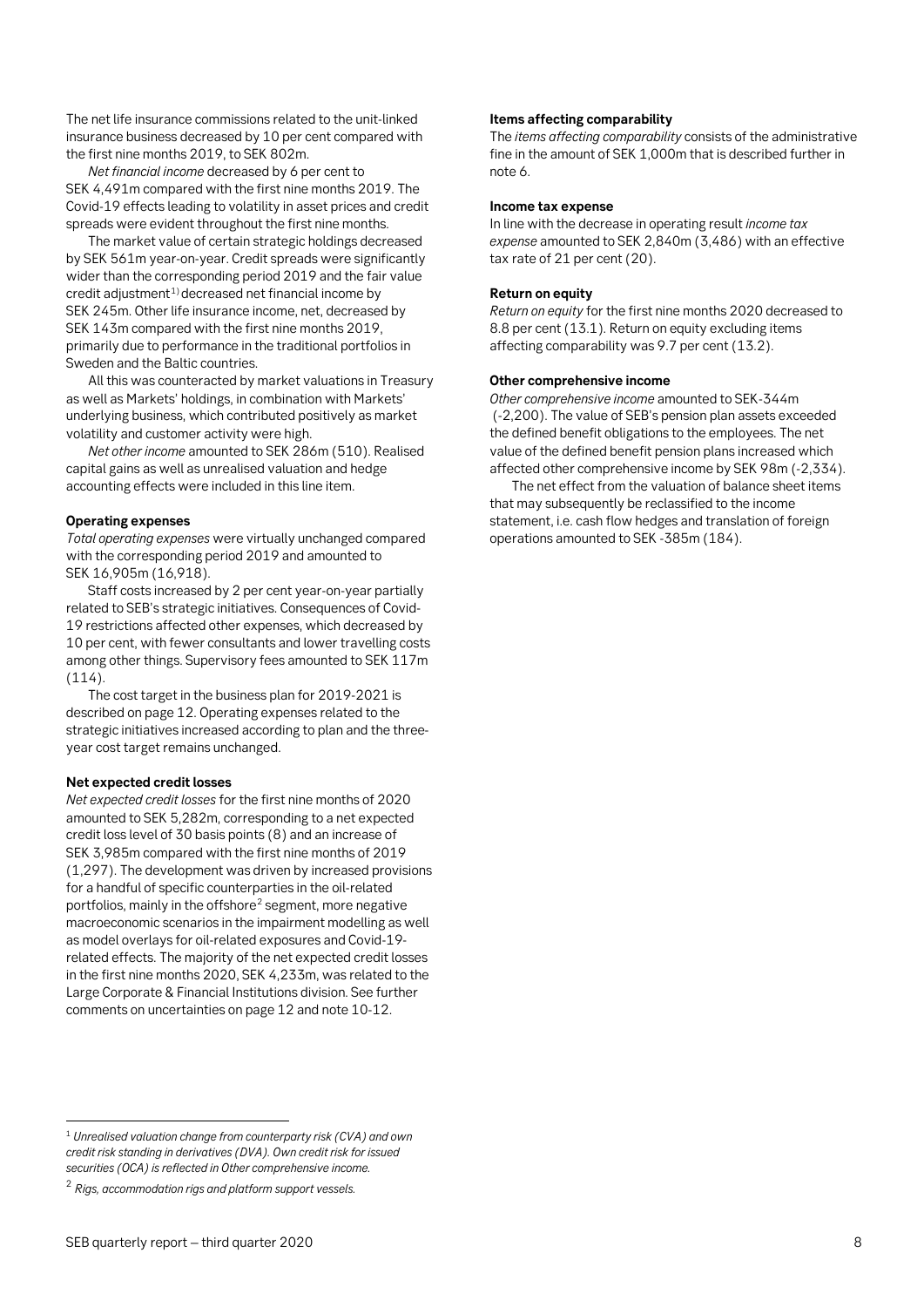### <span id="page-8-0"></span>**Business volumes**

Total assets at 30 September 2020 amounted to SEK 3,201bn, representing a decrease of SEK 17bn in the third quarter (3,218) and an increase of SEK 344bn since year-end. At year-end, total assets amounted to SEK 2,857bn.

Business volumes in the third quarter are mainly driven by credit commitments and other contingent liabilities which are included in the credit portfolio. Information about the credit portfolio is available in the section Risk and capital.

#### **Loans**

|                            | 30 Jun<br>30 Sep |      | 31 Dec |
|----------------------------|------------------|------|--------|
| <b>SEK bn</b>              | 2020             | 2020 | 2019   |
| General governments        | 16               | 15   | 14     |
| Financial corporations     | 72               | 75   | 83     |
| Non-financial corporations | 879              | 882  | 880    |
| Households                 | 649              | 641  | 632    |
| Collateral margin          | 52               | 52   | 46     |
| Reverse repos              | 192              | 237  | 184    |
| Loans to the public        | 1859             | 1903 | 1838   |

Loans to the public decreased by SEK 44bn during the third quarter and increased by SEK 21bn since year-end. Loans to non-financial corporations decreased by SEK 3bn in the quarter and were stable compared with year-end. Household lending grew by SEK 8bn in the third quarter and by SEK 17bn since year-end. Reverse repos (contractual agreements to buy and subsequently sell back securities) are generally shortterm in nature.

#### **Deposits and borrowings**

|                                         | 30 Sep | 30 Jun | 31 Dec |
|-----------------------------------------|--------|--------|--------|
| <b>SEK bn</b>                           | 2020   | 2020   | 2019   |
| General governments                     | 36     | 32     | 22     |
| Financial corporations                  | 334    | 341    | 215    |
| Non-financial corporations              | 602    | 588    | 508    |
| Households                              | 377    | 376    | 346    |
| Collateral margin                       | 59     | 64     | 57     |
| Repos                                   | 19     | 28     | 5      |
| Registered bonds                        | 4      | 5      | 8      |
| Deposits and borrowings from the public | 1432   | 1433   | 1161   |

In the third quarter, deposits and borrowings from the public decreased by SEK 1bn to SEK 1,432bn (1,433). The increase from year-end was SEK 271bn. Deposits from non-financial corporations and households increased by SEK 15bn in the third quarter and by SEK 125bn since year-end. Given the uncertainty and market sentiment during the year, customers were more cautious and chose low-risk alternatives for their excess cash.

#### **Assets under management and custody**

Total *assets under management* amounted to SEK 2,054bn (1,909). Driven by the equity market appreciation during the third quarter, the market value increased by SEK 143bn. The net inflow of assets amounted to SEK 2bn during the quarter.

<span id="page-8-2"></span>*Assets under custody* increased mainly driven by the equity market appreciation during the third quarter and amounted to SEK 10,803bn (10,053).

## <span id="page-8-1"></span>**Risk and capital**

SEB assumes credit, market, liquidity, IT and operational as well as life insurance risks. The risk composition of the group, as well as the related risk, liquidity and capital management, are described in SEB's Annual Report for 2019 (see page 52- 57 and notes 40 and 41), in the Capital Adequacy and Risk Management Report for 2019 as well as the quarterly additional Pillar 3 disclosures. Further information is available in the Fact Book that is published quarterly.

#### **Credit risk and asset quality**

|                                          | 30 Sep | 30 Jun | 31 Dec |
|------------------------------------------|--------|--------|--------|
| <b>SEK bn</b>                            | 2020   | 2020   | 2019   |
| Banks                                    | 89     | 89     | 99     |
| Corporates                               | 1368   | 1331   | 1268   |
| Commercial real estate management        | 193    | 199    | 188    |
| Residential real estate management       | 140    | 139    | 131    |
| Housing co-operative associations Sweden | 65     | 64     | 63     |
| Public administration                    | 64     | 77     | 72     |
| Household mortgage                       | 632    | 615    | 589    |
| Household other                          | 83     | 85     | 90     |
| Total credit portfolio                   | 2634   | 2599   | 2498   |

SEB's credit portfolio, which includes loans, contingent liabilities and derivatives, increased by SEK 35bn to SEK 2,634bn in the third quarter (2,599). The corporate credit portfolio increased by SEK 37bn, reflecting continued demand for contingent liquidity facilities among large corporates but also a recovery for investment-driven demand. The household credit portfolio increased by SEK 16bn driven by the continued growth of the Swedish household mortgage market. The commercial and residential real estate management portfolios decreased by SEK 5bn combined.

Asset quality indicators such as past due loans remained unchanged during the quarter. There was continued limited impact from the Covid-19 pandemic on the larger portfolios such as large corporates, households, and small and mediumsized companies in Sweden and the Baltic countries, which to some extent may be due to various government support measures. Credit-impaired loans (gross loan exposures in stage 3) increased during the quarter by SEK 1.6bn to SEK 17.3bn, corresponding to 0.96 per cent of total loans (0.86). The increase was driven mainly by a few oil-related exposures, for the most part within offshore<sup>[1](#page-8-2)</sup>. See net expected credit loss comment on page 6. As of 30 September 2020, the ECL coverage ratio for the credit-impaired loans was 48 per cent compared with 44 at the end of the second quarter.

Note 12 provides a more detailed breakdown of SEB's loan portfolio by industry and stage allocation as well as corresponding ECL allowances. Pages 25-26 in the Fact book provide a breakdown of SEB's credit portfolio and lending portfolio by industry and country.

-

<sup>1</sup> *Rigs, accommodation rigs and platform support vessels.*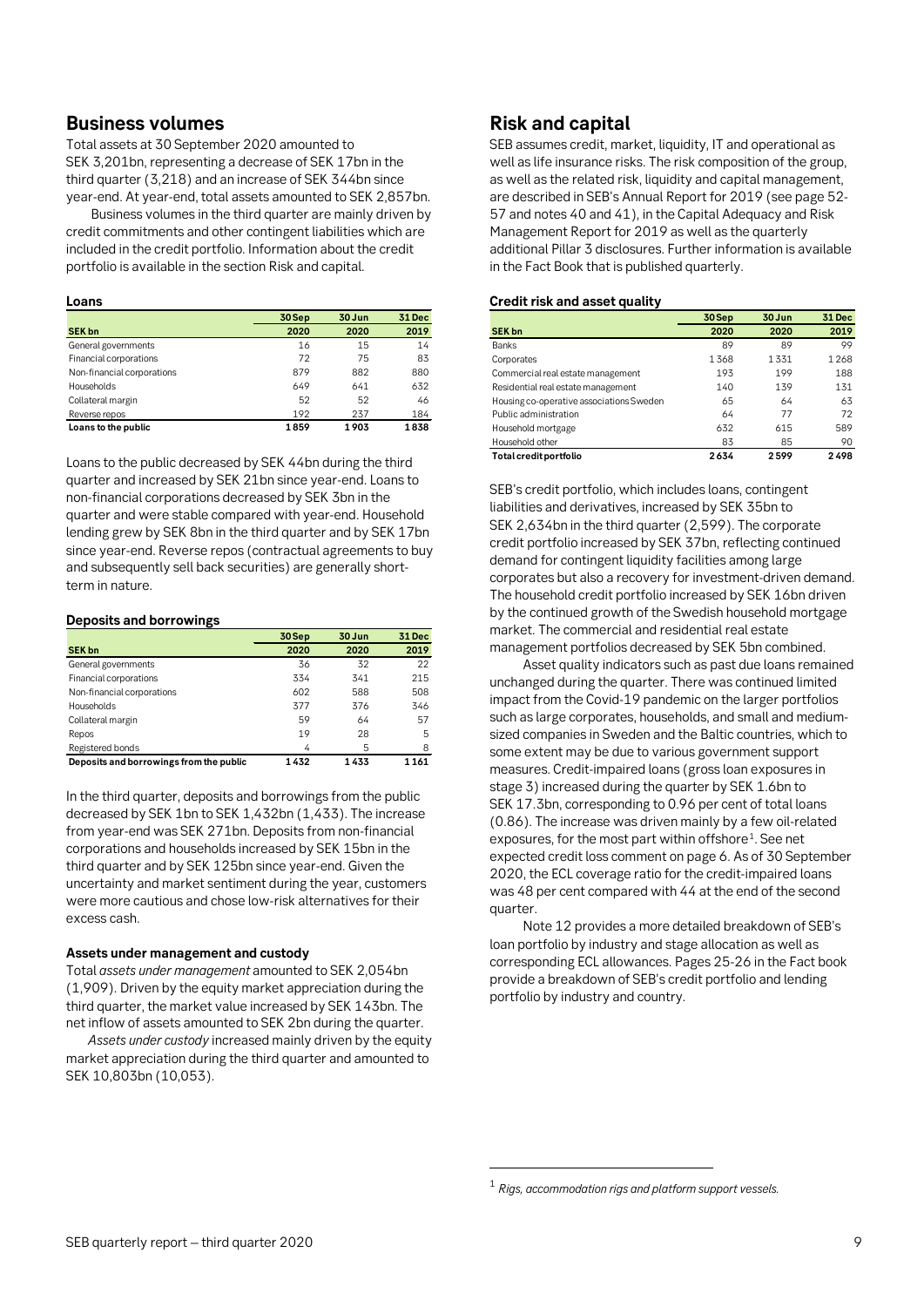#### **Market risk**

SEB's business model is driven by customer demand. Average VaR in the trading portfolio decreased by 19 per cent on average from SEK 259m in the second quarter to SEK 209m in the third quarter, mainly due to increased diversification and partly due to lower interest rate risk. SEB does not expect to lose more than this amount, on average, during a period of ten trading days with 99 per cent probability.

#### **Liquidity and funding**

SEB entered the Covid-19 pandemic with a strong liquidity and funding position and has maintained uninterrupted access to all our funding markets. Since March, SEB's liquidity and funding position was supported by a continuous inflow of deposits from the customers, which enabled SEB to gradually reduce capital market funding. However, in the third quarter, SEK 8bn of senior debt matured while new issuance amounted to SEK 26bn of which SEK 9bn constituted covered bonds and SEK 17bn senior preferred debt. Short-term funding in the form of commercial paper and certificates of deposit, increased by SEK 30bn during the quarter.

The liquid assets defined according to the liquidity coverage requirements amounted to SEK 757bn at 30 September 2020 (717). At quarter-end, the Liquidity Coverage Ratio (LCR) was 139 per cent (138) despite the fact that from 16 March 2020, the Swedish Financial Supervisory Authority (SFSA) allows banks to temporarily fall below the LCR requirement for individual and total currencies which normally must be at least 100 per cent.

The bank is committed to a stable funding base. SEB's internal structural liquidity measure, Core Gap, which measures the proportion of stable funding in relation to illiquid assets, was 112 per cent (114).

#### **Rating**

Fitch rates SEB's long-term senior unsecured debt at AA-. The rating is based on SEB's low risk appetite, stable and wellexecuted strategy, robust asset quality and capitalisation as well as strong market position. In September, Fitch affirmed SEB's rating and assigned a negative outlook to the long-term rating, reflecting the downside risks, particularly to asset quality and profitability, of a deeper or more prolonged economic downturn than what is currently expected.

Moody's rates SEB's long-term senior unsecured debt at Aa2 with a stable outlook based on the bank's strong asset quality and robust capital ratios. While the bank has good underlying earnings generation, the corporate business focus could add earnings cyclicality, particularly in the current economic downturn. In March, Moody's affirmed the stable outlook of the Swedish banking system due to the strong capital position and capital generation capacity of banks and in September, SEB's rating was affirmed.

S&P rates SEB's long-term senior unsecured debt at A+ with a stable outlook. The rating is based on the stable and low-risk operating environment in Sweden, the bank's stable and welldiversified revenue base and leading position among large Nordic corporates, robust capitalisation and resilient earnings, despite expected increasing pressure on revenues and asset quality in the current economic environment. In July, S&P affirmed SEB's rating.

#### **Capital position**

The following table shows the risk exposure amount (REA) and capital ratios according to Basel III:

|                                       | 30 Sep | 30 Jun | 31 Dec |
|---------------------------------------|--------|--------|--------|
| Own funds requirement, Basel III      | 2020   | 2020   | 2019   |
| Risk exposure amount, SEK bn          | 746    | 745    | 746    |
| Common Equity Tier 1 capital ratio, % | 19.4   | 17.8   | 17.6   |
| Tier 1 capital ratio, %               | 21.2   | 197    | 20.8   |
| Total capital ratio, %                | 23.7   | 22.2   | 23.3   |
| Leverage ratio, %                     | 4.6    | 4.3    | 5.1    |

SEB's Common Equity Tier 1 (CET1) capital ratio was 19.4 per cent (17.8). The increase was positively affected by the reversal of the 2019 dividend while a higher accrued dividend for 2020 affected the capital ratio negatively. SEB's annual general meeting, which was held on 29 June 2020, approved the Board of Directors' proposal that no dividend payment for 2019 will be made and that the entire amount available will be carried forward. In conjunction with the second quarter report, it was communicated that depending on how the Covid-19 situation develops, the Board of Directors may assess a dividend payment later this year and if deemed appropriate, convene an extraordinary general meeting to present a dividend proposal.The Board of Directors has now assessed the current situation and confirms its previous decision to not propose a dividend during 2020. In line with this, no deduction for dividend for the year 2019 is made from CET1 capital.

SEB's applicable CET1 capital requirement per the end of the third quarter was unchanged from the second quarter at 13.7 per cent, whereof the pillar 2 requirement was 3.6 per cent, including 2.0 per cent systemic risk. The lowered countercyclical buffer requirements from the financial authorities both in Sweden and other countries in response to the effects of the Covid-19 pandemic were unchanged. The SFSA's countercyclical buffer requirements was lowered from 2.5 to zero per cent in the first quarter.

The bank aims to have a buffer of around 150 basis points above the capital requirement. The buffer shall cover sensitivity to currency fluctuations in REA, changes in the net value of the Swedish defined benefit pension plan as well as general macroeconomic uncertainties. Currently the buffer is 580 basis points.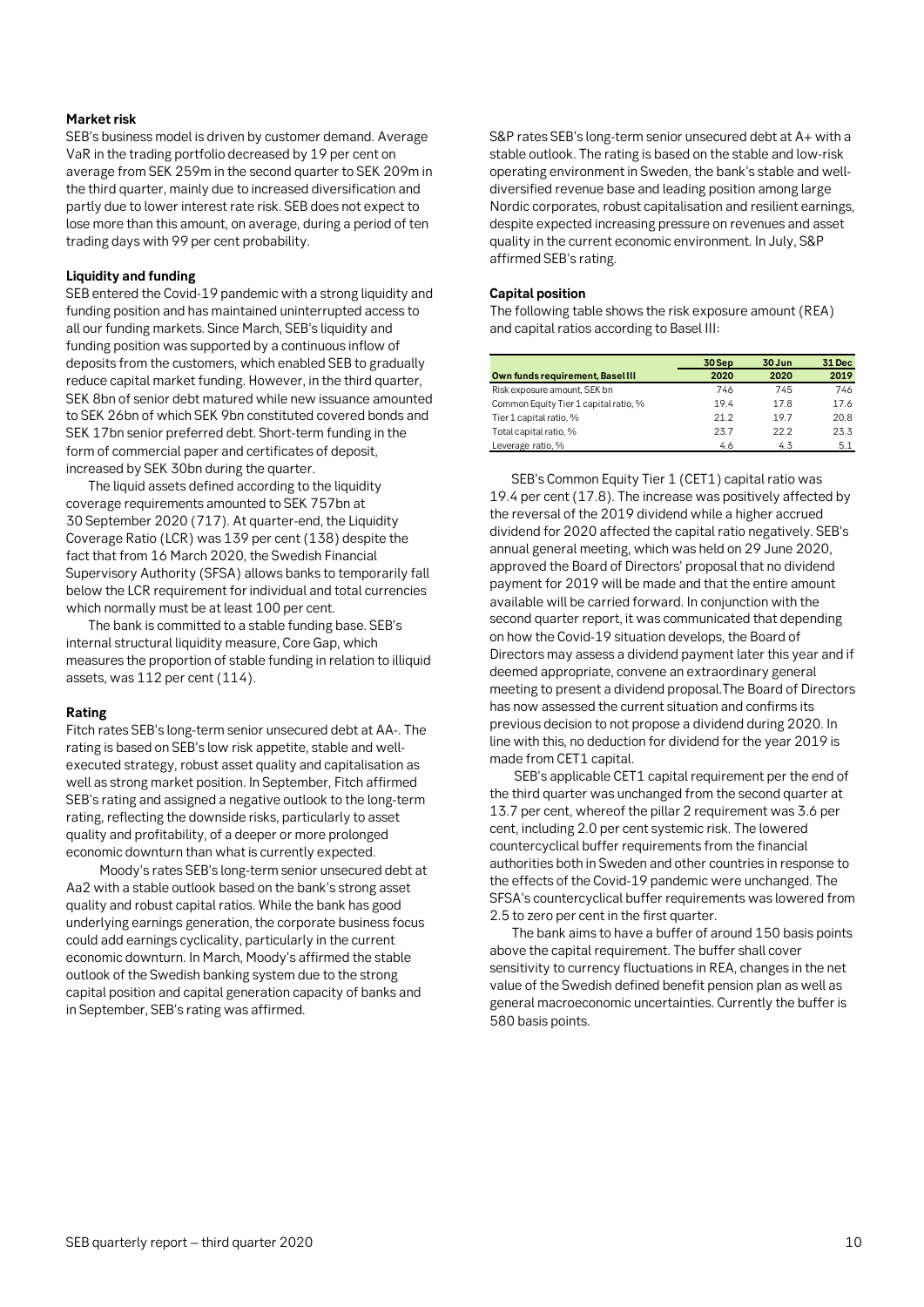#### **Risk exposure amount**

| <b>SEK bn</b>                              |     |
|--------------------------------------------|-----|
| Balance 30 Jun 2020                        | 745 |
| Underlying credit risk change              |     |
| - where of asset size                      | 8   |
| - where of asset quality                   | -6  |
| - where of foreign exchange movements      | - 1 |
| Underlying market risk change              |     |
| - where of CVA risk                        |     |
| Underlying operational risk change         | 3   |
| Model updates, methodology & policy, other |     |
| - where of credit risk                     | Ω   |
| Balance 30 Sep 2020                        | 746 |

The total risk exposure amount (REA) increased by SEK 1bn to SEK 746bn in the third quarter. Credit volumes increased REA by SEK 8bn, mitigated by an asset quality related REA decrease by SEK 6bn mainly driven by an inflow of highquality credit exposures, while foreign exchange movements had limited impact during the quarter. Market risk REA decreased by SEK 4bn. Operational risk REA increased by SEK 3bn, a result of the extraordinary fine in the second quarter.

#### **Internally assessed capital requirement**

As per 30 September 2020, the internally assessed capital requirement, including insurance risk, amounted to SEK 69bn (70). The internal capital requirement is assessed using SEB's internal models for economic capital and is not fully comparable to the estimated capital requirement published by the SFSA due to differences in assumptions and methodologies.

The internally assessed capital requirement for the parent company amounted to SEK 66bn (67).

#### <span id="page-10-0"></span>**Business development**

During the quarter, SEB continued to support our customers in weathering the Covid-19 related challenges. At the same time, the ongoing process of sharpening our product and service offering as well as our own processes continued.

#### **Advisory leadership**

As a response to the increasing demand from customers, we continuously develop new sustainability products and services. As a step in this process, SEB Investment Management has decided to exclude all companies associated with the extraction of fossil fuels and fossil energy production from a selection of index funds, representing SEK 51bn of assets under management.

Moreover, we launched SEB Greentech, a new venture capital unit investing in green technology. The sector is undergoing rapid development and is expected to play a key role in the transition towards a low-carbon economy. By offering early stage financing to these companies, we aim to contribute to the creation of technologies, products and services that can benefit our customers, shareholders and society at large.

During the quarter, we continued to develop our digital customer channels by improving our private banking customers' web interface as more information was made available in their account overviews.

#### **Operational excellence**

SEB's Baltic division continued to develop in line with its digitalisation agenda by continuing its rollout of remote services. Digital onboarding of both private customers and small and medium-sized companies as well as digital signing were made available to an increasing number of customers in the Baltic countries.

End-to-end automation is one of the strategic initiatives in SEB's business plan, aiming to improve customer experience while improving operational efficiency and reducing risks. As part of this initiative, we launched smart capture technology built on artificial intelligence, allowing the conversion of information coming from various sources into digital data. This facilitates the end-to-end automation of additional processes by reducing manual work while increasing the speed in our response to customer requests.

#### **Extended presence**

During the third quarter, we continued to build on the ambition to offer our small and medium-sized enterprise customers a digital ecosystem, connecting SEB and their business systems and providing our customers an overview of relevant data, enabling more informed decisions. Thus, a strategic partnership was established with the fintech company Oxceed, offering a cloud-based tool to visualise and analyse real-time accounting data. Oxceed is the third partnership in the ecosystem, complementing already established collaborations with Capcito and PE Accounting, which offer dynamic operational financing and digital accounting services.

Moreover, SEB invested in Thought Machine, which offers a cloud-based core banking platform. SEB is already a customer to and partner of Thought Machine, using their technology when exploring and building new financial products and services for SEBx – a bank within the bank.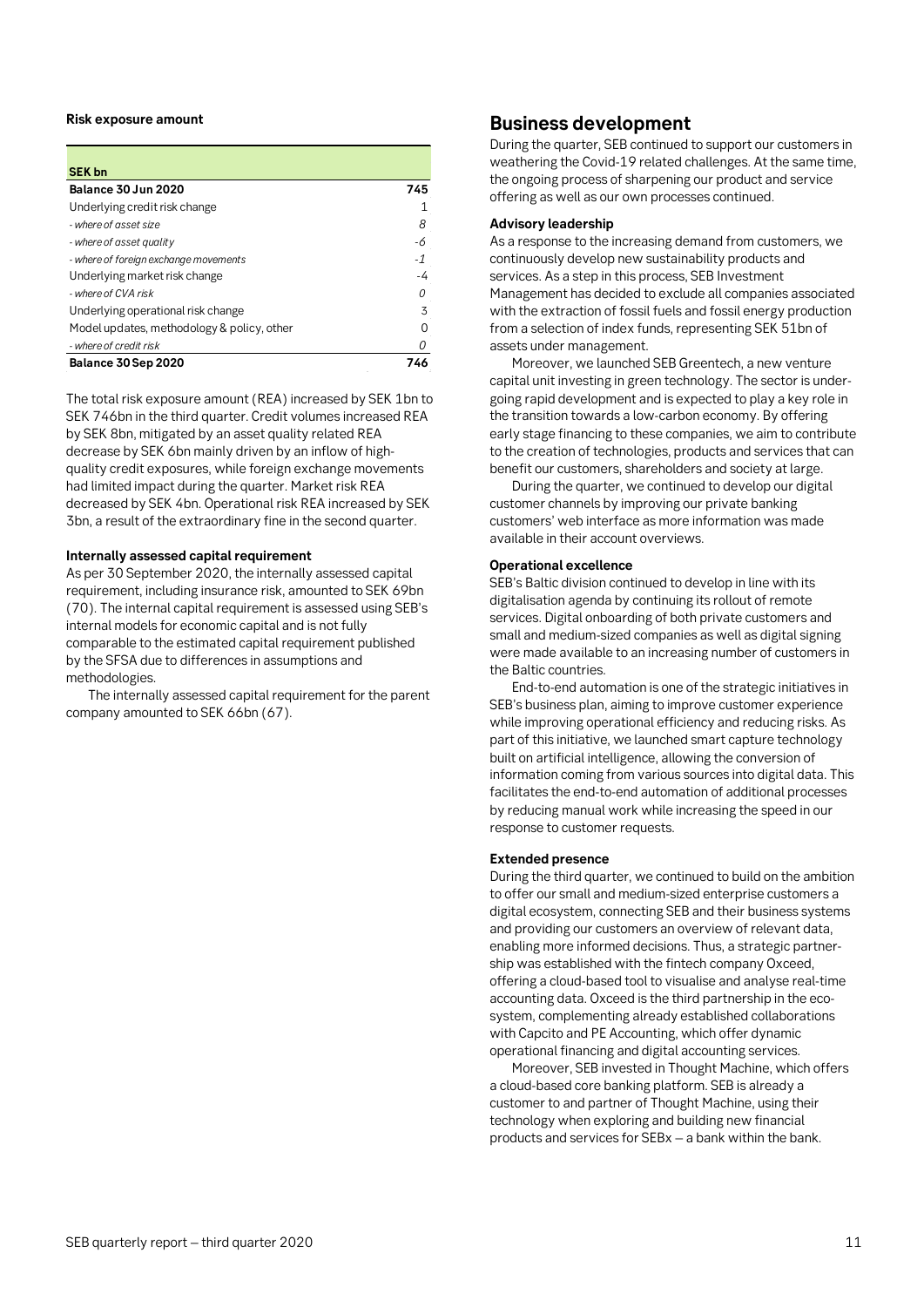# <span id="page-11-0"></span>**Other information**

#### **Long-term financial targets**

SEB's long-term financial targets are:

-to pay a yearly dividend that is 40 per cent or above of the earnings per share,

-to maintain a Common Equity Tier 1 capital ratio of around 150 bps above the current requirement from the SFSA, and -to generate a return on equity that is competitive with peers.

In the long term, SEB aspires to reach a sustainable return on equity of 15 per cent.

#### **Cost target**

SEB's business plan for 2019-2021 defines a number of strategic initiatives which, on an accumulated basis, are estimated to lead to total additional investments of SEK 2-2.5bn during the three-year period 2019-2021. This translates into an annual cost increase of SEK 1bn by 2021, and a new total cost target of around SEK 23bn by 2021, assuming 2018 foreign exchange rates. With the foreign exchange rates as of 30 September 2020, the cost target implies a cost level of around SEK 23.2bn in 2021. The pace of investments will be dependent on progress and will be gradually ramped up over the three years. The strategic initiatives are expected to lead to both improved revenue growth and cost efficiencies, improving return on equity over time.

#### **Currency effects**

The currency effect on operating profit for the third quarter 2020 was SEK -79m.

Similarly, the currency effect on business volumes was small. Compared with the second quarter 2020, the stronger Swedish krona decreased loans to and deposits from the public by SEK 4bn and SEK 3bn, respectively. Total REA decreased by SEK 1bn while the decrease of total assets was SEK 8bn. Compared with year-end 2019, the currency effects were a decrease of loans to and deposits from the public by SEK 11bn and SEK 8bn, respectively. Total REA decreased by SEK 5bn while the decrease of total assets was SEK 19bn.

#### **Uncertainties**

The pandemic outbreak of Covid-19 and governments' response measures in an attempt to limit its spread, have rapidly and significantly affected societies, economies and financial markets globally. The negative financial and economic consequences may be extensive in SEB's home markets. At the same time, the recent oil price development and ongoing energy transformation are a challenge for the oil and gas industry. SEB is continuously assessing the asset quality of its credit portfolio using several different scenarios for the pandemic and the economic development, including the oil industry development. The assessment includes the effects of the measures taken by governments and the full consequences on the economy.

Financial markets are expected to continue to be volatile given the prevailing uncertainty. This may adversely impact fair values of certain financial instruments and holdings, and consequently, net financial income and capital.

The interest rate levels – in Sweden in particular the repo rate – are key factors affecting net interest income and operating profit. The Swedish central bank does not currently forecast any change to its repo rate, which is currently zero per cent, until the end of 2023.

The German Federal Ministry of Finance issued a circular on 17 July 2017 with administrative guidance in relation to withholding taxes on dividends in connection with certain cross-border securities lending and derivative transactions; so-called cum-cum transactions. The circular states an intention to examine transactions executed prior to the change in tax legislation that was enacted 1 January 2016. Ongoing audits by the local tax administration have to date resulted in preliminary minor reclaims on selected tax years. SEB has requested that these reclaims should be revoked. Following a review, SEB is of the opinion that the cross-border securities lending and derivative transactions of SEB in Germany up until 1 January 2016 were conducted in compliance with then prevailing rules. Hence, to date no provisions have been made. Nevertheless, it cannot be ruled out that the outcome of potential future tax claims may have a negative financial effect on SEB.

SEB is subject to various legal regimes, laws and requirements in all jurisdictions where the bank operates. Over the past years, the laws and regulations of the financial industry have expanded and further sharpened, and the regulators have increased their supervision. This is a development which is expected to continue to evolve. Competent authorities regularly conduct reviews of SEB's regulatory compliance, including areas such as financial stability, transaction reporting, anti-money laundering, investor protection, and data privacy. SEB has policies and procedures in place with the purpose to comply with applicable laws and regulations and has continuous dialogues and cooperates with authorities. SEB has received requests from authorities in jurisdictions where it operates, including U.S. authorities, to provide information concerning measures against money laundering, which SEB is responding to in dialogue with these authorities. It cannot be ruled out that current and future supervisory activities and requests from authorities could lead to criticism or sanctions.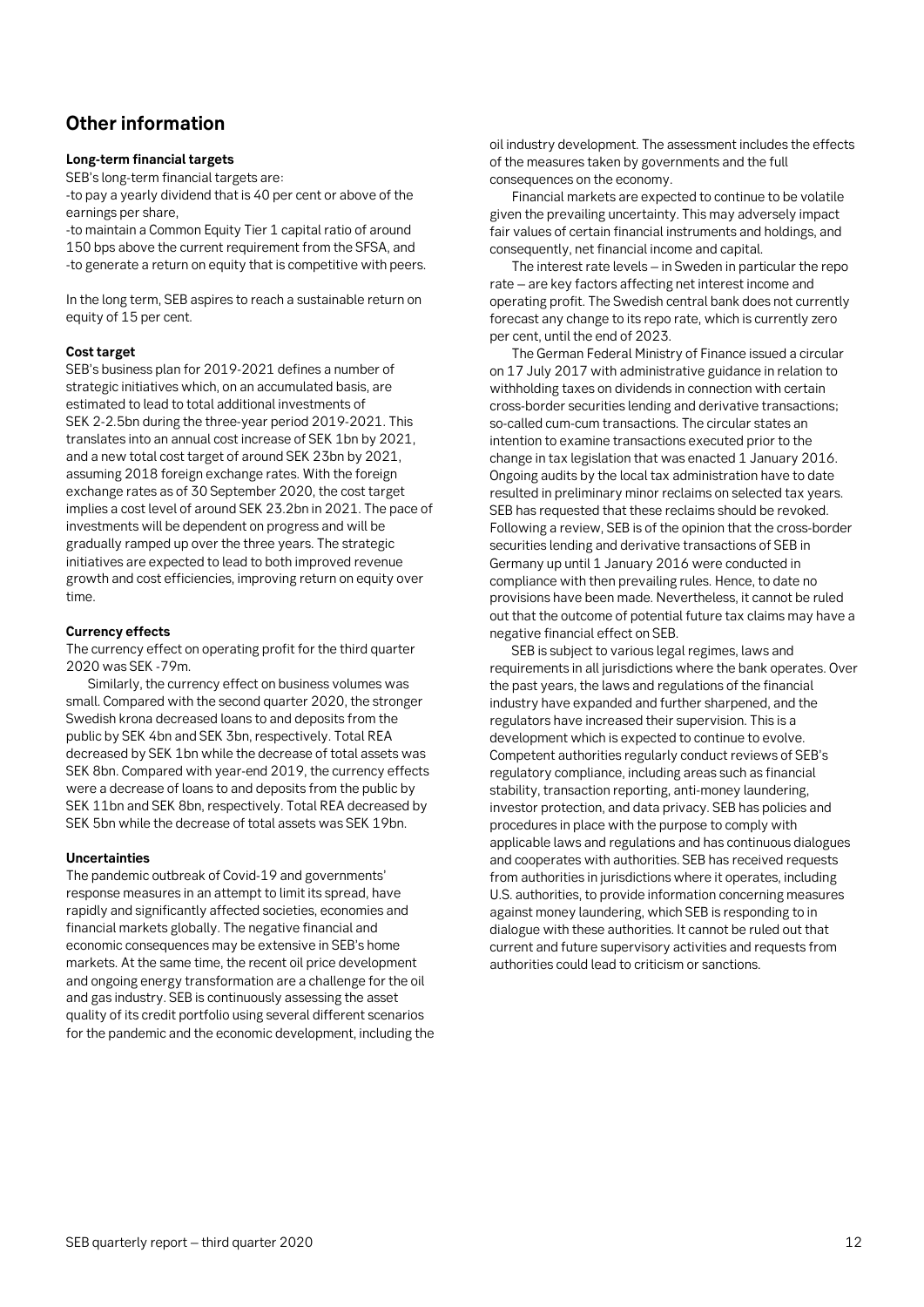# <span id="page-12-0"></span>**Financial statements – SEB Group**

# <span id="page-12-1"></span>**Income statement, condensed**

|                                           |                | Q3      | Q2      |       | Q <sub>3</sub> |              |          | Jan-Sep  |                | <b>Full year</b> |
|-------------------------------------------|----------------|---------|---------|-------|----------------|--------------|----------|----------|----------------|------------------|
| <b>SEK m</b>                              | <b>Note</b>    | 2020    | 2020    | %     | 2019           | %            | 2020     | 2019     | $\frac{9}{6}$  | 2019             |
| Net interest income                       | $\overline{2}$ | 6336    | 6047    | 5     | 5983           | 6            | 18584    | 17020    | 9              | 22950            |
| Net fee and commission income             | 3              | 4301    | 4364    | $-1$  | 4693           | -8           | 13289    | 13719    | $-3$           | 18709            |
| Net financial income                      | 4              | 1754    | 3541    | $-50$ | 1196           | 47           | 4491     | 4795     | -6             | 7617             |
| Net other income                          |                | 172     | 47      |       | 70             | 145          | 286      | 510      | -44            | 858              |
| Total operating income                    |                | 12563   | 13999   | $-10$ | 11942          | 5            | 36651    | 36045    | $\overline{2}$ | 50134            |
| Staff costs                               |                | $-3654$ | $-3794$ | $-4$  | $-3603$        | $\mathbf{1}$ | $-11068$ | $-10853$ | 2              | $-14660$         |
| Other expenses                            |                | $-1432$ | $-1362$ | 5     | $-1607$        | $-11$        | $-4391$  | $-4877$  | $-10$          | $-6623$          |
| Depreciation, amortisation and impairment |                |         |         |       |                |              |          |          |                |                  |
| of tangible and intangible assets         |                | $-461$  | $-557$  | $-17$ | $-379$         | 22           | $-1446$  | $-1188$  | 22             | $-1662$          |
| <b>Total operating expenses</b>           |                | $-5547$ | $-5712$ | $-3$  | $-5589$        | $-1$         | $-16905$ | $-16918$ | 0              | $-22945$         |
| <b>Profit before credit losses</b>        |                | 7016    | 8287    | $-15$ | 6353           | 10           | 19746    | 19127    | 3              | 27190            |
| Gains less losses from tangible and       |                |         |         |       |                |              |          |          |                |                  |
| intangible assets                         |                | $-2$    | 1       |       | 1              |              | $-1$     |          | $1 - 147$      | $-2$             |
| Net expected credit losses                | 5              | $-1098$ | $-2691$ | $-59$ | - 489          | 124          | $-5282$  | $-1297$  |                | $-2294$          |
| Operating profit before                   |                |         |         |       |                |              |          |          |                |                  |
| items affecting comparability             |                | 5916    | 5598    | 6     | 5864           | 1            | 14463    | 17831    | $-19$          | 24894            |
| Items affecting comparability             | 6              |         | $-1000$ |       |                |              | $-1000$  |          |                |                  |
| <b>Operating profit</b>                   |                | 5916    | 4598    | 29    | 5864           | 1            | 13463    | 17831    | $-24$          | 24894            |
| Income tax expense                        |                | $-1150$ | $-1096$ | 5     | $-1092$        | 5            | $-2840$  | $-3486$  | $-19$          | $-4717$          |
| <b>NET PROFIT</b>                         |                | 4766    | 3501    | 36    | 4772           | 0            | 10623    | 14346    | $-26$          | 20177            |
| Attributable to shareholders of           |                |         |         |       |                |              |          |          |                |                  |
| Skandinaviska Enskilda Banken AB          |                | 4766    | 3501    | 36    | 4772           | 0            | 10623    | 14346    | $-26$          | 20177            |
| Basic earnings per share, SEK             |                | 2.21    | 1.62    |       | 2.21           |              | 4.91     | 6.64     |                | 9.33             |
| Diluted earnings per share, SEK           |                | 2.19    | 1.61    |       | 2.20           |              | 4.88     | 6.60     |                | 9.28             |

# <span id="page-12-2"></span>**Statement of comprehensive income**

|                                            | Q <sub>3</sub> | Q <sub>2</sub> |               | Q <sub>3</sub> |               |        | Jan-Sep |               | <b>Full year</b> |
|--------------------------------------------|----------------|----------------|---------------|----------------|---------------|--------|---------|---------------|------------------|
| <b>SEK m</b>                               | 2020           | 2020           | $\frac{9}{6}$ | 2019           | $\frac{9}{6}$ | 2020   | 2019    | $\frac{9}{6}$ | 2019             |
| <b>NET PROFIT</b>                          | 4766           | 3501           | 36            | 4772           | 0             | 10623  | 14346   | -39           | 20177            |
| Cash flow hedges                           | $-10$          | $-10$          | 3             | - 28           | $-62$         | $-72$  | - 356   | -80           | - 298            |
| Translation of foreign operations          | $-119$         | - 816          | -85           | - 52           | 129           | $-313$ | 540     |               | 145              |
| Items that may subsequently be             |                |                |               |                |               |        |         |               |                  |
| reclassified to the income statement:      | $-129$         | $-827$         | -84           | - 80           | 62            | - 385  | 184     |               | - 153            |
| Own credit risk adjustment $(OCA)^{1}$     | - 53           | $-277$         | -81           | 41             |               | - 58   | $-50$   | 15            | - 53             |
| Defined benefit plans                      | 1373           | 558            | 146           | $-1473 - 193$  |               | 98     | $-2334$ |               | 1366             |
| Items that will not be reclassified to the |                |                |               |                |               |        |         |               |                  |
| income statement:                          | 1319           | 281            |               | $-1432 - 192$  |               | 40     | $-2384$ |               | 1313             |
| OTHER COMPREHENSIVE INCOME                 | 1190           | - 546          |               | $-1511$        |               | - 344  | $-2200$ | -84           | 1160             |
| <b>TOTAL COMPREHENSIVE INCOME</b>          | 5957           | 2956           | 102           | 3261           | 83            | 10278  | 12145   | $-15$         | 21336            |
| Attributable to shareholders of            |                |                |               |                |               |        |         |               |                  |
| Skandinaviska Enskilda Banken AB           | 5957           | 2956           | 102           | 3261           | 83            | 10278  | 12145   | $-15$         | 21336            |

<span id="page-12-3"></span>1) Own credit risk adjustment from financial liabilities at fair value through profit or loss.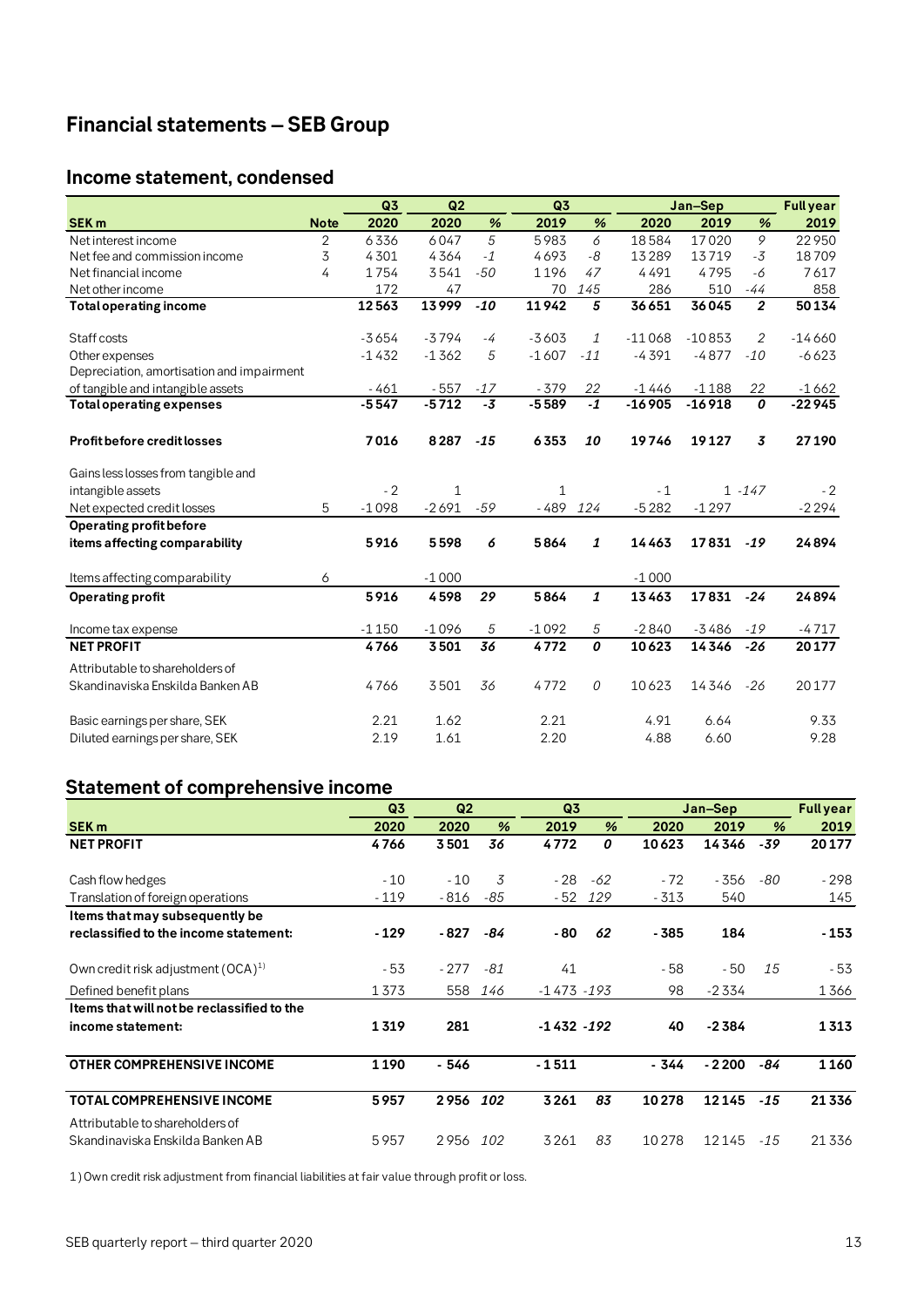# **Balance sheet, condensed**

|                                                                        | 30Sep   | 30 Jun  | <b>31 Dec</b> |
|------------------------------------------------------------------------|---------|---------|---------------|
| <b>SEK m</b>                                                           | 2020    | 2020    | 2019          |
| Cash and cash balances at central banks                                | 328386  | 319387  | 146691        |
| Loans to central banks                                                 | 2315    | 937     | 4494          |
| Loans to credit institutions <sup>2)</sup>                             | 58167   | 48296   | 46995         |
| Loans to the public                                                    | 1859199 | 1903059 | 1837605       |
| Debt securities                                                        | 355237  | 363143  | 238578        |
| Equity instruments                                                     | 67619   | 59259   | 78482         |
| Financial assets for which the customers bear the investment risk      | 318860  | 301581  | 316776        |
| Derivatives                                                            | 149212  | 157007  | 139427        |
| Other assets                                                           | 62001   | 65188   | 47598         |
| <b>TOTAL ASSETS</b>                                                    | 3200997 | 3217858 | 2856648       |
|                                                                        |         |         |               |
| Deposits from central banks and credit institutions                    | 169493  | 180405  | 88041         |
| Deposits and borrowings from the public <sup>1)</sup>                  | 1431536 | 1433051 | 1161485       |
| Financial liabilities for which the customers bear the investment risk | 320439  | 303188  | 317574        |
| Liabilities to policyholders                                           | 28705   | 27413   | 26547         |
| Debt securities issued                                                 | 824771  | 778964  | 858173        |
| Short positions                                                        | 33451   | 36225   | 27343         |
| Derivatives                                                            | 129493  | 137896  | 122192        |
| Other financial liabilities                                            | 2050    | 2256    | 2449          |
| Other liabilities                                                      | 95433   | 158246  | 97144         |
| <b>Total liabilities</b>                                               | 3035372 | 3057643 | 2700947       |
| <b>Equity</b>                                                          | 165625  | 160214  | 155700        |
| <b>TOTAL LIABILITIES AND EQUITY</b>                                    | 3200997 | 3217858 | 2856648       |
| 1) Deposits covered by deposit guarantees                              | 340498  | 337364  | 313779        |

2) Loans to credit institutions and liquidity placements with other direct participants in interbank fund transfer systems.

A more detailed balance sheet is available in the Fact Book.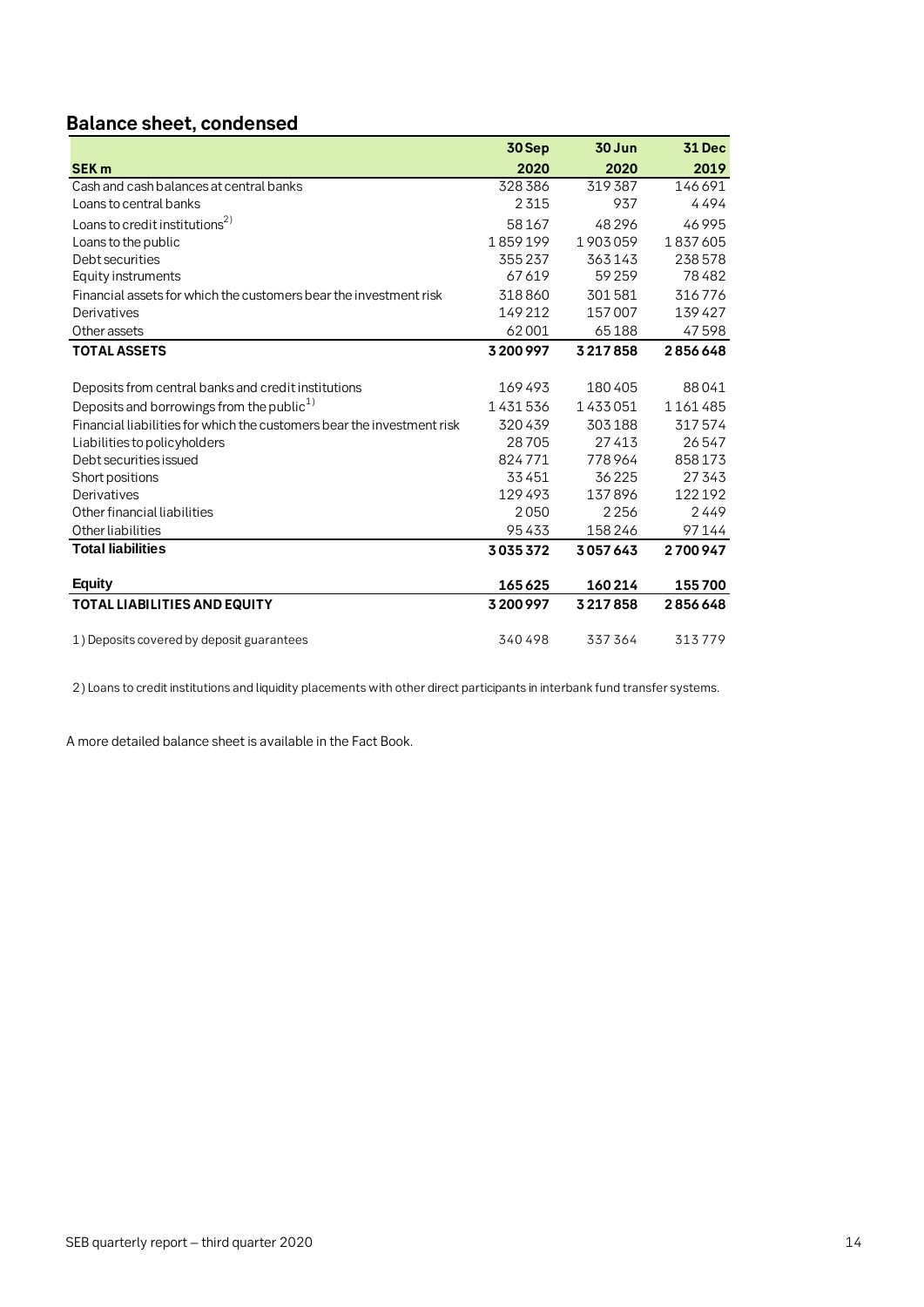# <span id="page-14-0"></span>**Statement of changes in equity**

|                                         | Other reserves <sup>1)</sup> |                  |                  |                    |                |                 |               |  |
|-----------------------------------------|------------------------------|------------------|------------------|--------------------|----------------|-----------------|---------------|--|
|                                         |                              |                  |                  | <b>Translation</b> | <b>Defined</b> |                 |               |  |
|                                         | <b>Share</b>                 |                  | <b>Cash flow</b> | offoreign          | benefit        | <b>Retained</b> |               |  |
| SEK <sub>m</sub>                        | capital                      | OCA <sup>2</sup> |                  | hedges operations  | plans          | earnings        | <b>Equity</b> |  |
|                                         |                              |                  |                  |                    |                |                 |               |  |
| Jan-Sep 2020                            |                              |                  |                  |                    |                |                 |               |  |
| Opening balance                         | 21942                        | $-339$           | 15               | $-170$             | 3898           | 130 355         | 155700        |  |
| Net profit                              |                              |                  |                  |                    |                | 10623           | 10623         |  |
| Other comprehensive income (net of tax) |                              | $-58$<br>$-58$   | $-72$<br>$-72$   | $-313$<br>$-313$   | 98<br>98       |                 | -344<br>10278 |  |
| Total comprehensive income              |                              |                  |                  |                    |                | 10623           |               |  |
| Equity-based programmes <sup>4)</sup>   |                              |                  |                  |                    |                | $-357$          | $-357$        |  |
| Change in holdings of own shares        |                              |                  |                  | $-483$             |                | 3               | 3<br>165625   |  |
| <b>Closing balance</b>                  | 21942                        | $-397$           | $-57$            |                    | 3996           | 140624          |               |  |
|                                         |                              |                  |                  |                    |                |                 |               |  |
| Jan-Dec 2019                            |                              |                  |                  |                    |                |                 |               |  |
| Opening balance                         | 21942                        | $-286$           | 313              | $-315$             | 2533           | 124 604         | 148789        |  |
| Effect of applying IFRS $16^{3}$        |                              |                  |                  |                    |                | $-244$          | -244          |  |
| Restated balance at 1 January 2019      | 21942                        | $-286$           | 313              | $-315$             | 2533           | 124 360         | 148545        |  |
| Net profit                              |                              |                  |                  |                    |                | 20177           | 20177         |  |
| Other comprehensive income (net of tax) |                              | $-53$            | $-298$           | 145                | 1366           |                 | 1160          |  |
| Total comprehensive income              |                              | $-53$            | $-298$           | 145                | 1366           | 20177           | 21336         |  |
| Dividend to shareholders                |                              |                  |                  |                    |                | $-14069$        | $-14069$      |  |
| Equity-based programmes <sup>4)</sup>   |                              |                  |                  |                    |                | $-136$          | $-136$        |  |
| Change in holdings of own shares        |                              |                  |                  |                    |                | 24              | 24            |  |
| <b>Closing balance</b>                  | 21942                        | $-339$           | 15               | $-170$             | 3898           | 130 355         | 155700        |  |
|                                         |                              |                  |                  |                    |                |                 |               |  |
| Jan-Sep 2019                            |                              |                  |                  |                    |                |                 |               |  |
| Opening balance                         | 21942                        | $-286$           | 313              | $-315$             | 2533           | 124 604         | 148789        |  |
| Effect of applying IFRS $16^{3}$        |                              |                  |                  |                    |                | $-244$          | -244          |  |
| Restated balance at 1 January 2019      | 21942                        | $-286$           | 313              | $-315$             | 2533           | 124 360         | 148545        |  |
| Net profit                              |                              |                  |                  |                    |                | 14346           | 14346         |  |
| Other comprehensive income (net of tax) |                              | $-50$            | $-356$           | 540                | $-2334$        |                 | $-2200$       |  |
| Total comprehensive income              |                              | $-50$            | $-356$           | 540                | $-2334$        | 14346           | 12145         |  |
| Dividend to shareholders                |                              |                  |                  |                    |                | $-14069$        | $-14069$      |  |
| Equity-based programmes <sup>4)</sup>   |                              |                  |                  |                    |                | $-403$          | $-403$        |  |
| Change in holdings of own shares        |                              |                  |                  |                    |                | $-131$          | $-131$        |  |
| <b>Closing balance</b>                  | 21942                        | $-337$           | $-44$            | 225                | 199            | 124 102         | 146088        |  |

1) Amounts under Other reserves may be reclassified in the future to the income statement under certain circumstances, e.g. if they are related to dissolved Cash flow hedges or Translation of foreign operations when SEB ceases to consolidate a foreign operation. Amounts related to OCA and Defined benefit plans will not be reclassified to the income statement.

2) Fair value changes of financial liabilities at fair value through profit or loss attributable to changes in own credit risk.

3) IFRS 16 Leases is applied from 1 January 2019.

4) Number of shares owned by SEB:

|                                                | Jan-Sep | Jan-Dec | Jan-Sep |
|------------------------------------------------|---------|---------|---------|
| <b>Number of shares owned by SEB, million</b>  | 2020    | 2019    | 2019    |
| Opening balance                                | 31.5    | 30.3    | 30.3    |
| Repurchased shares for equity-based programmes | 10.9    | 8.7     | 8.7     |
| Sold/distributed shares                        | $-8.8$  | $-7.4$  | $-5.7$  |
| <b>Closing balance</b>                         | 33.6    | 31.5    | 33.2    |
|                                                |         |         |         |
| Market value of shares owned by SEB, SEK m     | 2676    | 2 7 7 4 | 3006    |

In accordance with the decision by the Annual General Meeting, SEB holds own shares of Class A for the long-term equity-based programmes. The transactions may take place at one or several occasions during the year. The acquisition cost for the purchase of own shares is deducted from shareholders' equity. The item includes changes in nominal amounts of equity swaps used for hedging of equity-based programmes.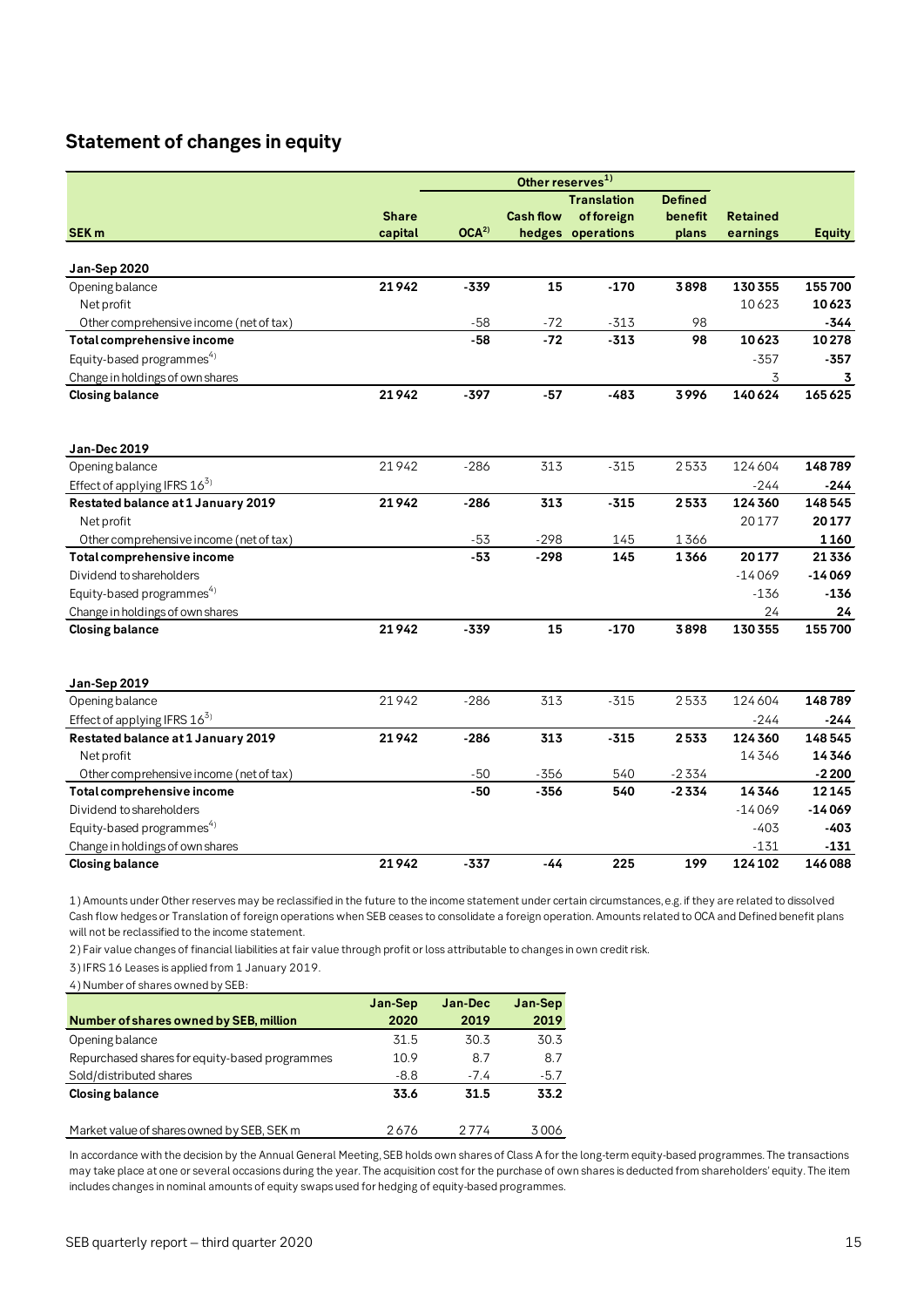# <span id="page-15-0"></span>**Cash flow statement, condensed**

|                                                                |          | Jan-Sep           |       | <b>Fullyear</b> |
|----------------------------------------------------------------|----------|-------------------|-------|-----------------|
| <b>SEK m</b>                                                   | 2020     | 2019              | %     | 2019            |
| Cash flow from the profit and loss statement                   | 11 1 05  | $-23215$          |       | 4002            |
| Increase $(-1/d)$ ecrease $(+)$ in portfolios                  | $-95647$ | $-89600$          | 7     | $-100712$       |
| Increase $(+)/$ decrease $(-)$ in issued short term securities | - 34 468 | 214730            |       | 179214          |
| Increase $(-1/d)$ ecrease $(+)$ in lending                     |          | $-41815 - 195412$ | - 79  | $-168396$       |
| $Increase (+)/decrease (-)$ in deposits and borrowings         | 351425   | 133194            | 164   | 2801            |
| Increase/decrease in other balance sheet items                 | $-2061$  | 8505              |       | 21578           |
| Cash flow from operating activities                            | 188538   | 48 20 2           |       | $-61513$        |
| Cash flow from investment activities                           | - 389    | - 875             | - 55  | - 612           |
| Cash flow from financing activities                            | $-10257$ | - 14 069          | - 27  | - 5 2 2 7       |
| Net increase in cash and cash equivalents                      | 177892   | 33258             |       | $-67352$        |
| Cash and cash equivalents at the beginning of year             | 159335   | 219579            | $-27$ | 219579          |
| Exchange rate differences on cash and cash equivalents         | - 657    | 14599             |       | 7108            |
| Net increase in cash and cash equivalents                      | 177892   | 33258             |       | $-67352$        |
| Cash and cash equivalents at the end of period <sup>1)</sup>   | 336569   | 267436            | 26    | 159335          |

1) Cash and cash equivalents at the end of period is defined as Cash and cash balances with central banks and Loans to other credit institutions payable on demand.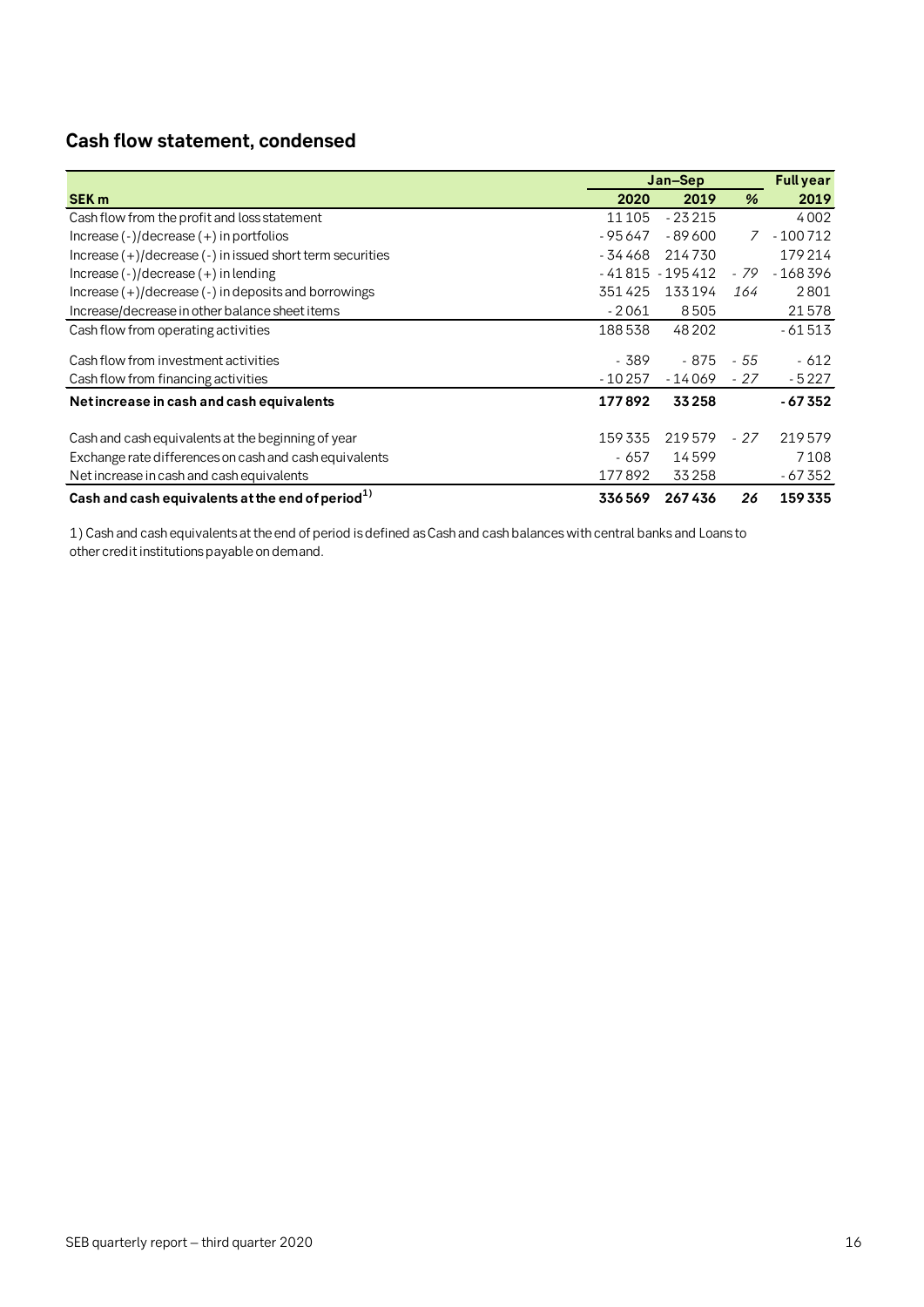# <span id="page-16-0"></span>**Other financial information – SEB Group**

# <span id="page-16-1"></span>**Key figures**

|                                                                                             | Q <sub>3</sub> | Q2     | Q <sub>3</sub> | Jan-Sep |                 | <b>Full year</b> |
|---------------------------------------------------------------------------------------------|----------------|--------|----------------|---------|-----------------|------------------|
|                                                                                             | 2020           | 2020   | 2019           | 2020    | 2019            | 2019             |
|                                                                                             |                |        |                |         |                 |                  |
| Return on equity, %                                                                         | 11.7           | 8.7    | 13.2           | 8.8     | 13.1            | 13.7             |
| Return on equity excluding items affecting                                                  |                |        |                |         |                 |                  |
| comparability <sup>1</sup> , %                                                              | 11.6           | 11.2   | 13.2           | 9.7     | 13.2            | 13.8             |
| Return on tangible equity, %                                                                | 12.4           | 9.3    | 13.9           | 9.4     | 13.9            | 14.5             |
| Return on tangible equity excluding items affecting                                         |                |        |                |         |                 |                  |
| comparability <sup>1</sup> , %                                                              | 12.3           | 11.9   | 13.9           | 10.2    | 14.0            | 14.6             |
| Return on total assets, %                                                                   | 0.6            | 0.4    | 0.6            | 0.5     | 0.7             | 0.7              |
| Return on risk exposure amount, %                                                           | 2.6            | 1.8    | 2.5            | 1.9     | 2.5             | 2.7              |
| Cost/income ratio                                                                           | 0.44           | 0.41   | 0.47           | 0.46    | 0.47            | 0.46             |
| Basic earnings per share, SEK                                                               | 2.21           | 1.62   | 2.21           | 4.91    | 6.64            | 9.33             |
| Weighted average number of shares <sup>2)</sup> , millions                                  | 2161           | 2167   | 2161           | 2164    | 2161            | 2162             |
| Diluted earnings per share, SEK<br>Weighted average number of diluted shares <sup>3</sup> , | 2.19           | 1.61   | 2.20           | 4.88    | 6.60            | 9.28             |
| millions                                                                                    | 2174           | 2180   | 2173           | 2178    | 2174            | 2175             |
| Net worth per share, SEK                                                                    | 82.81          | 79.79  | 74.32          | 82.81   | 74.32           | 78.42            |
| Equity per share, SEK                                                                       | 76.66          | 73.91  | 67.60          | 76.66   | 67.60           | 71.99            |
| Average shareholders' equity, SEK, billion                                                  | 162.9          | 160.1  | 145.1          | 160.2   | 145.5           | 146.9            |
| Net ECL level, %                                                                            | 0.19           | 0.46   | 0.09           | 0.30    | 0.08            | 0.10             |
| Stage 3 Loans / Total Loans, gross, %                                                       | 0.96           | 0.86   | 0.65           | 0.96    | 0.65            | 0.67             |
| Stage 3 Loans / Total Loans, net, %                                                         | 0.50           | 0.48   | 0.40           | 0.50    | 0.40            | 0.36             |
| Liquidity Coverage Ratio (LCR) <sup>4</sup> , %                                             | 139            | 138    | 174            | 139     | 174             | 218              |
| Own funds requirement, Basel III                                                            |                |        |                |         |                 |                  |
| Risk exposure amount, SEK m                                                                 | 746308         | 745457 | 777243         |         | 746 308 777 243 | 745637           |
| Expressed as own funds requirement, SEK m                                                   | 59705          | 59637  | 62179          | 59705   | 62179           | 59651            |
| Common Equity Tier 1 capital ratio, %                                                       | 19.4           | 17.8   | 16.4           | 19.4    | 16.4            | 17.6             |
| Tier 1 capital ratio, %                                                                     | 21.2           | 19.7   | 18.5           | 21.2    | 18.5            | 20.8             |
| Total capital ratio, %                                                                      | 23.7           | 22.2   | 20.9           | 23.7    | 20.9            | 23.3             |
| Leverage ratio, %                                                                           | 4.6            | 4.3    | 4.5            | 4.6     | 4.5             | 5.1              |
| Number of full time equivalents <sup>5)</sup>                                               | 15417          | 15329  | 14887          | 15300   | 14909           | 14939            |
| Assets under custody, SEK bn                                                                | 10803          | 10053  | 9267           | 10803   | 9267            | 10428            |
| Assets under management, SEK bn                                                             | 2054           | 1909   | 1943           | 2054    | 1943            | 2041             |

1) Administrative fine in Q2 2020.

2) The number of issued shares was 2,194,171,802. SEB owned 31,499,321 Class A shares for the equity based programmes at yearend 2019. During 2020 SEB has purchased 10,896,142 shares and 8,789,815 shares have been sold. Thus, at 30 September 2020 SEB owned 33,605,648 Class A-shares with a market value of SEK 2,676m.

3) Calculated dilution based on the estimated economic value of the long-term incentive programmes.

4) In accordance with the EU delegated act.

5) Quarterly numbers are for end of quarter. Accumulated numbers are average for the period.

In SEB's Fact Book, this table is available with nine quarters of history.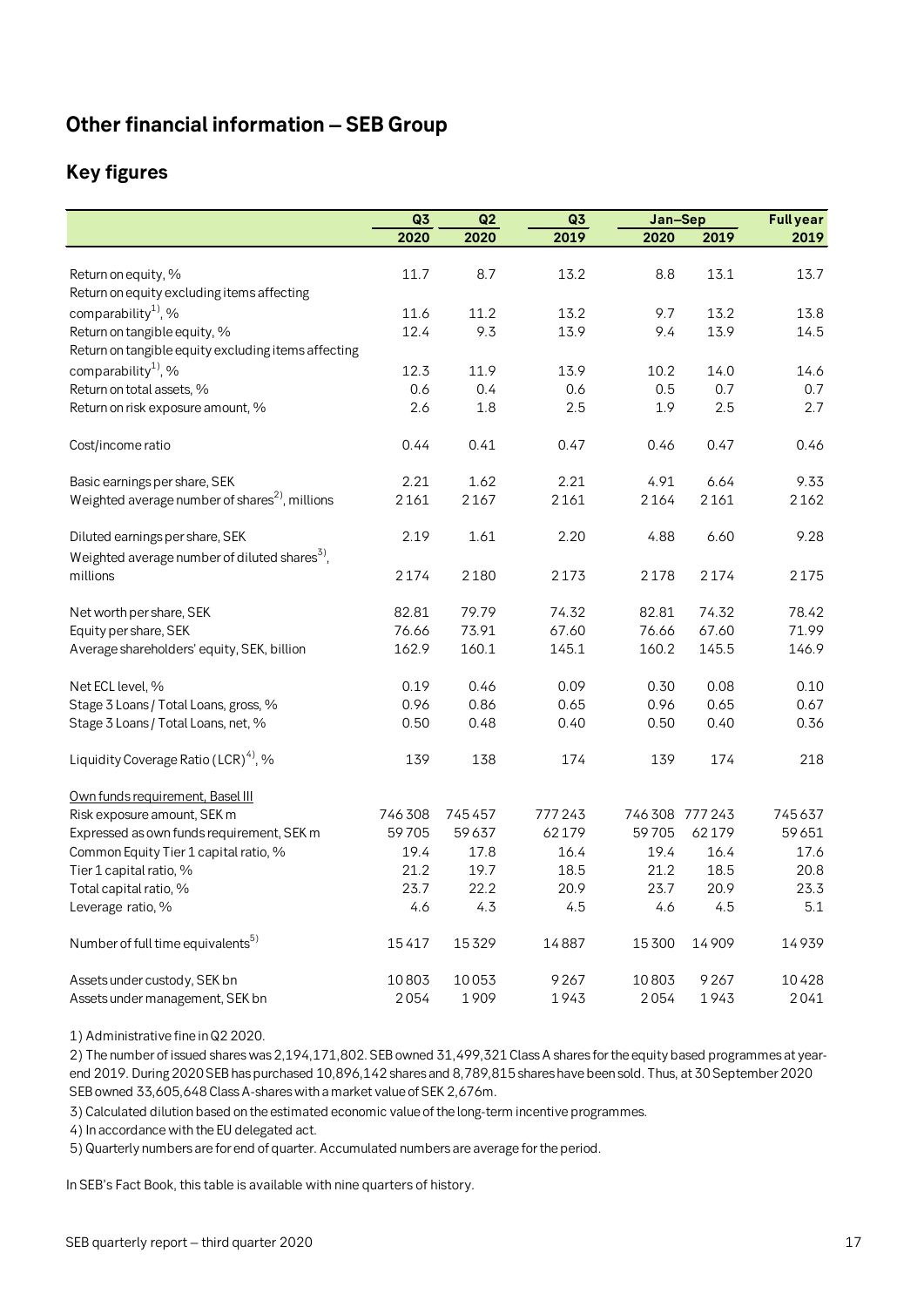# <span id="page-17-0"></span>**Income statement on a quarterly basis**

|                                                       | Q3      | Q2           | Q1       | Q <sub>4</sub> | Q3      |
|-------------------------------------------------------|---------|--------------|----------|----------------|---------|
| <b>SEK m</b>                                          | 2020    | 2020         | 2020     | 2019           | 2019    |
| Net interest income                                   | 6336    | 6047         | 6201     | 5930           | 5983    |
| Net fee and commission income                         | 4301    | 4364         | 4624     | 4989           | 4693    |
| Net financial income                                  | 1754    | 3541         | $-804$   | 2822           | 1196    |
| Net other income                                      | 172     | 47           | 68       | 349            | 70      |
| <b>Total operating income</b>                         | 12563   | 13999        | 10089    | 14089          | 11942   |
|                                                       |         |              |          |                |         |
| Staff costs                                           | $-3654$ | $-3794$      | $-3619$  | $-3807$        | $-3603$ |
| Other expenses                                        | $-1432$ | $-1362$      | $-1598$  | $-1746$        | $-1607$ |
| Depreciation, amortisation and impairment of          |         |              |          |                |         |
| tangible and intangible assets                        | $-461$  | $-557$       | $-429$   | - 474          | - 379   |
| <b>Total operating expenses</b>                       | $-5547$ | $-5712$      | $-5646$  | $-6026$        | $-5589$ |
| Profit before credit losses                           | 7016    | 8287         | 4443     | 8063           | 6353    |
| Gains less losses from tangible and intangible assets | $-2$    | $\mathbf{1}$ | $\Omega$ | $-3$           | 1       |
| Net expected credit losses                            | $-1098$ | $-2691$      | $-1494$  | $-997$         | - 489   |
| Operating profit before                               |         |              |          |                |         |
| items affecting comparability                         | 5916    | 5598         | 2950     | 7063           | 5864    |
| Items affecting comparability                         |         | $-1000$      |          |                |         |
| <b>Operating profit</b>                               | 5916    | 4598         | 2950     | 7063           | 5864    |
| Income tax expense                                    | $-1150$ | $-1096$      | $-595$   | $-1232$        | $-1092$ |
| <b>NET PROFIT</b>                                     | 4766    | 3501         | 2355     | 5831           | 4772    |
| Attributable to shareholders of Skandinaviska         |         |              |          |                |         |
| Enskilda Banken AB                                    | 4766    | 3501         | 2355     | 5831           | 4772    |
| Basic earnings per share, SEK                         | 2.21    | 1.62         | 1.09     | 2.70           | 2.21    |
| Diluted earnings per share, SEK                       | 2.19    | 1.61         | 1.08     | 2.68           | 2.20    |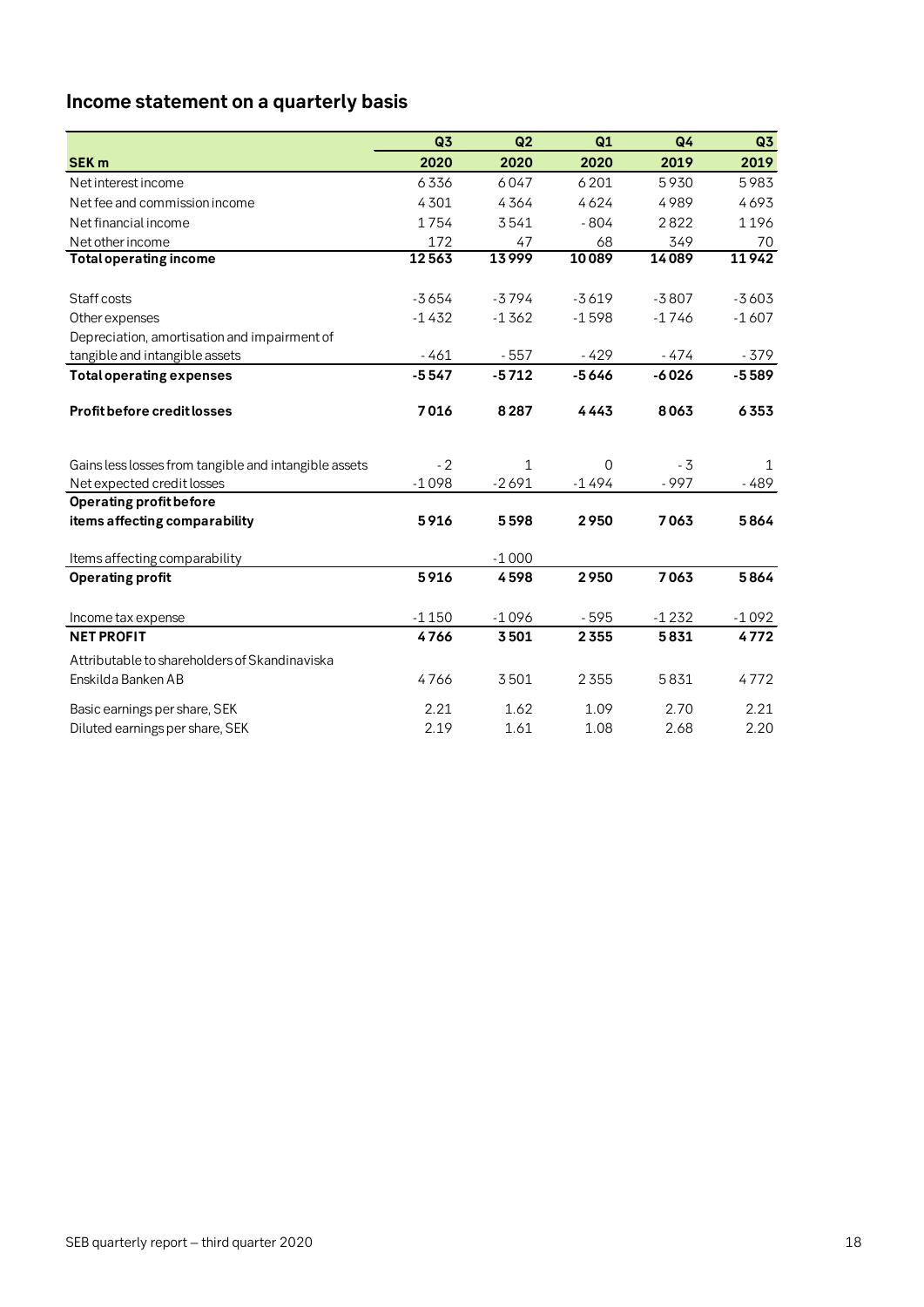# <span id="page-18-0"></span>**Business segments – SEB Group**

# <span id="page-18-1"></span>**Income statement by segment**

|                                       | Large                            |                               |                |         | Investment                   |                     |                  |
|---------------------------------------|----------------------------------|-------------------------------|----------------|---------|------------------------------|---------------------|------------------|
|                                       | <b>Corporates</b><br>& Financial | Corporate &<br><b>Private</b> |                |         | <b>Management</b><br>& group |                     |                  |
| <b>Jan-Sep 2020, SEK m</b>            | <b>Institutions</b>              | <b>Customers</b>              | <b>Baltic</b>  | Life    | functions                    | <b>Eliminations</b> | <b>SEB Group</b> |
| Net interest income                   | 8123                             | 9096                          | 2405           | $-24$   | $-923$                       | $-94$               | 18584            |
| Net fee and commission income         | 4721                             | 3654                          | 1183           | 1815    | 1908                         | 9                   | 13289            |
| Net financial income                  | 3105                             | 279                           | 195            | 364     | 554                          | - 6                 | 4491             |
| Net other income                      | 114                              | 23                            | 0              | 3       | 149                          | $-3$                | 286              |
| <b>Total operating income</b>         | 16064                            | 13052                         | 3783           | 2158    | 1688                         | $-93$               | 36651            |
| Staff costs                           | $-3141$                          | $-2566$                       | $-657$         | $-642$  | $-4074$                      | 11                  | $-11068$         |
| Other expenses                        | $-3859$                          | $-2952$                       | $-838$         | $-552$  | 3728                         | 82                  | $-4391$          |
| Depreciation, amortisation and        |                                  |                               |                |         |                              |                     |                  |
| impairment of tangible and intangible |                                  |                               |                |         |                              |                     |                  |
| assets                                | $-51$                            | $-52$                         | $-24$          | $-16$   | $-1304$                      | $\mathbf 0$         | $-1446$          |
| <b>Total operating expenses</b>       | $-7050$                          | $-5570$                       | $-1519$        | $-1210$ | $-1650$                      | 93                  | $-16905$         |
| Profit before credit losses           | 9014                             | 7482                          | 2264           | 948     | 38                           | $\mathbf 0$         | 19746            |
| Gains less losses from tangible and   |                                  |                               |                |         |                              |                     |                  |
| intangible assets                     | $\mathbf{1}$                     | $\Omega$                      | $\overline{2}$ |         | $-3$                         |                     | $-1$             |
| Net expected credit losses            | $-4233$                          | $-742$                        | $-327$         | 1       | 15                           | 4                   | $-5282$          |
| Operating profit before               |                                  |                               |                |         |                              |                     |                  |
| items affecting comparability         | 4782                             | 6740                          | 1938           | 949     | 50                           | 4                   | 14463            |
| Items affecting comparability         |                                  |                               |                |         | $-1000$                      |                     | $-1000$          |
| Operating profit                      | 4782                             | 6740                          | 1938           | 949     | $-950$                       | 4                   | 13463            |

|                                       | Large               |                        |               |         | Investment        |                        |                  |
|---------------------------------------|---------------------|------------------------|---------------|---------|-------------------|------------------------|------------------|
|                                       |                     | Corporates Corporate & |               |         | <b>Management</b> |                        |                  |
|                                       | & Financial         | <b>Private</b>         |               |         | & group           |                        |                  |
| Jan-Sep 2019, SEK m                   | <b>Institutions</b> | <b>Customers</b>       | <b>Baltic</b> | Life    |                   | functions Eliminations | <b>SEB Group</b> |
| Net interest income                   | 6921                | 8051                   | 2387          | $-11$   | $-367$            | 39                     | 17020            |
| Net fee and commission income         | 4735                | 4093                   | 1212          | 1882    | 1733              | 65                     | 13719            |
| Net financial income                  | 3028                | 385                    | 209           | 505     | 670               | $-1$                   | 4795             |
| Net other income                      | 198                 | 17                     | - 4           | 62      | 246               | $-9$                   | 510              |
| <b>Total operating income</b>         | 14883               | 12545                  | 3805          | 2438    | 2281              | 93                     | 36045            |
| Staff costs                           | $-3123$             | $-2529$                | $-635$        | $-639$  | $-3939$           | 11                     | $-10853$         |
| Other expenses                        | $-3823$             | $-2866$                | $-813$        | $-523$  | 3253              | $-105$                 | $-4877$          |
| Depreciation, amortisation and        |                     |                        |               |         |                   |                        |                  |
| impairment of tangible and intangible |                     |                        |               |         |                   |                        |                  |
| assets                                | $-51$               | $-51$                  | $-22$         | $-16$   | $-1048$           |                        | $-1188$          |
| <b>Total operating expenses</b>       | $-6997$             | $-5446$                | $-1470$       | $-1178$ | $-1734$           | $-93$                  | $-16918$         |
| <b>Profit before credit losses</b>    | 7885                | 7099                   | 2334          | 1260    | 547               | 0                      | 19127            |
| Gains less losses from tangible and   |                     |                        |               |         |                   |                        |                  |
| intangible assets                     | 0                   | $\Omega$               | 1             |         | $\Omega$          |                        |                  |
| Net expected credit losses            | $-933$              | $-301$                 | $-41$         | $-1$    | $-13$             | $-7$                   | $-1297$          |
| Operating profit before               |                     |                        |               |         |                   |                        |                  |
| items affecting comparability         | 6953                | 6797                   | 2294          | 1259    | 535               | $-7$                   | 17831            |
| Items affecting comparability         |                     |                        |               |         |                   |                        |                  |
| Operating profit                      | 6953                | 6797                   | 2294          | 1259    | 535               | $-7$                   | 17831            |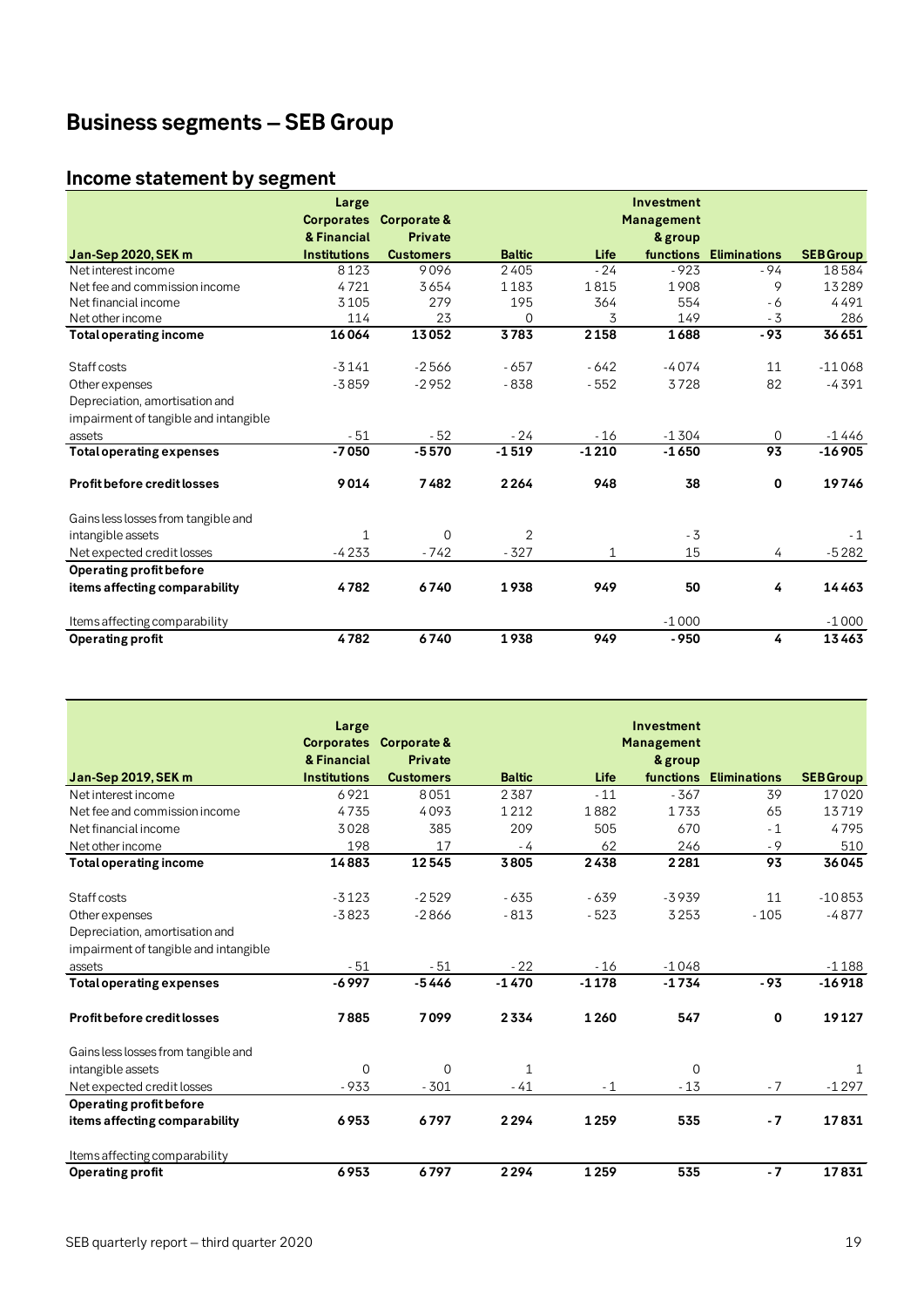# <span id="page-19-0"></span>**Large Corporates & Financial Institutions**

The division offers commercial and investment banking services to large corporate and institutional clients in the Nordic region, Germany and the United Kingdom. Customers are also served through an international network in some 20 offices.

#### **Income statement**

|                                                       | Q3      | Q2       |       | Q3      |                |              | Jan-Sep     |               | <b>Full year</b> |
|-------------------------------------------------------|---------|----------|-------|---------|----------------|--------------|-------------|---------------|------------------|
| SEK <sub>m</sub>                                      | 2020    | 2020     | $\%$  | 2019    | $\%$           | 2020         | 2019        | $\%$          | 2019             |
| Net interest income                                   | 2762    | 2697     | 2     | 2443    | 13             | 8123         | 6921        | 17            | 9371             |
| Net fee and commission income                         | 1391    | 1656     | $-16$ | 1613    | $-14$          | 4721         | 4735        | 0             | 6558             |
| Net financial income                                  | 1148    | 2430     | $-53$ | 753     | 52             | 3105         | 3028        | 3             | 4462             |
| Net other income                                      | 100     | 34       | 196   | $-50$   |                | 114          | 198         | $-42$         | 221              |
| <b>Total operating income</b>                         | 5402    | 6817     | $-21$ | 4759    | 14             |              | 16064 14883 | 8             | 20613            |
| Staff costs                                           | $-1051$ | $-1063$  | $-1$  | $-1034$ | 2              | $-3141$      | $-3123$     | 1             | $-4293$          |
| Other expenses                                        | $-1253$ | $-1284$  | $-2$  | $-1235$ | $\mathcal{I}$  | $-3859$      | $-3823$     | $\mathcal{I}$ | $-5186$          |
| Depreciation, amortisation and impairment of tangible |         |          |       |         |                |              |             |               |                  |
| and intangible assets                                 | $-17$   | $-17$    | 0     | $-17$   | $-1$           | $-51$        | $-51$       | $-2$          | $-69$            |
| <b>Total operating expenses</b>                       | -2322   | $-2364$  | $-2$  | $-2286$ | $\overline{2}$ | -7050        | $-6997$     | 1             | $-9548$          |
| Profit before credit losses                           | 3080    | 4453     | $-31$ | 2473    | 25             | 9014         | 7886        | 14            | 11065            |
| Gains less losses from tangible and intangible assets | 0       | $\Omega$ | $-65$ | 0       | $-47$          | $\mathbf{1}$ | $\Omega$    |               | 1                |
| Net expected credit losses                            | $-1116$ | $-2211$  | $-50$ | $-349$  |                | $-4233$      | $-933$      |               | $-1812$          |
| Operating profit before items affecting comparability | 1965    | 2243     | $-12$ | 2124    | $-7$           | 4782         | $6953 - 31$ |               | 9254             |
| Items affecting comparability                         |         |          |       |         |                |              |             |               |                  |
| <b>Operating profit</b>                               | 1965    | 2243     | $-12$ | 2124    | $-7$           | 4782         | $6953 - 31$ |               | 9254             |
| Cost/Income ratio                                     | 0.43    | 0.35     |       | 0.48    |                | 0.44         | 0.47        |               | 0.46             |
| Business equity, SEK bn                               | 69.0    | 74.4     |       | 70.8    |                | 70.8         | 67.4        |               | 67.9             |
| Return on business equity, %                          | 8.7     | 9.2      |       | 9.2     |                | 6.9          | 10.5        |               | 10.4             |
| Number of full time equivalents <sup>1)</sup>         | 2062    | 2089     |       | 2058    |                | 2085         | 2050        |               | 2057             |

 $1)$ Quarterly numbers are for end of quarter. Accumulated numbers are average for the period.

- Cautious large corporate customers in a wait-and-see mode
- Credit spreads normalising from high levels with risk appetite mostly unchanged
- Operating profit amounted to SEK 1,965m and return on business equity was 8.7 per cent

#### **Comments on the third quarter**

After a turbulent first half of the year with a strong emphasis on liquidity management, the focus in the third quarter for *Large Corporate customers* largely shifted to a wait-and-see approach as Covid-19 second wave concerns created uncertainties. This, in combination with seasonally lower activity, put pressure on event related income despite some pick-up in the latter part of the quarter. While the demand for cash management services and supply chain finance was unchanged from the previous quarter, the demand for longerterm funding increased, however from low levels.

The activity in and interest for infrastructure projects picked up towards the end of the quarter within the *Financial Sponsor* segment. In addition, capital markets activity remained healthy where primarily there was an increase of high yield debt issuance while investment grade issuance slowed down.

<span id="page-19-1"></span>Strategic considerations for the *Financial Institutions*  segment returned to the agendas in the third quarter although the risk appetite for the most part remained unchanged. The pick-up in the equity markets towards the end of the quarter led to increased activity levels and the demand for alternative

investments remained high from the previous quarter. Furthermore, there was a strong demand for sustainabilityrelated products and advisory services. Assets under custody increased to SEK 10,803bn (10,053), as a result of increased asset values.

Operating income amounted to SEK 5,402m. Net interest income increased to SEK 2,762m mainly due to higher deposit margins. Net fee and commission income decreased to SEK 1,391m as a result of seasonally lower activity and a decrease in corporate loan origination levels. Net financial income decreased to SEK 1,148m, a result of lower credit spreads which affected the fair value credit adjustment. Operating expenses decreased to SEK 2,322m. Net expected credit losses amounted to SEK 1,116m with a net expected credit loss level of 37 basis points, mainly as a result of a few larger customers mainly related to the offshore $1$  portfolio. See page 6.

1

<sup>1</sup> *Rigs, accommodation rigs and platform support vessels.*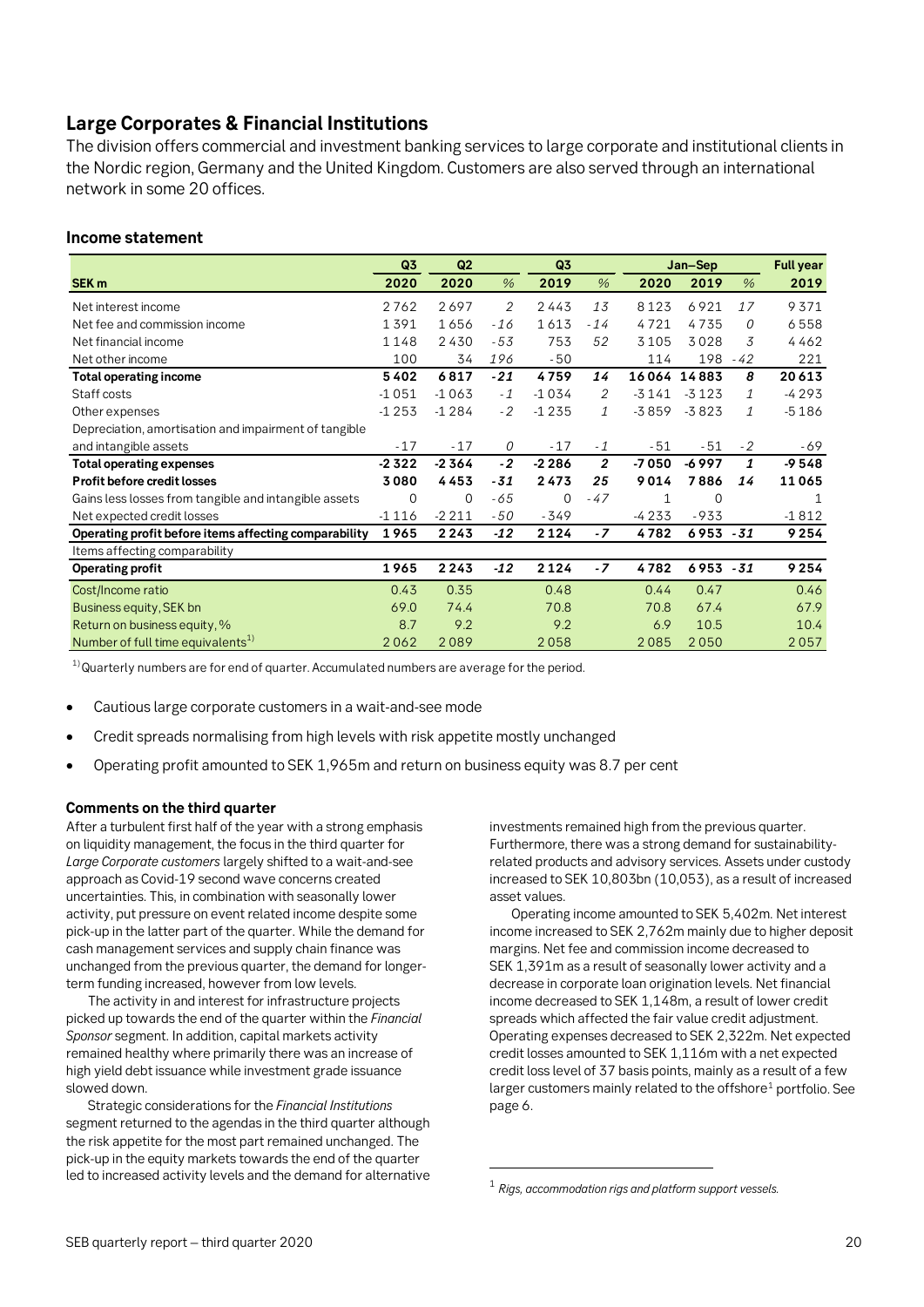# <span id="page-20-0"></span>**Corporate & Private Customers**

The division offers full banking and advisory services to private individuals and small and medium-sized corporate customers in Sweden, as well as card services in four Nordic countries. Nordic high net-worth individuals are offered leading private banking services with global reach.

#### **Income statement**

|                                                       | Q3      | Q <sub>2</sub> |      | Q3          |                |             | Jan-Sep     |                |         |
|-------------------------------------------------------|---------|----------------|------|-------------|----------------|-------------|-------------|----------------|---------|
| SEK <sub>m</sub>                                      | 2020    | 2020           | $\%$ | 2019        |                | 2020        | 2019        | $\%$           | 2019    |
| Net interest income                                   | 3181    | 2913           | 9    | 2606        | 22             | 9096        | 8051        | 13             | 10721   |
| Net fee and commission income                         | 1221    | 1118           | 9    | 1401        | $-13$          | 3654        | 4093        | $-11$          | 5546    |
| Net financial income                                  | 93      | 77             | 20   | 116         | $-20$          | 279         | 385         | $-28$          | 507     |
| Net other income                                      | 7       | 5              | 43   | 6           | 19             | 23          | 17          | 38             | 25      |
| <b>Total operating income</b>                         | 4502    | 4113           | 9    | 4128        | 9              |             | 13052 12545 | 4              | 16798   |
| Staff costs                                           | $-848$  | $-844$         | 0    | $-836$      | 1              | $-2566$     | $-2529$     | 1              | $-3372$ |
| Other expenses                                        | $-980$  | $-1003$        | $-2$ | $-932$      | 5              | $-2952$     | $-2866$     | 3              | $-3979$ |
| Depreciation, amortisation and impairment of tangible |         |                |      |             |                |             |             |                |         |
| and intangible assets                                 | $-17$   | $-16$          | 10   | $-21$       | $-18$          | $-52$       | -51         | 2              | -68     |
| <b>Total operating expenses</b>                       | $-1845$ | $-1863$        | $-1$ | $-1789$     | $\overline{3}$ | $-5570$     | $-5446$     | $\overline{2}$ | $-7418$ |
| Profit before credit losses                           | 2657    | 2251           | 18   | 2339        | 14             | 7482        | 7099        | 5              | 9380    |
| Gains less losses from tangible and intangible assets | 0       |                |      | $\mathbf 0$ | -86            | $\mathbf 0$ | $\Omega$    | $-9$           | $-4$    |
| Net expected credit losses                            | 5       | $-228$         |      | $-129$      |                | $-742$      | $-301$      | 146            | $-393$  |
| Operating profit before items affecting comparability | 2662    | 2023           | 32   | 2209        | 20             | 6740        | 6797        | $-1$           | 8983    |
| Items affecting comparability                         |         |                |      |             |                |             |             |                |         |
| <b>Operating profit</b>                               | 2662    | 2023           | 32   | 2209        | 20             | 6740        | 6797        | $-1$           | 8983    |
| Cost/Income ratio                                     | 0.41    | 0.45           |      | 0.43        |                | 0.43        | 0.43        |                | 0.44    |
| Business equity, SEK bn                               | 46.0    | 47.8           |      | 45.4        |                | 46.6        | 45.0        |                | 44.9    |
| Return on business equity, %                          | 17.7    | 13.0           |      | 14.9        |                | 14.8        | 15.4        |                | 15.3    |
| Number of full time equivalents <sup>1)</sup>         | 3629    | 3590           |      | 3507        |                | 3584        | 3591        |                | 3564    |

 $1)$ Quarterly numbers are for end of quarter. Accumulated numbers are average for the period.

- SEB was for the second consecutive year named Business Bank of the Year by Finansbarometern
- Customer demand for amortisation grace periods declined
- Operating profit amounted to SEK 2,662m and return on business equity was 17.7 per cent

#### **Comments on the third quarter**

Customer satisfaction was high. Net Promoter Score (NPS) remained at high levels, where Personal Banking customers, in terms of advisory services, again reached record levels. In the Swedish Quality Index (SKI) survey, SEB moved in parallel with the overall banking industry. Among peers SEB defended its second place in the private segment while in the corporate segment moved down to third place. However, SEB was named Business Bank of the Year for the second consecutive year in the customer satisfaction survey named Finansbarometern.

In the *corporate segment*, the net inflow of full-service customers continued. The inflow of corporate deposits stabilised from last quarter's high levels. Corporate customers' demand for amortisation grace and liquidity support related to the Covid-19 pandemic declined. Corporate lending increased by SEK 1bn, driven by real estate lending. Total corporate lending volumes amounted to SEK 252bn (251).

Among *private customers*, the mortgage business developed according to plan. Mortgage volumes grew by SEK 7bn and amounted to SEK 530bn, maintaining the existing market share. Requests for amortisation grace on household

mortgages decreased throughout the quarter. Mutual fund volumes increased supported by the continued positive performance of the stock market and net inflow.

Within Private Banking, assets under management grew, primarily driven by the strong stock market appreciation.

In total, lending volumes increased by SEK 7bn to SEK 841bn. Deposit volumes grew by SEK 5bn and amounted to SEK 511bn.

Operating profit increased by 32 per cent. Net interest income increased by 9 per cent, or SEK 268m, partly due to more favourable margins, but also as an effect of increased lending and deposit volumes. Net fee and commission income increased by 9 per cent, driven by the card business which recovered somewhat during the quarter. Total operating expenses decreased by 1 per cent. Due to reversals, the net expected credit losses were positive at an amount of SEK 5m, with a net expected credit loss level of zero basis points. See page 6.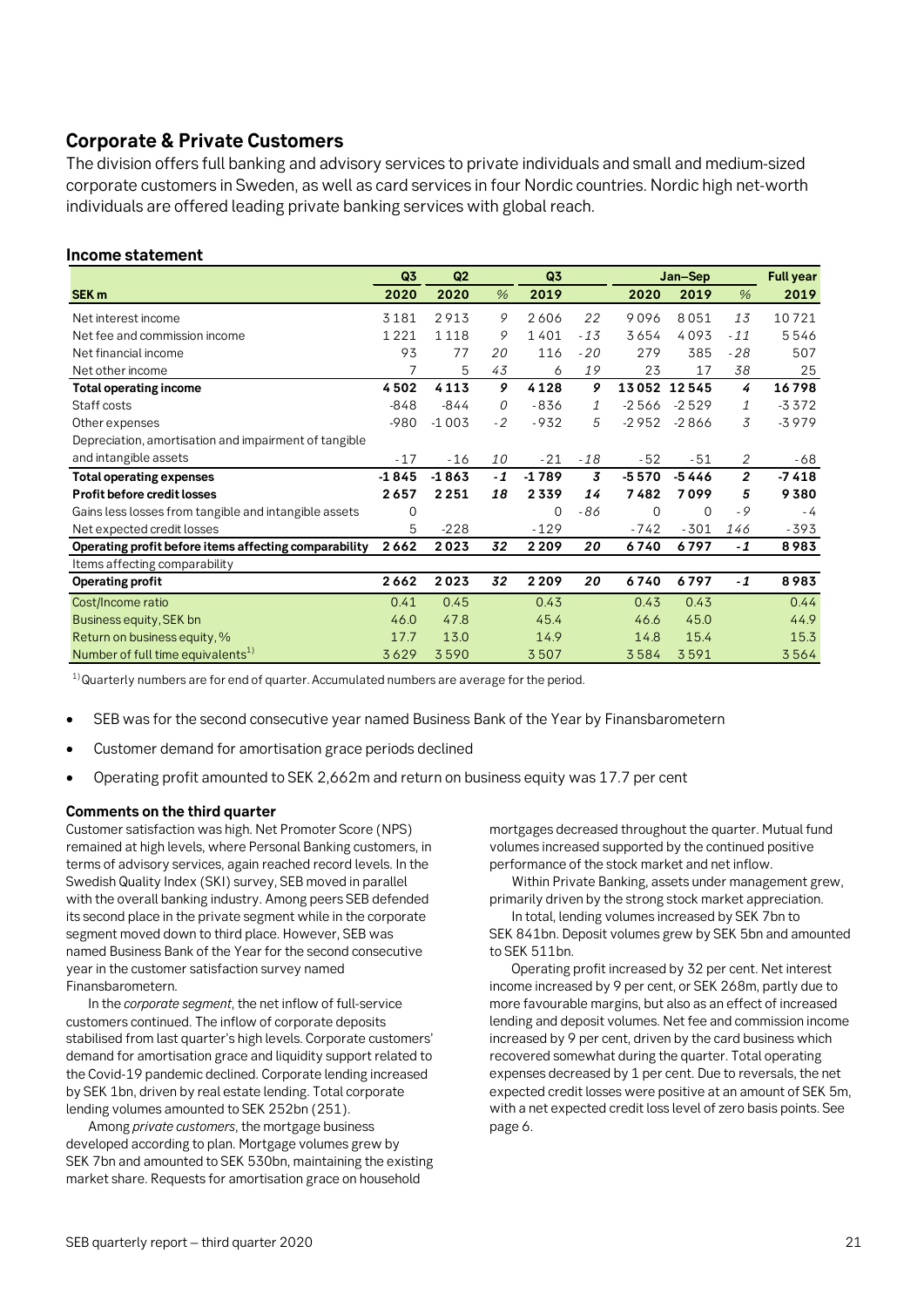#### <span id="page-21-0"></span>**Baltic**

The division provides full banking and advisory services to private individuals and small and medium-sized corporate customers in Estonia, Latvia and Lithuania.

#### **Income statement**

|                                                       | Q3     | Q <sub>2</sub> |        | Q <sub>3</sub> |       |                | Jan-Sep        |               | <b>Full year</b> |
|-------------------------------------------------------|--------|----------------|--------|----------------|-------|----------------|----------------|---------------|------------------|
| SEK <sub>m</sub>                                      | 2020   | 2020           | $\%$   | 2019           |       | 2020           | 2019           | $\%$          | 2019             |
| Net interest income                                   | 772    | 784            | $-2$   | 823            | - 6   | 2405           | 2387           | $\mathcal{I}$ | 3218             |
| Net fee and commission income                         | 402    | 381            | 6      | 413            | $-3$  | 1183           | 1212           | $-2$          | 1638             |
| Net financial income                                  | 66     | 96             | $-31$  | 70             | $-5$  | 195            | 209            | $-7$          | 321              |
| Net other income                                      | 0      | $\Omega$       | 44     | 0              |       | 0              | - 4            |               | - 8              |
| <b>Total operating income</b>                         | 1241   | 1262           | $-2$   | 1305           | $-5$  | 3783           | 3805           | $-1$          | 5169             |
| Staff costs                                           | $-214$ | $-218$         | $-2$   | $-223$         | - 4   | $-657$         | $-635$         | 3             | $-856$           |
| Other expenses                                        | $-271$ | $-288$         | - 6    | $-280$         | $-3$  | $-838$         | $-813$         | 3             | $-1123$          |
| Depreciation, amortisation and impairment of tangible |        |                |        |                |       |                |                |               |                  |
| and intangible assets                                 | $-9$   | $-8$           | 9      | $-8$           | 13    | $-24$          | $-22$          | 9             | $-30$            |
| <b>Total operating expenses</b>                       | -494   | $-514$         | - 4    | $-511$         | $-3$  |                | $-1519 - 1470$ | 3             | $-2009$          |
| Profit before credit losses                           | 746    | 748            | 0      | 794            | - 6   | 2264           | 2334           | - 3           | 3159             |
| Gains less losses from tangible and intangible assets | 1      | 0              | 84     | 1              | 43    | $\overline{2}$ | 1              | 146           | 2                |
| Net expected credit losses                            | 10     | $-260$         | $-104$ | 11             | $-13$ | $-327$         | $-41$          |               | $-58$            |
| Operating profit before items affecting comparability | 757    | 488            | 55     | 806            | - 6   | 1938           | 2294           | $-16$         | 3104             |
| Items affecting comparability                         |        |                |        |                |       |                |                |               |                  |
| <b>Operating profit</b>                               | 757    | 488            | 55     | 806            | - 6   | 1938           | 2294           | -16           | 3104             |
| Cost/Income ratio                                     | 0.40   | 0.41           |        | 0.39           |       | 0.40           | 0.39           |               | 0.39             |
| Business equity, SEK bn                               | 12.9   | 13.3           |        | 10.9           |       | 13.2           | 10.7           |               | 10.8             |
| Return on business equity, %                          | 20.1   | 12.5           |        | 25.2           |       | 16.8           | 24.5           |               | 24.7             |
| Number of full time equivalents <sup>1)</sup>         | 2249   | 2299           |        | 2362           |       | 2303           | 2346           |               | 2 3 5 0          |

 $1)$ Quarterly numbers are for end of quarter. Accumulated numbers are average for the period.

- Signs of consumer recovery following easing of Covid-19 lock-down measures
- Customer usage of digital and remote services remains high
- Operating profit amounted to SEK 757m and return on business equity was 20.1 per cent

#### **Comments on the third quarter**

The Baltic economies improved in the third quarter, supported by fiscal stimulus, the relatively improved pandemic situation, recoveries in employment, consumer confidence and exports. The second quarter's retraction was not as deep as initially feared, helping the economies emerge less affected so far compared with the rest of Europe. Consumers' spending increased and retail sales demonstrated particularly strong growth. Industrial production also saw recovery as demand strengthened. The corporate sector's short-term economic outlook however remains cautious, further depressing the demand for investments and indicating a coming decrease in construction output.

Activity in the private residential market saw a marked turnaround during the third quarter, which led to a modest increase in mortgage lending in local currency. The turnaround in consumer confidence was reflected in the usage of cards and payment products in the private segment with a sharp increase compared with the previous quarter. Even though some restrictions around physical customer meetings were

lifted, the surge in the usage of SEB's digital and remote services continued.

With the overall corporate segment remaining cautious despite the recovery observed in certain sectors, corporate lending volumes stabilised and, in total, lending volumes increased by 1 per cent in local currency to SEK 158bn. Deposits grew by 1 per cent to SEK 171bn, driven by the household segment.

Compared with the second quarter, operating profit increased by 55 per cent, or by SEK 269m, to SEK 757m primarily driven by a recovery in net expected credit losses. See page 6. Net interest income increased by 1 per cent in local currency due in part to the expanded lending portfolio and lower resolution fund fees, offset by higher costs in managing excess liquidity. Net fee and commission income increased 9 per cent in local currency, due mainly to the recovery in customer activity following easing of restrictions surrounding Covid-19. Net financial income decreased by 29 per cent in local currency, due mostly to market valuations of government bonds and slightly lower demand for currency exchange services in the corporate segment.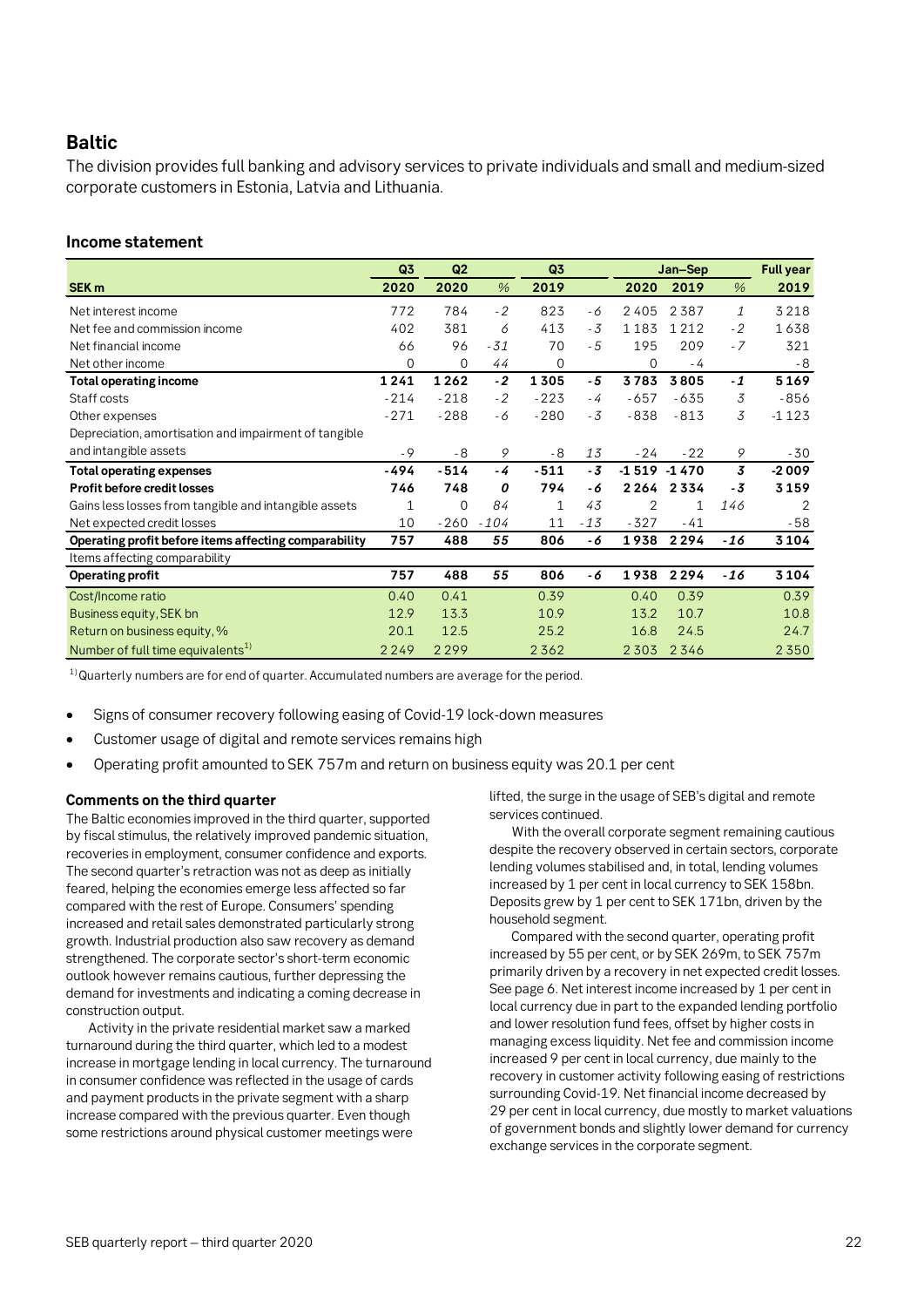# <span id="page-22-0"></span>**Life**

The division offers life insurance solutions to private as well as corporate and institutional clients mainly in the Nordic and Baltic countries.

#### **Income statement**

|                                                       | Q3     | Q <sub>2</sub> |               | Q3     |                |                | Jan-Sep |                | <b>Full year</b> |
|-------------------------------------------------------|--------|----------------|---------------|--------|----------------|----------------|---------|----------------|------------------|
| SEK <sub>m</sub>                                      | 2020   | 2020           | $\frac{0}{6}$ | 2019   |                | 2020           | 2019    | $\frac{0}{6}$  | 2019             |
| Net interest income                                   | - 8    | $-8$           | $\mathbf{1}$  | $-5$   | 77             | $-24$          | $-11$   | 116            | $-16$            |
| Net fee and commission income                         | 618    | 593            | 4             | 647    | $-5$           | 1815           | 1882    | - 4            | 2531             |
| Net financial income                                  | 247    | 235            | 5             | 152    | 62             | 364            | 505     | $-28$          | 711              |
| Net other income                                      | 2      | 6              | $-74$         | 14     | -89            | 3              | 62      | -96            | 77               |
| <b>Total operating income</b>                         | 858    | 825            | 4             | 808    | 6              | 2158           | 2438    | $-11$          | 3304             |
| Staff costs                                           | $-205$ | $-216$         | $-5$          | $-215$ | $-5$           | $-642$         | $-639$  | 0              | $-860$           |
| Other expenses                                        | $-185$ | $-183$         | $\mathcal{I}$ | $-172$ | $\overline{7}$ | $-552$         | $-523$  | 6              | $-706$           |
| Depreciation, amortisation and impairment of tangible |        |                |               |        |                |                |         |                |                  |
| and intangible assets                                 | $-5$   | $-5$           | $-9$          | $-5$   | $-9$           | $-16$          | $-16$   | 0              | $-21$            |
| <b>Total operating expenses</b>                       | -394   | -405           | - 3           | $-393$ | 0              | $-1210 - 1178$ |         | $\overline{3}$ | $-1587$          |
| Profit before credit losses                           | 463    | 420            | 10            | 415    | 12             | 948            | 1260    | $-25$          | 1716             |
| Gains less losses from tangible and intangible assets |        |                |               |        |                |                |         |                |                  |
| Net expected credit losses                            | 1      | $\mathbf 0$    |               | 0      |                |                | $-1$    |                | $-1$             |
| Operating profit before items affecting comparability | 464    | 420            | 10            | 415    | 12             | 949            | 1259    | $-25$          | 1715             |
| Items affecting comparability                         |        |                |               |        |                |                |         |                |                  |
| <b>Operating profit</b>                               | 464    | 420            | 10            | 415    | 12             | 949            | 1259    | -25            | 1715             |
| Cost/Income ratio                                     | 0.46   | 0.49           |               | 0.49   |                | 0.56           | 0.48    |                | 0.48             |
| Business equity, SEK bn                               | 5.3    | 5.3            |               | 5.4    |                | 5.3            | 5.4     |                | 5.4              |
| Return on business equity, %                          | 32.8   | 29.7           |               | 28.5   |                | 22.1           | 28.8    |                | 29.4             |
| Number of full time equivalents <sup>1)</sup>         | 1033   | 1043           |               | 1030   |                | 1045           | 1041    |                | 1046             |

 $1)$ Quarterly numbers are for end of quarter. Accumulated numbers are average for the period.

- Continued financial market recovery in the third quarter
- Third consecutive quarter of increasing market share in Sweden
- Operating profit amounted to SEK 464m and return on business equity was 32.8 per cent

#### **Comments on the third quarter**

The return in the traditional life insurance portfolio in Sweden continued to recover during the quarter, resulting in increased customer bonus rates. Year-to-date, the return in the traditional portfolio improved.

In three consecutive quarters, SEB's market share of the total life insurance market in Sweden improved. The market share was  $11.1<sup>1</sup>$  $11.1<sup>1</sup>$  per cent, an increase of 0.5 percentage points compared with one quarter earlier. SEB's market position in all Baltic countries remained as top three.

During the third quarter, the stock market continued to recover and the customer assets in unit-linked insurance amounted to SEK 319bn, an increase of SEK 17bn compared with the previous quarter. The strengthening of the Swedish krona had some negative effect on assets under management. Total assets under management for the life business reached an all-time high after increasing to SEK 390bn from 369bn at the end of the second quarter, mainly from the market value increase but also a strong positive net inflow.

During the year, despite the Covid-19 situation, sales in Sweden increased by 11 per cent or SEK 3bn to SEK 28bn. All major product areas have delivered in line with or above last year. The portfolio bond distributed to the Swedish market also continued to deliver above last year. In the Baltic countries, sales decreased by SEK 3bn partly because of the Covid-19 related lockdown in the SEB branch network but also due to high volumes in 2019 from a pension reform in Lithuania.

Operating profit increased by SEK 44m. Net fee and commission income increased by 4 per cent compared with the last quarter due to higher average asset values in the unitlinked business. Net financial income increased by SEK 12m to SEK 247m. Improved equity markets affected the income positively from traditional portfolios. Given the positive financial market development during the second and third quarter, a large part of the negative market effects from the first quarter have now been recovered. Expenses decreased by 3 per cent in the third quarter compared with the previous quarter.

<span id="page-22-1"></span> <sup>1</sup> *Latest available market statistics from the Swedish insurance trade association, measured as new business.*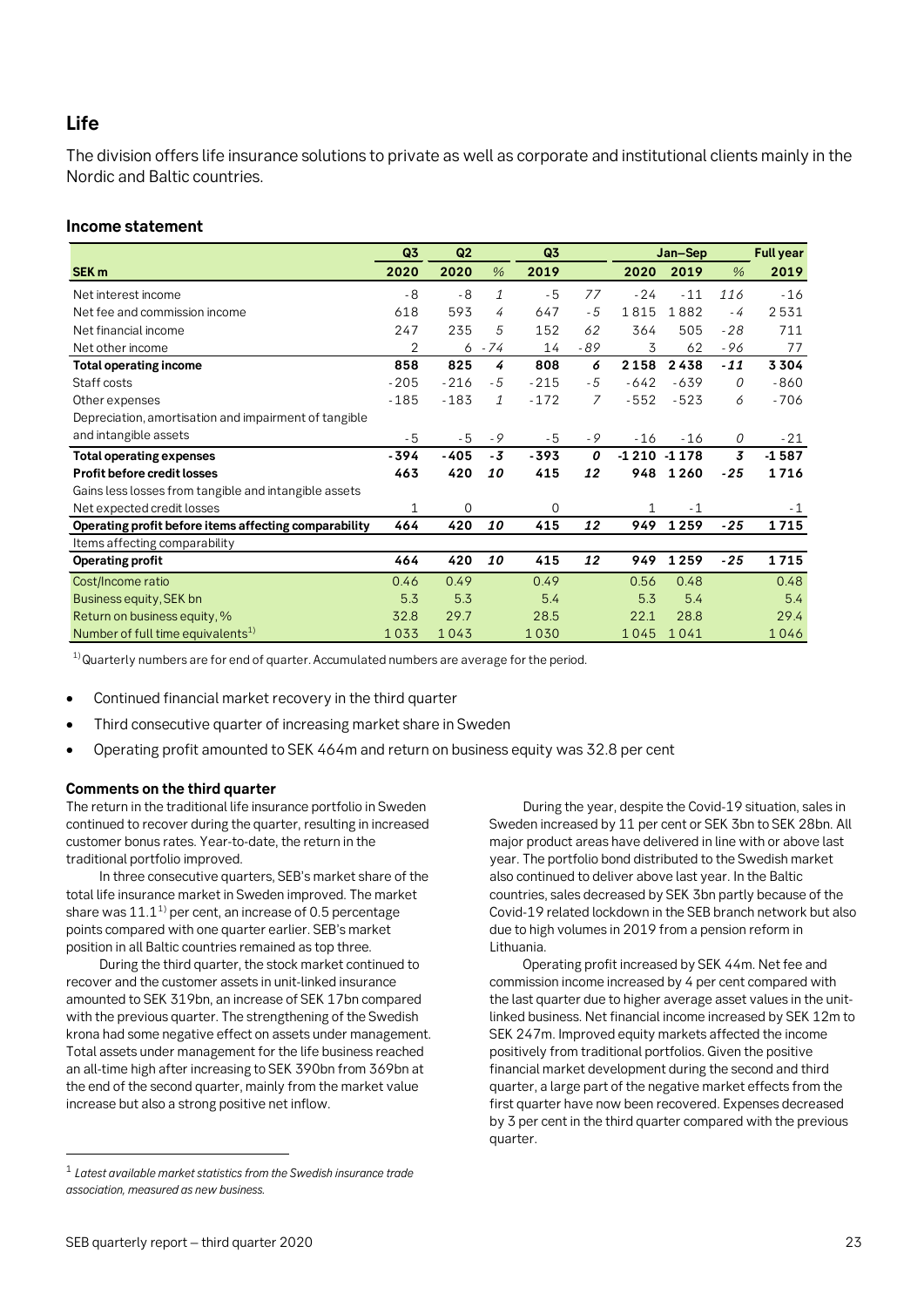# <span id="page-23-0"></span>**Investment Management & group functions**

The Investment Management division manages SEB funds and mandates for customers channelled via the other divisions. Group functions consist of technology, business support, treasury, staff units and German runoff operations.

#### **Income statement**

|                                                       | Q3      | Q2       |               | Q3       |               |         | Jan-Sep        |       | <b>Full year</b> |
|-------------------------------------------------------|---------|----------|---------------|----------|---------------|---------|----------------|-------|------------------|
| SEK <sub>m</sub>                                      | 2020    | 2020     | $\frac{9}{6}$ | 2019     | $\frac{9}{6}$ | 2020    | 2019           | $\%$  | 2019             |
| Net interest income                                   | $-353$  | $-294$   |               | 91       |               | $-923$  | $-367$         |       | $-378$           |
| Net fee and commission income                         | 667     | 634      | 5             | 588      | 14            | 1908    | 1733           | 10    | 2392             |
| Net financial income                                  | 201     | 705      | $-71$         | 107      | 88            | 554     | 670            | $-17$ | 1605             |
| Net other income                                      | 64      | 3        |               | 107      | - 40          | 149     | 246            | -39   | 554              |
| <b>Total operating income</b>                         | 579     | 1048     | - 45          | 893      | -35           | 1688    | 2281           | $-26$ | 4173             |
| Staff costs                                           | $-1339$ | $-1457$  | - 8           | $-1299$  | 3             |         | -4074 -3939    | 3     | $-5294$          |
| Other expenses                                        | 1243    | 1335     | $-7$          | 1066     | 17            | 3728    | 3253           | 15    | 4465             |
| Depreciation, amortisation and impairment of tangible |         |          |               |          |               |         |                |       |                  |
| and intangible assets                                 | -414    | $-511$   | $-19$         | $-328$   | 26            |         | $-1304 - 1048$ | 24    | $-1475$          |
| <b>Total operating expenses</b>                       | $-510$  | $-633$   | $-19$         | $-561$   | - 9           |         | $-1650 - 1734$ | - 5   | $-2304$          |
| Profit before credit losses                           | 69      | 416      | - 84          | 332      | $-79$         | 38      | 547            | $-93$ | 1869             |
| Gains less losses from tangible and intangible assets | $-3$    | $\Omega$ |               | $\Omega$ |               | $-3$    | $\Omega$       |       | $-1$             |
| Net expected credit losses                            | $-1$    | 7        |               | $-22$    | $-94$         | 15      | $-13$          |       | $-22$            |
| Operating profit before items affecting comparability | 64      | 422      | $-85$         | 310      | $-79$         | 50      | 535            | $-91$ | 1846             |
| Items affecting comparability                         |         | $-1000$  | $-100$        |          |               | $-1000$ |                |       |                  |
| Operating profit                                      | 64      | $-578$   |               | 310      | $-79$         | $-950$  | 535            |       | 1846             |
| Number of full time equivalents <sup>1)</sup>         | 6445    | 6308     |               | 5930     |               | 6282    | 5881           |       | 5922             |
| SEB labelled mutual funds, SEK bn <sup>2)</sup>       | 647     | 614      |               | 668      |               | 647     | 668            |       | 685              |

 $1)$ Quarterly numbers are for end of quarter. Accumulated numbers are average for the period.

 $^{2)}$  As of 1 January 2020, the definition of AuM was further clarified for SEB-labelled mutual funds, leading to an overall lower AuM figure. Historical periods were adjusted proforma. The management of Baltic pension funds was moved to the Life division.

- SEB-labelled mutual funds' asset values increased to SEK 647bn
- Significant valuation effects
- Operating profit amounted to SEK 64m

#### **Comments on the third quarter**

Investment Management and group functions are reported combined but are distinctly different. The combined operating profit of SEK 64m is best commented one by one.

*Investment Management*: Asset values increased, continuing the upward trend from the latter part of the second quarter. SEB-labelled mutual funds amounted to SEK 647bn (614). Net sales for the quarter were negative and amounted to SEK -2bn. Three additional funds now fulfil SEB's strictest sustainability criteria and in total such funds amounted to SEK 267bn (229), representing 41 per cent of the assets under management.

Total operating income amounted to SEK 603m (518). Base commission amounted to SEK 477m (488) which was a decrease of 2 per cent compared with the previous quarter. The decrease related to a few one-off adjustments and the overall higher asset values during the entire period increased the underlying base commissions. Performance fees had another strong quarter and amounted to SEK 86m (59). Operating expenses increased and amounted to SEK 208m (200). Operating profit amounted to SEK 394m (318).

*Treasury*: Net interest income decreased during the third quarter compared with the second quarter 2020 mainly due to a change in internal funds transfer pricing on deposits and lending. This was partly offset by a lower funding cost. Net financial income was lower due to mark-to-market valuation effects within the liquidity management and the bond portfolios.

*Support and staff units:* Technology provides IT operations and development as well as architecture. Business support handles back office services for the divisions. Staff units include for instance compliance and risk functions and other various units. All relevant costs are charged to the divisions to be reflected in their results.

*Other*: Net financial income reflected negative market valuation effects of SEK 352m on certain strategic holdings compared with the second quarter.

In the second quarter, the Swedish FSA issued SEB an administrative fine of SEK 1,000m. See note 6.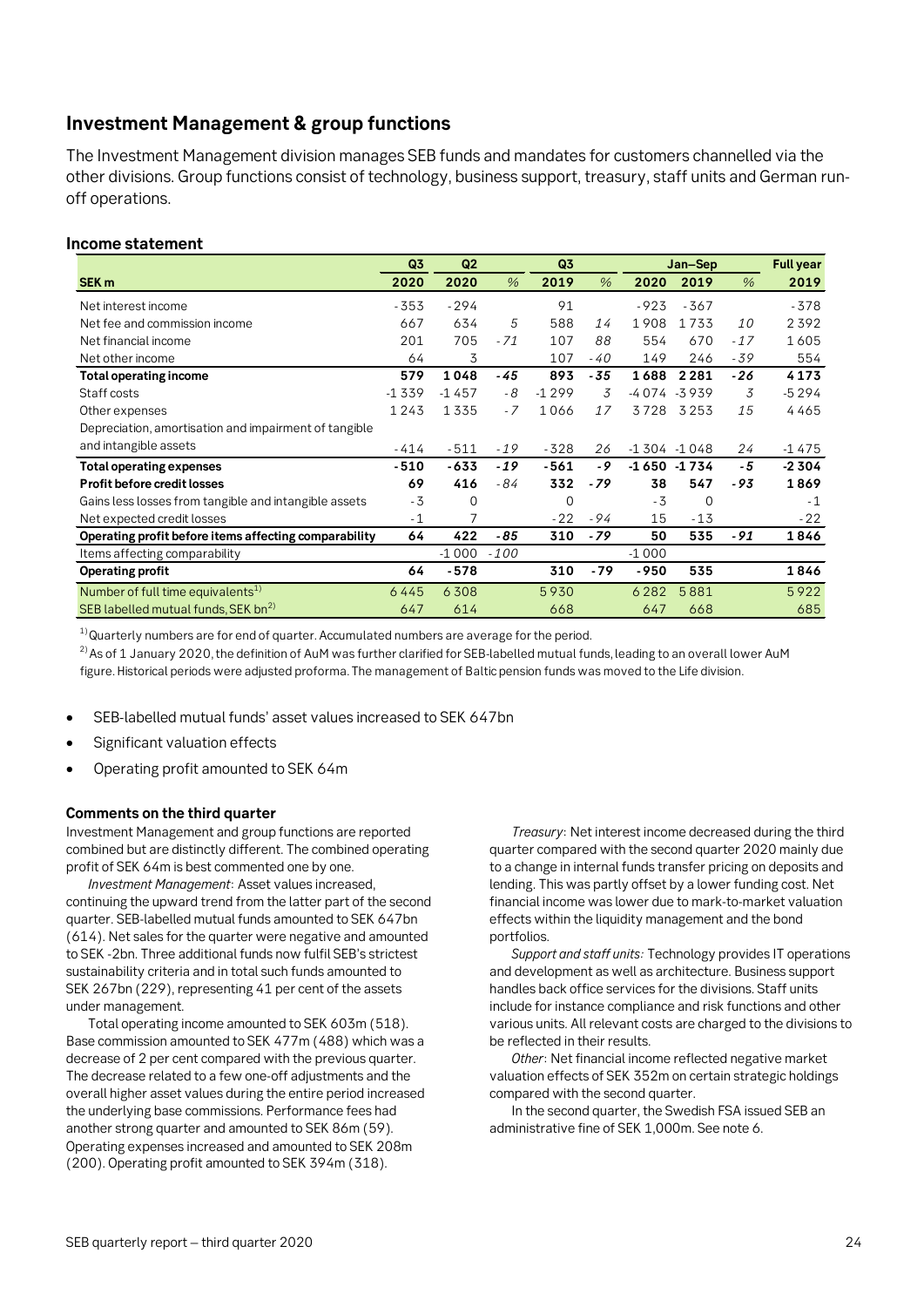# <span id="page-24-0"></span>**Notes to the financial statements - SEB Group**

# <span id="page-24-1"></span>**Note 1 Accounting policies**

This Report is presented in accordance with IAS 34 Interim Financial Reporting. The group's consolidated accounts have been prepared in accordance with the International Financial Reporting Standards (IFRS) and interpretations of these standards as adopted by the European Commission. The accounting also follows the Annual Accounts Act for Credit Institutions and Securities Companies (1995:1559) and the regulation and general guidelines issued by the Swedish Financial Supervisory Authority: Annual Reports in Credit Institutions and Securities Companies (FFFS 2008:25). In addition, the Supplementary Accounting Rules for Groups (RFR 1) from the Swedish Financial Reporting Board have been applied. The Parent Company has prepared its accounts in accordance with Swedish Annual Act for Credit Institutions and Securities Companies, the Swedish Financial Supervisory Authority's Regulations and General Guidelines (FFFS 2008:25) on Annual Reports in Credit Institutions and Securities Companies and the Supplementary Accounting Rules for Legal Entities (RFR 2) issued by the Swedish Financial Reporting Board.

As of January 2020, the group adopted Definition of Material (Amendments to IAS 1 and IAS 8). The amendments provide a new definition of material that states that

"information is material if omitting, misstating or obscuring it could reasonably be expected to influence decisions that the primary users of general purpose financial statements make on the basis of those financial statements, which provide financial information about a specific reporting entity". The IASB has issued a revised Conceptual Framework for Financial Reporting. The purpose of the Conceptual Framework is to assist the IASB in developing standards, to help preparers develop consistent accounting policies where there is no applicable standard in place and to assist all parties to understand and interpret the standards. An amendment to IFRS 3 Business Combinations clarifies that to be considered a business, an integrated set of activities and assets must include, at a minimum, an input and a substantive process that together significantly contribute to the ability to create output.

The changes have not had a material effect on the financial statements of the group or on capital adequacy and large exposures.

In all other material aspects, the group's and the parent company's accounting policies, basis for calculations and presentations are unchanged in comparison with the 2019 Annual Report.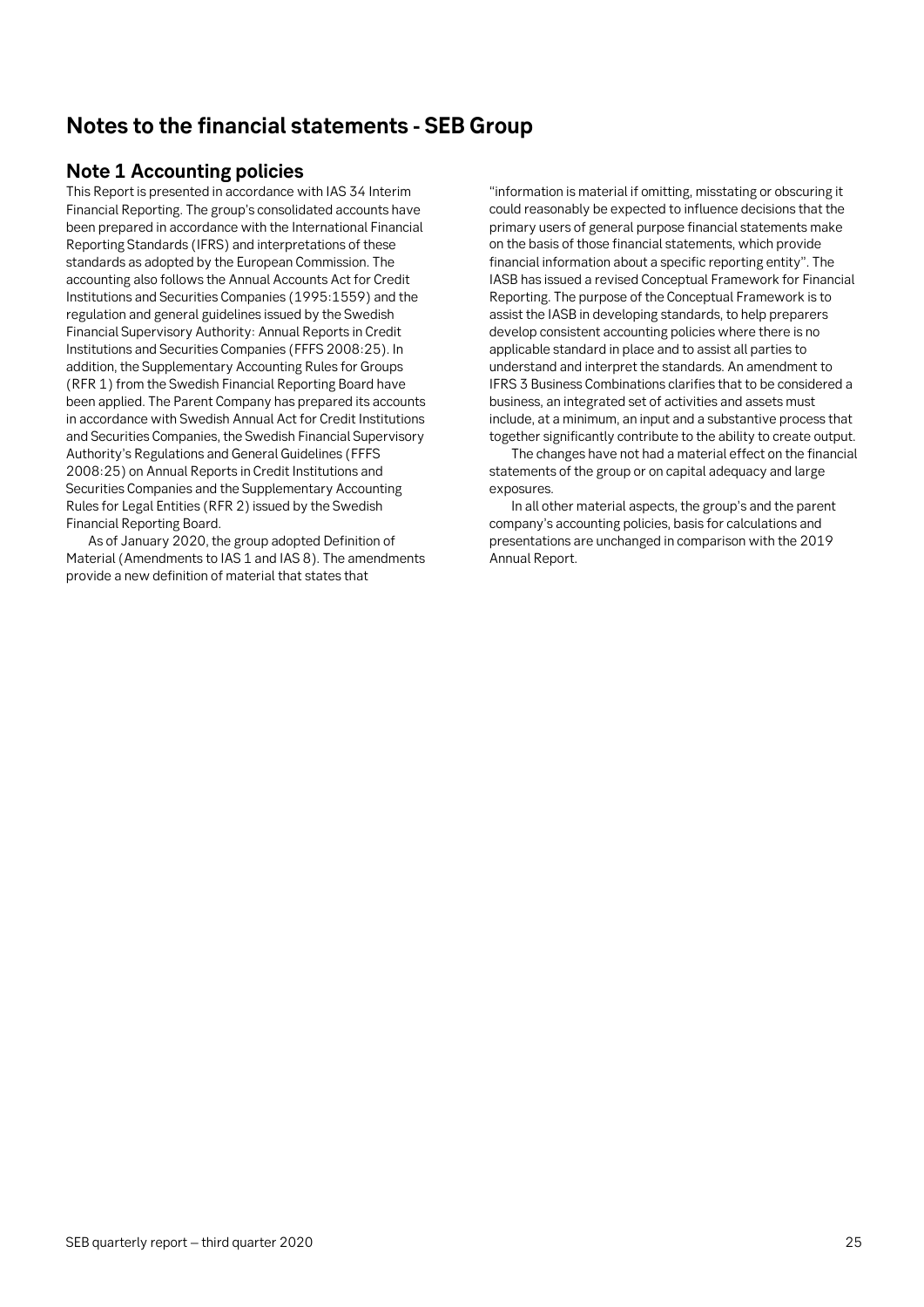# <span id="page-25-0"></span>**Note 2 Net interest income**

|                                                                               | Q3      | Q <sub>2</sub> |      | Q <sub>3</sub> |       | Jan-Sep  |          |       | <b>Full year</b> |
|-------------------------------------------------------------------------------|---------|----------------|------|----------------|-------|----------|----------|-------|------------------|
| <b>SEK m</b>                                                                  | 2020    | 2020           | %    | 2019           | %     | 2020     | 2019     | %     | 2019             |
| Interest income <sup>1)</sup>                                                 | 8953    | 9507           | - 6  | 10785          | $-17$ | 28802    | 31 2 7 4 | - 8   | 41722            |
| Interest expense                                                              | $-2617$ | $-3459$        | - 24 | $-4802$        | -45   | $-10217$ | $-14254$ | $-28$ | $-18772$         |
| <b>Net interest income</b>                                                    | 6336    | 6047           | 5    | 5983           | 6     | 18584    | 17020    |       | 22950            |
| 1) Of which interest income calculated<br>using the effective interest method | 7373    | 7898           | - 7  | 8940           | -18   | 23811    | 26441    | $-10$ | 35217            |

# <span id="page-25-1"></span>**Note 3 Net fee and commission income**

|                                           | Q3      | Q <sub>2</sub> |       | Q <sub>3</sub> |       |         | Jan-Sep |               | <b>Full year</b> |
|-------------------------------------------|---------|----------------|-------|----------------|-------|---------|---------|---------------|------------------|
| <b>SEK m</b>                              | 2020    | 2020           | %     | 2019           | %     | 2020    | 2019    | $\frac{9}{6}$ | 2019             |
| Issue of securities and advisory services | 203     | 301            | - 33  | 326            | $-38$ | 755     | 843     | $-10$         | 1312             |
| Secondary market and derivatives          | 420     | 491            | $-14$ | 455            | -8    | 1532    | 1528    | 0             | 2047             |
| Custody and mutual funds                  | 2003    | 1890           | 6     | 1977           | 1     | 5889    | 5746    | 2             | 7782             |
| Whereof performance fees                  | 86      | 69             | 26    | 11             |       | 206     | 79      | <i>160</i>    | 121              |
| Payments, cards, lending, deposits,       |         |                |       |                |       |         |         |               |                  |
| guarantees and other                      | 2465    | 2486           | $-1$  | 2843           | $-13$ | 7711    | 8426    | - 8           | 11293            |
| Whereof payments and card fees            | 1275    | 1167           | 9     | 1597           | $-20$ | 3895    | 4692    | $-17$         | 6299             |
| Whereof lending                           | 668     | 790            | - 15  | 687            | -3    | 2228    | 2107    | 6             | 2869             |
| Life insurance commissions                | 395     | 393            | 1     | 435            | $-9$  | 1169    | 1316    | $-11$         | 1741             |
| Fee and commission income                 | 5486    | 5561           | $-1$  | 6035           | -9    | 17056   | 17858   | - 4           | 24176            |
| Fee and commission expense                | $-1185$ | -1197          | $-1$  | $-1342$        | $-12$ | $-3768$ | $-4139$ | - 9           | -5467            |
| Net fee and commission income             | 4301    | 4364           | $-1$  | 4693           | -8    | 13289   | 13719   | - 3           | 18709            |
| Whereof Net securities commissions        | 2023    | 2062           | $-2$  | 2026           | 0     | 6164    | 5896    | 5             | 8179             |
| Whereof Net payment and card fees         | 820     | 710            | 15    | 1019           | $-20$ | 2427    | 3016    | $-20$         | 4096             |
| Whereof Net life insurance commissions    | 272     | 276            | $-1$  | 310            | $-12$ | 802     | 896     | - 10          | 1198             |
| Whereof Other commissions                 | 1185    | 1316           | $-10$ | 1338           | $-11$ | 3895    | 3911    | 0             | 5236             |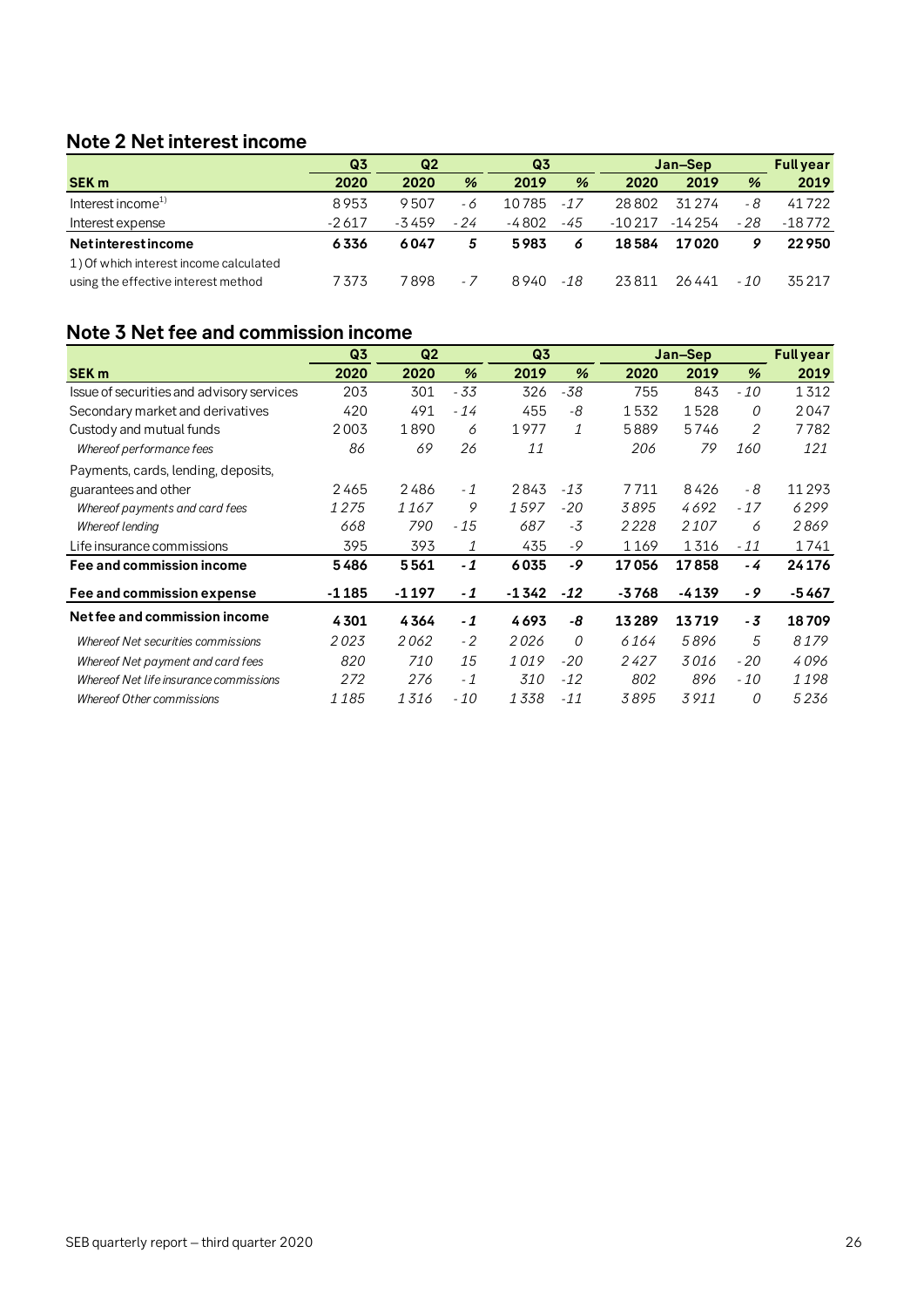# **Fee and commission income by segment**

|                                     | Large               |                        |                |                     | Investment        |                        |                  |
|-------------------------------------|---------------------|------------------------|----------------|---------------------|-------------------|------------------------|------------------|
|                                     |                     | Corporates Corporate & |                |                     | <b>Management</b> |                        |                  |
|                                     | & Financial         | <b>Private</b>         |                |                     | & group           |                        |                  |
| <b>SEK m</b>                        | <b>Institutions</b> | <b>Customers</b>       | <b>Baltic</b>  | Life                |                   | functions Eliminations | <b>SEB Group</b> |
|                                     |                     |                        |                |                     |                   |                        |                  |
| Q3 2020                             |                     |                        |                |                     |                   |                        |                  |
| Issue of securities and advisory    | 189                 | 9                      | $\overline{4}$ |                     | $\mathbf 0$       |                        | 203              |
| Secondary market and derivatives    | 330                 | 84                     | 7              | $\Omega$            | $-2$              | $\Omega$               | 420              |
| Custody and mutual funds            | 880                 | 449                    | 46             | 53                  | 1528              | $-952$                 | 2003             |
| Payments, cards, lending, deposits, |                     |                        |                |                     |                   |                        |                  |
| guarantees and other                | 1098                | 955                    | 519            | 49                  | 159               | $-315$                 | 2465             |
| Life insurance commissions          |                     |                        |                | 784                 |                   | $-388$                 | 395              |
| Fee and commission income           | 2497                | 1497                   | 576            | 885                 | 1685              | $-1655$                | 5486             |
| Q2 2020                             |                     |                        |                |                     |                   |                        |                  |
| Issue of securities and advisory    | 280                 | 15                     | 6              | $\Omega$            | $\Omega$          |                        | 301              |
| Secondary market and derivatives    | 392                 | 92                     | 9              | $\mathbf{0}$        | $-3$              | 0                      | 491              |
| Custody and mutual funds            | 846                 | 412                    | 46             | 50                  | 1378              | $-842$                 | 1890             |
| Payments, cards, lending, deposits, |                     |                        |                |                     |                   |                        |                  |
| guarantees and other                | 1225                | 883                    | 479            | 49                  | 152               | $-302$                 | 2486             |
| Life insurance commissions          |                     |                        |                | 747                 |                   | $-354$                 | 393              |
| Fee and commission income           | 2743                | 1402                   | 541            | 846                 | 1527              | $-1498$                | 5561             |
| Jan-Sep 2020                        |                     |                        |                |                     |                   |                        |                  |
| Issue of securities and advisory    | 712                 | 29                     | 15             | $\mathsf{O}\xspace$ | $\mathbf 0$       |                        | 755              |
| Secondary market and derivatives    | 1223                | 293                    | 26             | $\Omega$            | $-10$             | 0                      | 1532             |
| Custody and mutual funds            | 2573                | 1303                   | 139            | 155                 | 4401              | $-2681$                | 5889             |
| Payments, cards, lending, deposits, |                     |                        |                |                     |                   |                        |                  |
| guarantees and other                | 3548                | 2981                   | 1505           | 146                 | 430               | $-899$                 | 7711             |
| Life insurance commissions          |                     |                        |                | 2303                |                   | $-1134$                | 1169             |
| Fee and commission income           | 8055                | 4605                   | 1685           | 2604                | 4820              | $-4714$                | 17056            |
| Jan-Sep 2019                        |                     |                        |                |                     |                   |                        |                  |
| Issue of securities and advisory    | 804                 | 22                     | 13             | $\mathbf 0$         | 3                 |                        | 843              |
| Secondary market and derivatives    | 1195                | 321                    | 15             | $\Omega$            | $-3$              | $\Omega$               | 1528             |
| Custody and mutual funds            | 2498                | 1194                   | 143            | 124                 | 4432              | $-2644$                | 5746             |
| Payments, cards, lending, deposits, |                     |                        |                |                     |                   |                        |                  |
| guarantees and other                | 3494                | 3859                   | 1540           | 167                 | 353               | $-987$                 | 8426             |
| Life insurance commissions          |                     |                        |                | 2429                |                   | $-1113$                | 1316             |
| Fee and commission income           | 7991                | 5396                   | 1711           | 2720                | 4784              | -4744                  | 17858            |

Fee and commission income is disaggregated in major types of service tied to primary geographical markets and operating segments. Revenues from Issue of securities and advisory, Secondary market and derivatives, Payments, cards, lending and deposits are mainly recognised at a point in time. Revenues from Custody and mutual funds and Life insurance commissions are mainly recognised over time.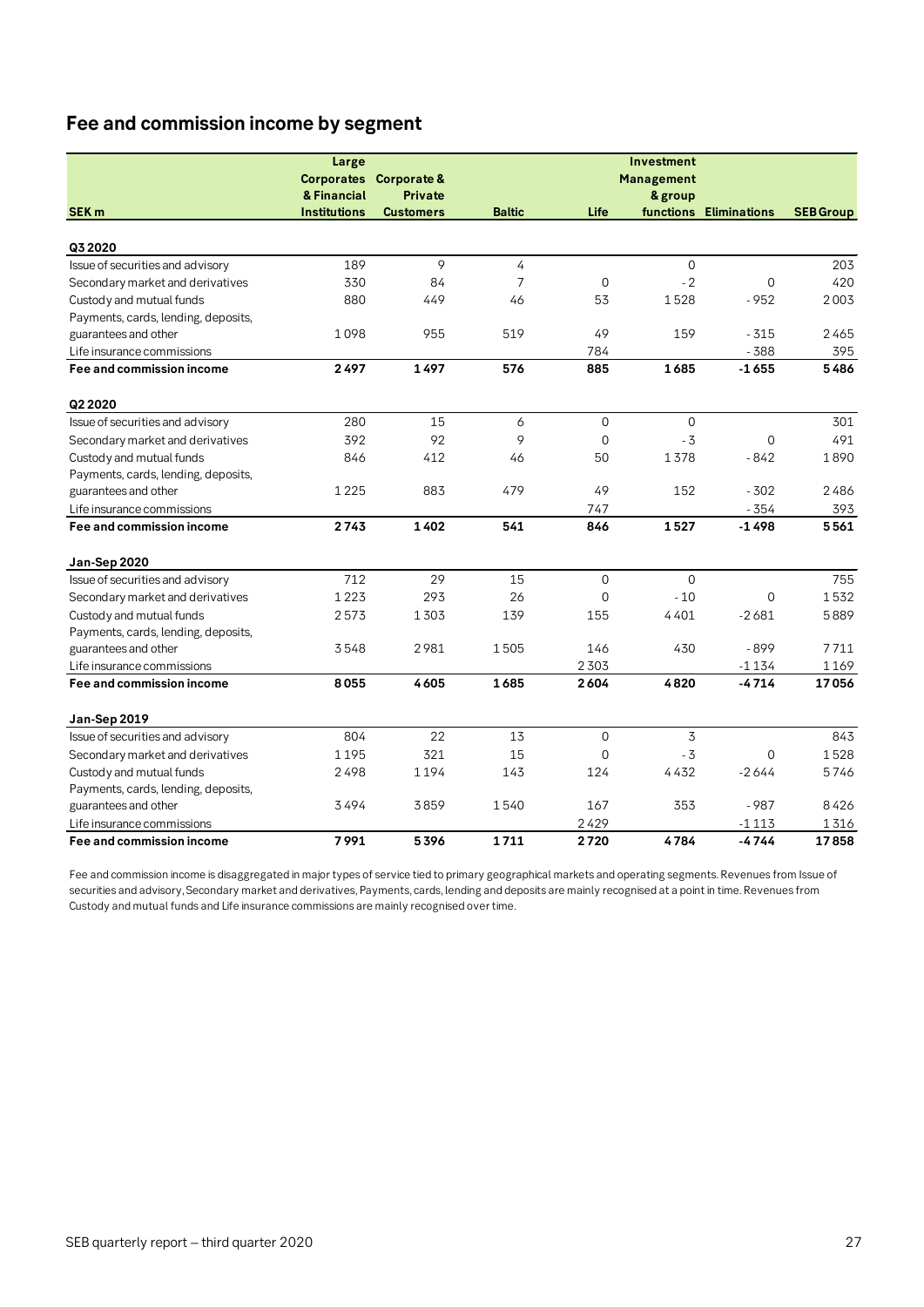# <span id="page-27-0"></span>**Note 4 Net financial income**

|                                              | Q <sub>3</sub> | Q <sub>2</sub> |     | Q <sub>3</sub> |               |       | Jan-Sep |     | <b>Full year</b> |
|----------------------------------------------|----------------|----------------|-----|----------------|---------------|-------|---------|-----|------------------|
| <b>SEK m</b>                                 | 2020           | 2020           | %   | 2019           | $\frac{9}{6}$ | 2020  | 2019    | %   | 2019             |
| Equity instruments and related derivatives   | 747            | 1159           | -36 | 586            | 27            | 417   | 1874    | -78 | 2628             |
| Debt instruments and related derivatives     | 16             | 900            | -98 | $-407$         |               | 460   | $-619$  |     | $-37$            |
| Currency and related derivatives             | 599            | 1054           | -43 | 950            | -37           | 3166  | 2987    | 6   | 4119             |
| Other life insurance income, net             | 245            | 228            |     | 150            | 63            | 360   | 503     | -28 | 722              |
| Other                                        | 147            | 200            | -27 | - 84           |               | 87    | 51      | 72  | 185              |
| Net financial income                         | 1754           | 3541           | -50 | 1196           | 47            | 4491  | 4795    | -6  | 7617             |
| Whereof unrealized valuation changes from    |                |                |     |                |               |       |         |     |                  |
| counterparty risk and own credit standing in |                |                |     |                |               |       |         |     |                  |
| derivatives                                  | 189            | 581            | -67 | - 160          |               | - 513 | - 268   | 91  | - 1              |

The result within Net financial income is presented on different line items based on type of underlying financial instrument.

For the third quarter the effect from structured bonds offered to the public was approximately SEK 220m (Q2 2020: 550) in Equity related derivatives and a corresponding effect in Debt related derivatives SEK -30m (Q2 2020: -440).

# <span id="page-27-1"></span>**Note 5 Net expected credit losses**

|                                        | Q3      | Q <sub>2</sub> |               | Q3     |     |         | Jan-Sep |     | <b>Full year</b> |
|----------------------------------------|---------|----------------|---------------|--------|-----|---------|---------|-----|------------------|
| <b>SEK m</b>                           | 2020    | 2020           | $\frac{9}{6}$ | 2019   | %   | 2020    | 2019    | %   | 2019             |
| Impairment gains or losses - Stage 1   | 326     | - 396          |               | - 4    |     | - 546   | $-1$    |     | 24               |
| Impairment gains or losses - Stage 2   | 446     | $-293$         |               | 32     |     | $-134$  | 261     |     | 457              |
| Impairment gains or losses - Stage 3   | $-1856$ | $-1890$        | $-2$          | $-505$ |     | -4452   | $-1588$ | 180 | $-2777$          |
| Impairment gains or losses             | $-1085$ | $-2579$        | -58           | - 477  | 127 | $-5132$ | $-1329$ |     | $-2296$          |
| Write-offs and recoveries              |         |                |               |        |     |         |         |     |                  |
| Total write-offs                       | - 438   | - 966          | -55           | - 186  | 135 | -1630   | $-825$  | 97  | -1 1 1 3         |
| Reversals of allowance for write-offs  | 383     | 805            | -52           | 129    | 197 | 1342    | 649     | 107 | 845              |
| Write-offs not previously provided for | - 55    | $-161$         | -66           | $-57$  | -4  | $-288$  | $-176$  | 64  | $-269$           |
| Recovered from previous write-offs     | 42      | 50             | -16           | 45     | -8  | 138     | 208     | -34 | 271              |
| Net write-offs                         | $-13$   | $-112$         | -88           | $-12$  | 9   | $-150$  | 32      |     | $\overline{2}$   |
| Net expected credit losses             | $-1098$ | $-2691$        | $-59$         | - 489  | 124 | $-5282$ | $-1297$ |     | $-2294$          |
| Net ECL level, %                       | 0.19    | 0.46           |               | 0.09   |     | 0.30    | 0.08    |     | 0.10             |

Exposure and expected credit loss (ECL) allowances by stage, Movements in allowances for expected credit losses and loans and Expected credit loss allowances by industry are presented in notes 10-12.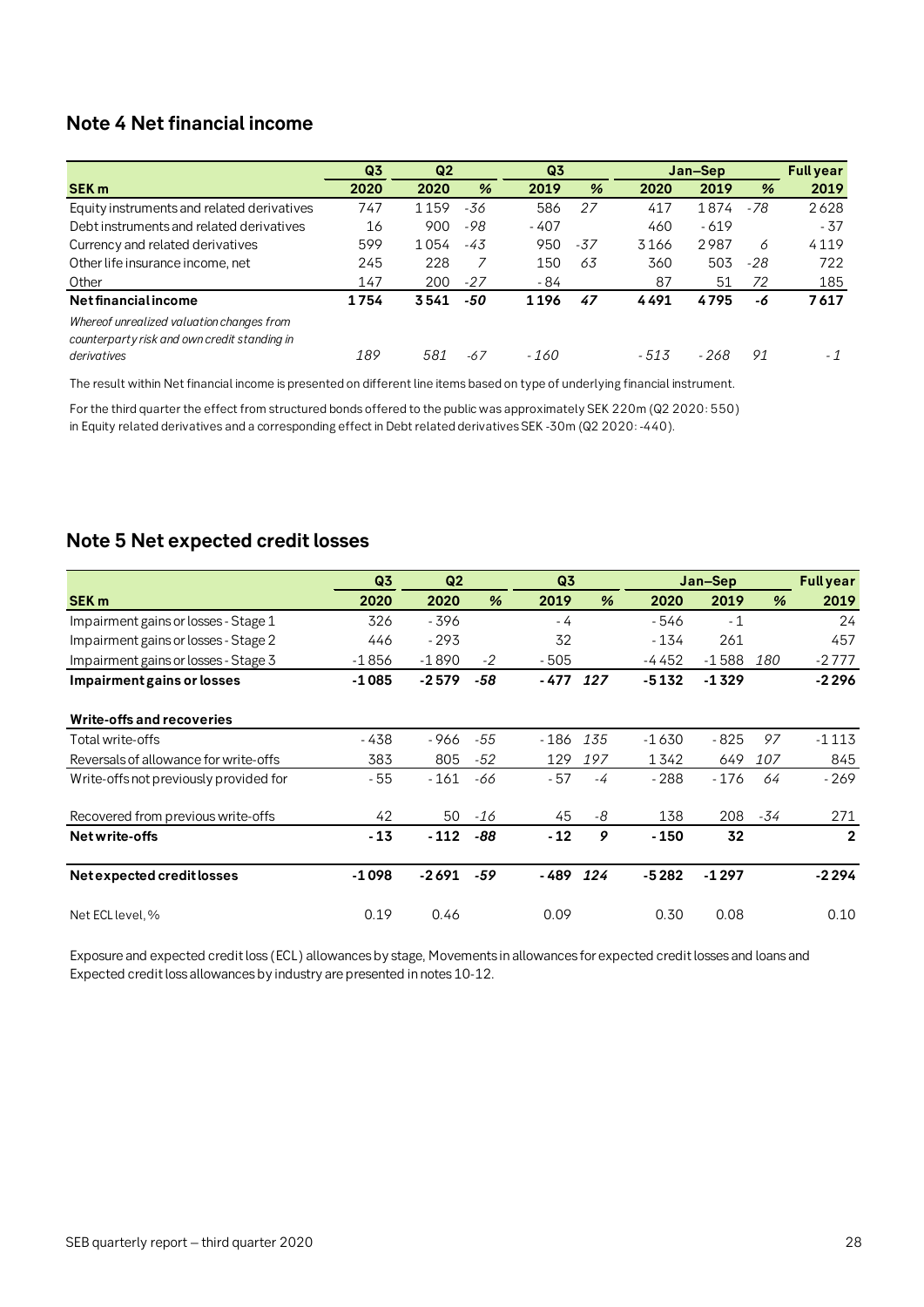# <span id="page-28-0"></span>**Note 6 Items affecting comparability**

|                                         | Q <sub>3</sub> | Q <sub>2</sub> |   | Q3   |   |         | Jan-Sep |   | <b>Fullyear</b> |
|-----------------------------------------|----------------|----------------|---|------|---|---------|---------|---|-----------------|
| <b>SEK m</b>                            | 2020           | 2020           | % | 2019 | % | 2020    | 2019    | % | 2019            |
| Other expenses                          |                | $-1000$        |   |      |   | $-1000$ |         |   |                 |
| <b>Total operating expenses</b>         |                | $-1000$        |   |      |   | $-1000$ |         |   |                 |
|                                         |                |                |   |      |   |         |         |   |                 |
| Items affecting comparability           |                | $-1000$        |   |      |   | $-1000$ |         |   |                 |
|                                         |                |                |   |      |   |         |         |   |                 |
| Income tax on IAC                       |                |                |   |      |   |         |         |   |                 |
| Items affecting comparability after tax |                | -1 000         |   |      |   | -1 000  |         |   |                 |

The table shows the rows in which the Items affecting comparability would have been reported if not presented as an item affecting comparability.

#### Items affecting comparability 2020

The Swedish Financial Supervisory Authority (FSA) finalised its review of SEB's governance and control of measures against money laundering in SEB's Baltic banks. The Swedish FSA decided to issue SEB a remark, which is a lower degree of an administrative sanction that is issued when a breach has not been deemed to be serious. The Swedish FSA also decided to issue SEB an administrative fine of SEK 1,000m, which corresponds to about 14 per cent of the maximum amount the Swedish FSA can impose in this case, as well as a precept to take certain measures to improve the transaction monitoring in Sweden.

# <span id="page-28-1"></span>**Note 7 Pledged assets and obligations**

| 30 Sep | 30 Jun | <b>31 Dec</b> |
|--------|--------|---------------|
| 2020   | 2020   | 2019          |
| 490817 | 461891 | 496406        |
| 349144 | 330601 | 344121        |
| 124919 | 124792 | 91477         |
| 964881 | 917284 | 932004        |
|        |        |               |
| 142411 | 142082 | 139462        |
| 755541 | 705535 | 638348        |
| 897952 | 847618 | 777810        |
|        |        |               |

1) Of which collateralised for own issued covered bonds SEK 347,097m (338,668; 368,955).

2) Of which securities lending SEK 2,836m (2,905; 5,389) and pledged but unencumbered bonds

SEK 94,741m (95,641; 58,523).

3) Of which financial guarantees SEK 9,114m (8,356; 8,705).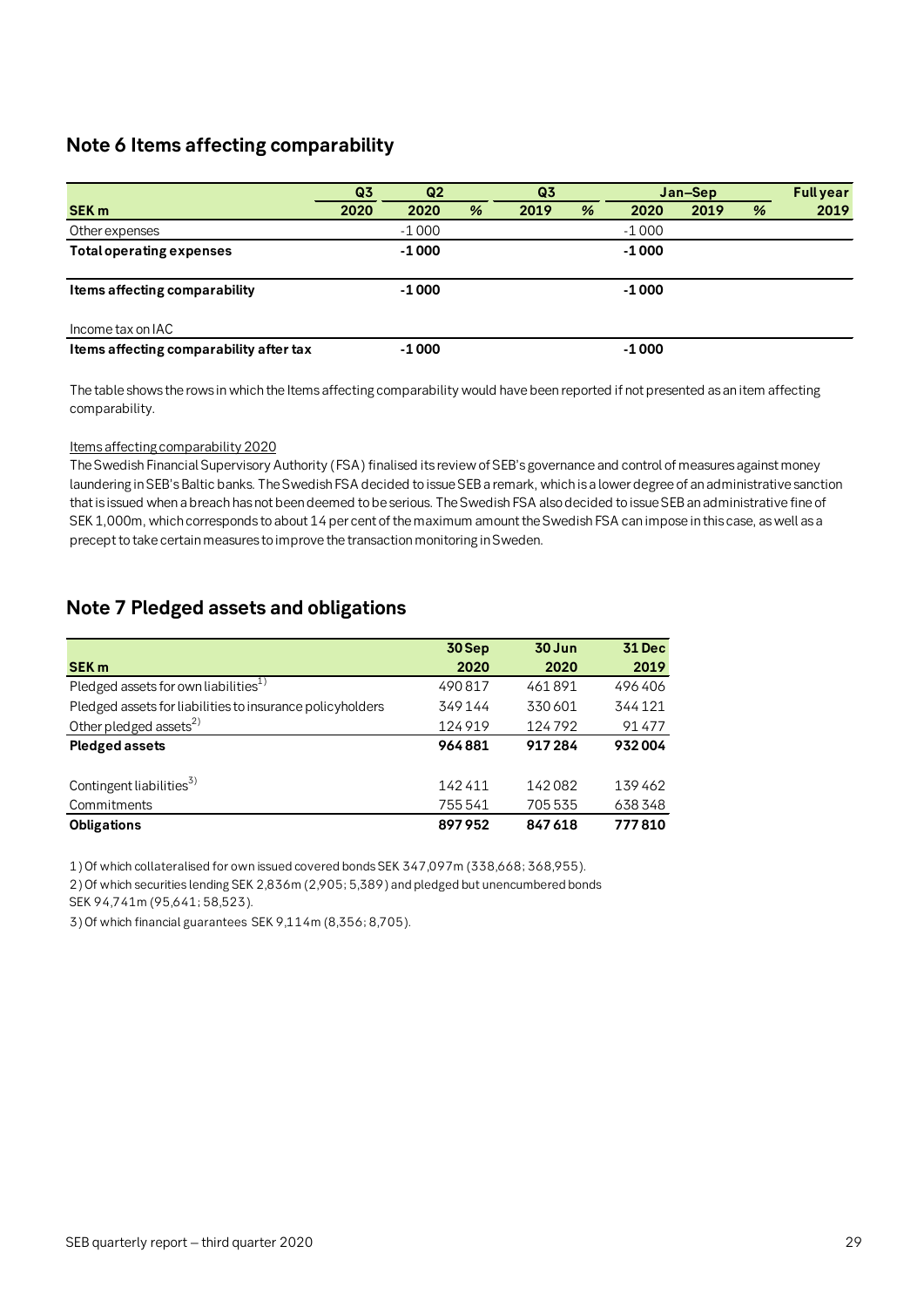# <span id="page-29-0"></span>**Note 8 Financial assets and liabilities**

|                                                                    | 30 Sep 2020     |                   | 30 Jun 2020     |                   | 31 Dec 2019     |                   |  |
|--------------------------------------------------------------------|-----------------|-------------------|-----------------|-------------------|-----------------|-------------------|--|
| <b>SEK m</b>                                                       | <b>Carrying</b> | amount Fair value | <b>Carrying</b> | amount Fair value | <b>Carrying</b> | amount Fair value |  |
| Loans <sup>1</sup>                                                 | 2245887         | 2257685           | 2269530         | 2281622           | 2033280         | 2033650           |  |
| Debt securities                                                    | 355237          | 355039            | 363143          | 362876            | 238578          | 238878            |  |
| Equity instruments                                                 | 67619           | 67619             | 59259           | 59259             | 78482           | 78482             |  |
| Financial assets for which the customers bear the                  |                 |                   |                 |                   |                 |                   |  |
| investment risk                                                    | 318860          | 318860            | 301581          | 301581            | 316776          | 316776            |  |
| Derivatives                                                        | 149212          | 149212            | 157007          | 157007            | 139427          | 139427            |  |
| Other                                                              | 28522           | 28522             | 33713           | 33713             | 16584           | 16584             |  |
| <b>Financial assets</b>                                            | 3165337         | 3176937           | 3184234         | 3196059           | 2823127         | 2823797           |  |
| Deposits<br>Financial liabilities for which the customers bear the | 1601029         | 1601807           | 1613456         | 1614254           | 1249526         | 1248839           |  |
| investment risk                                                    | 320439          | 320439            | 303188          | 303188            | 317574          | 317574            |  |
| Debt securities issued <sup>2)</sup>                               | 859545          | 873796            | 813967          | 824040            | 902812          | 896194            |  |
| Short positions                                                    | 33451           | 33451             | 36225           | 36225             | 27343           | 27343             |  |
| Derivatives                                                        | 129493          | 129493            | 137896          | 137896            | 122192          | 122192            |  |
| Other                                                              | 35405           | 35406             | 95750           | 95752             | 18449           | 18451             |  |
| <b>Financial liabilities</b>                                       | 2979363         | 2994393           | 3000482         | 3011355           | 2637896         | 2630593           |  |

1) Loans includes Cash balances at central banks (excluding Cash), Loans to central banks, Loans to credit institutions and Loans to the public.

2) Debt securities issued includes Debt securities issued and Subordinated liabilities (part of Other liablitiies).

SEB has classified its financial instruments by class taking into account the characteristics of the instruments. The fair value of each class of financial assets and liabilities are compared with its carrying amount. A description of the characteristics of the classes can be found in note 37 in the Annual Report 2019.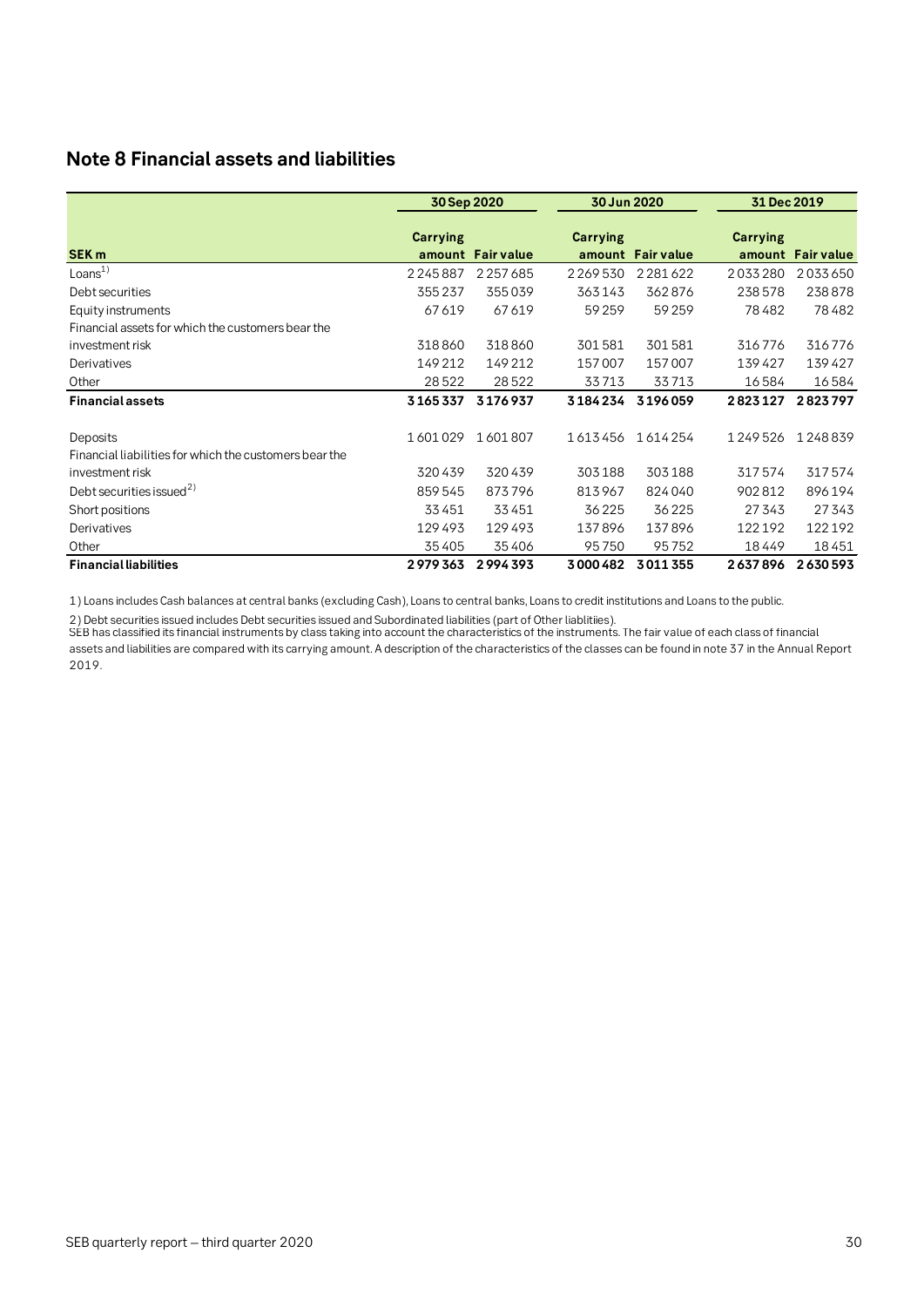# <span id="page-30-0"></span>**Note 9 Assets and liabilities measured at fair value**

| SEK <sub>m</sub>                          |           | 30 Sep 2020 |            |               |            |            | 31 Dec 2019 |              |
|-------------------------------------------|-----------|-------------|------------|---------------|------------|------------|-------------|--------------|
|                                           |           | Valuation   | Valuation  |               |            | Valuation  | Valuation   |              |
|                                           | Quoted    | technique   | technique  |               | Quoted     | technique  | technique   |              |
|                                           | prices in | using       | using non- |               | prices in  | using      | using non-  |              |
|                                           | active    | observable  | observable |               | active     | observable | observable  |              |
|                                           | markets   | inputs      | inputs     |               | markets    | inputs     | inputs      |              |
| <b>Assets</b>                             | (Level 1) | (Level 2)   | (Level 3)  | <b>Total</b>  | (Level 1 ) | (Level 2)  | (Level 3)   | <b>Total</b> |
| Loans                                     |           | 203 303     |            | 203 303       |            | 190090     |             | 190090       |
| Debt securities                           | 166977    | 174411      | 295        | 341684        | 110 101    | 113884     | 5           | 223990       |
| Equity instruments                        | 50774     | 3173        | 13672      | 67619         | 59029      | 6403       | 13050       | 78482        |
| Financial assets for which the customer   |           |             |            |               |            |            |             |              |
| bear the investment risk                  | 312567    | 5931        | 362        | 318860        | 308909     | 7236       | 631         | 316776       |
| Derivatives                               | 994       | 147744      | 474        | 149212        | 1006       | 137943     | 478         | 139427       |
| Investment in associates <sup>1)</sup>    | 104       |             | 497        | 601           | 85         |            | 381         | 466          |
| Total                                     | 531416    | 534563      |            | 15300 1081279 | 479130     | 455557     | 14544       | 949231       |
| Liabilities                               |           |             |            |               |            |            |             |              |
| Deposits                                  |           | 26029       |            | 26029         |            | 15103      |             | 15103        |
| Financial liabilities for which the       |           |             |            |               |            |            |             |              |
| customer bear the investment risk         | 314236    | 5850        | 352        | 320439        | 309772     | 7178       | 625         | 317574       |
| Liabilities to policyholders - insurance  | 27511     | 1195        |            | 28705         | 25399      | 1147       |             | 26547        |
| Debt securities issued                    |           | 13541       |            | 13541         |            | 20 20 7    |             | 20 20 7      |
| Short positions                           | 23799     | 9652        |            | 33451         | 25634      | 1669       | 41          | 27343        |
| Derivatives                               | 781       | 128288      | 424        | 129493        | 1554       | 120296     | 342         | 122192       |
| Other financial liabilities at fair value | 149       | 1902        |            | 2050          | 44         | 2405       |             | 2449         |
| Total                                     | 366476    | 186457      | 776        | 553709        | 362402     | 168004     | 1008        | 531414       |

1) Venture capital activities designated at fair value through profit and loss.

#### **Fair value measurement**

The objective of the fair value measurement is to arrive at the price at which an orderly transaction would take place between market participants at the measurement date under current market conditions.

The group has an established control environment for the determination of fair values of financial instruments that includes a review, independent from the business, of valuation models and prices. If the validation principles are not adhered to, the Head of Group Finance shall be informed. Exceptions of material and principal importance require approval from the GRMC (Group Risk Measurement Committee) and the ARC (Accounting Reporting Committee).

In order to arrive at the fair value of a financial instrument SEB uses different methods; quoted prices in active markets, valuation techniques incorporating observable data and valuation techniques based on internal models. For disclosure purposes, financial instruments carried at fair value are classified in a fair value hierarchy according to the level of market observability of the inputs. Group Risk classifies and continuously reviews the classification of financial instruments in the fair value hierarchy. The valuation process is the same for financial instruments in all levels.

An active market is one in which transactions occur with sufficient volume and frequency to provide pricing information on an ongoing basis. The objective is to arrive at a price at which a transaction without modification or repackaging would occur in the principal market for the instrument to which SEB has immediate access.

Fair value is generally measured for individual financial instruments, in addition portfolio adjustments are made to cover the credit risk. To reflect counterparty risk and own credit risk in OTC derivatives, adjustments are made based on the net exposure towards each counterpart. These adjustments are calculated on a counterparty level based on estimates of exposure at default, probability of default and recovery rates. Probability of default and recovery rate information is generally sourced from the CDS markets. For counterparties where this information is not available, or considered unreliable due to the nature of the exposure, alternative approaches are taken where the the probability of default is based on generic credit indices for specific industry and/or rating.

When valuing financial liabilities at fair value SEB's own credit standing is reflected.

In order to arrive at the fair value of investment properties a market participant's ability to generate economic benefit by using the asset in its highest and best use are taken into account. The highest and best use takes into account the use of the asset that is physically possible, legally permissible and financially feasible. The current use of the investment properties in SEB is in accordance with the highest and best use. The valuation of investment properties is described in the accounting policies in Annual Report note 1. The valuation of the investment properties is performed semi-annually, they are presented and approved by the board in each real estate company. The valuation principles used in all entities are in accordance with regulations provided by the local Financial Supervisory Authorities (FSA) which is in accordance with international valuation principles and in accordance with IFRS.

#### **Level 1: Quoted market prices**

Examples of Level 1 financial instruments are listed equity securities, debt securities, and exchange-traded derivatives. Instruments traded in an active market for which Valuations in Level 1 are determined by reference to unadjusted quoted market prices for identical instruments in active markets where the quoted prices are readily available and the prices represent actual and regularly occurring market transactions on an arm's length basis.

one or more market participants provide a binding price quotation on the balance sheet date are also examples of Level 1 financial instruments.

#### **Level 2: Valuation techniques with observable inputs**

In Level 2 valuation techniques, all significant inputs to the valuation models are observable either directly or indirectly. Level 2 valuation techniques include using discounted cash flows, option pricing models, recent transactions and the price of another instrument that is substantially the same.

Examples of observable inputs are foreign currency exchange rates, binding securities price quotations, market interest rates (Stibor, Libor, etc.), volatilities implied from observable option prices for the same term and actual transactions with one or more external counterparts executed by SEB. An input can transfer from being observable to being unobservable during the holding period due to e.g. illiquidity of the instrument. Examples of Level 2 financial instruments are most OTC derivatives such as options and interest rate swaps based on the Libor swap rate or a foreign-denominated yield curve. Other examples are instruments for which SEB recently entered into transactions with third parties and instruments for which SEB interpolates between observable variables.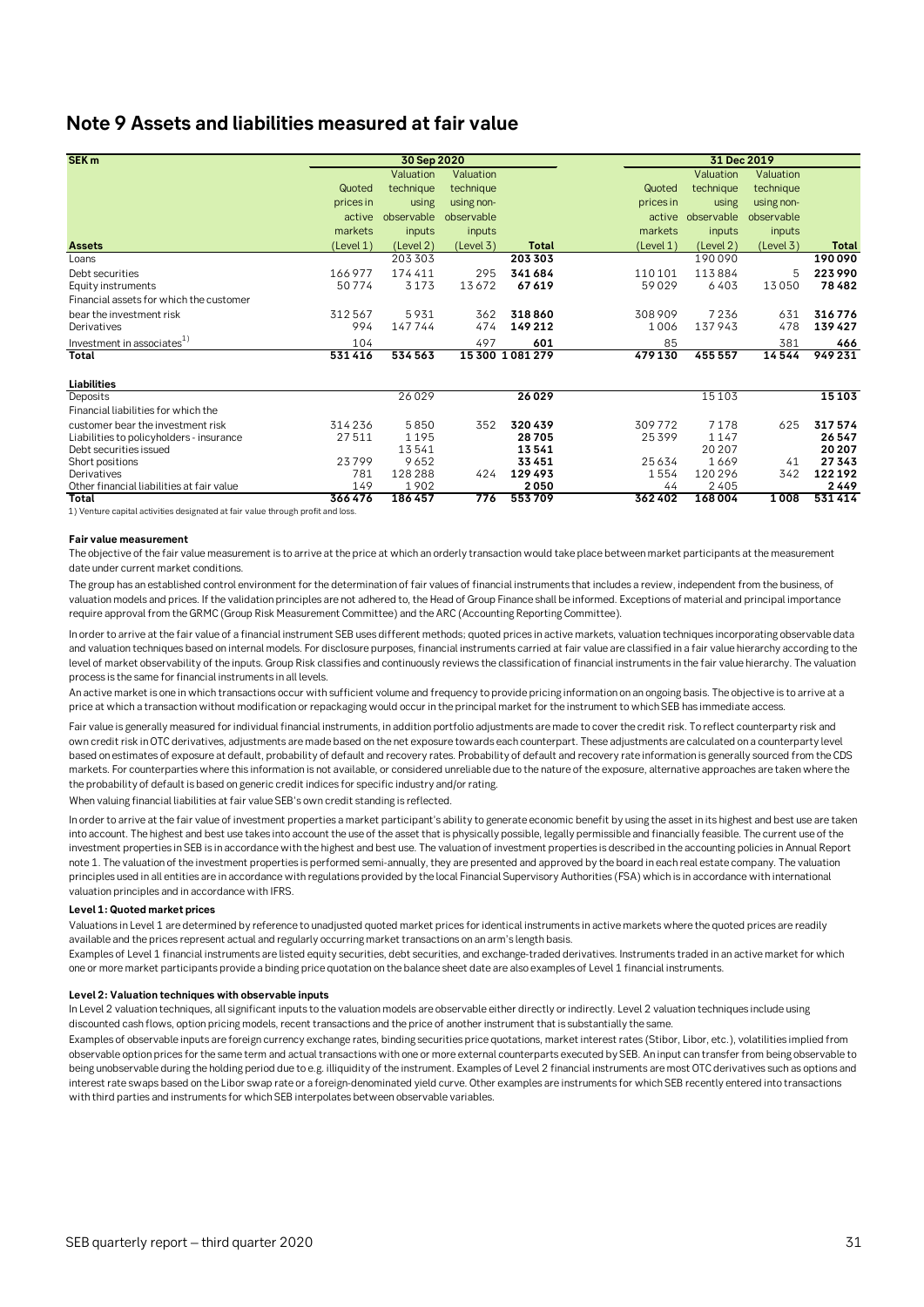# **Note 9, continued. Assets and liabilities measured at fair value**

#### **Level 3: Valuation techniques with significant unobservable inputs**

Level 3 valuation techniques incorporate significant inputs that are unobservable. These techniques are generally based on extrapolating from observable inputs for similar instruments, analysing historical data or other analytical techniques. Examples of Level 3 financial instruments are more complex OTC derivatives, long dated options for which the volatility is extrapolated or derivatives that depend on an unobservable correlation. Other examples are instruments for which there is currently no active market or binding quotes, such as unlisted equity instruments, private equity holdings and investment properties.

If the fair value of financial instruments includes more than one unobservable input, the unobservable inputs are aggregated in order to determine the classification of the entire instrument. The level in the fair value hierarchy within which a financial instrument is classified is determined on the basis of the lowest level of input that is significant to the fair value in its entirety.

#### **Significant transfers and reclassifications between levels**

Transfers between levels may occur when there are indications that market conditions have changed, e.g. a change in liquidity. The Valuation/Pricing committee of each relevant division decides on material shifts between levels. The largest open market risk within Level 3 financial instruments remains in the traditional life insurance investment portfolios within the insurance business.

|                                         |         |                         | Gain/loss in |           |              |         |                  |                  |                     |         |
|-----------------------------------------|---------|-------------------------|--------------|-----------|--------------|---------|------------------|------------------|---------------------|---------|
|                                         | Opening |                         | Other        |           |              |         |                  |                  |                     | Closing |
|                                         | balance | Gain/loss in            | compre-      |           |              |         | <b>Transfers</b> | <b>Transfers</b> | Exchange            | balance |
|                                         | 1 Jan   | Income                  | hensive      |           |              | Settle- | into             | out of           | rate                | 30 Sep  |
| Changes in level 3, SEK m               | 2020    | statement <sup>1)</sup> | income       | Purchases | <b>Sales</b> | ments   | Level 3          |                  | Level 3 differences | 2020    |
| Assets                                  |         |                         |              |           |              |         |                  |                  |                     |         |
| Debt securities                         | 5       | 12                      |              |           | $-5$         | $-23$   | 306              |                  |                     | 295     |
| Equity instruments                      | 13050   | $-661$                  |              | 2703      | $-1419$      |         |                  | $-7$             | 6                   | 13672   |
| Financial assets for which the customer |         |                         |              |           |              |         |                  |                  |                     |         |
| bear the investment risk                | 631     | $-88$                   |              | 3         | $-32$        |         |                  | $-158$           | 6                   | 362     |
| Derivatives                             | 478     | 11                      |              | 63        |              | $-77$   |                  |                  | $-1$                | 474     |
| Investment in associates                | 381     | 68                      |              | 48        |              |         |                  |                  |                     | 497     |
| Total                                   | 14544   | $-658$                  |              | 2817      | $-1456$      | $-100$  | 306              | $-165$           | 11                  | 15 300  |
| Liabilities                             |         |                         |              |           |              |         |                  |                  |                     |         |
| Financial liabilities for which the     |         |                         |              |           |              |         |                  |                  |                     |         |
| customer bear the investment risk       | 625     | $-88$                   |              |           | $-32$        |         |                  | $-158$           | 5                   | 352     |
| Short positions                         | 41      | $-53$                   |              |           | 11           |         |                  |                  |                     |         |
| Derivatives                             | 342     | $-72$                   |              |           | 63           | 90      |                  |                  |                     | 424     |
| Total                                   | 1008    | $-213$                  |              |           | 42           | 90      |                  | $-158$           |                     | 776     |

1) Fair value gains and losses recognised in the income statement are included in Net financial income and Net other income.

#### **Sensitivity of Level 3 assets and liabilities to unobservable inputs**

The table below illustrates the potential Profit or Loss impact of the relative uncertainty in the fair value of assets and liabilities that for their valuation are dependent on unobservable inputs. The sensitivity to unobservable inputs is assessed by altering the assumptions to the valuation techniques, illustrated below by changes in index-linked swap spreads, implied volatilities, credit spreads or comparator multiples. It is unlikely that all unobservable inputs would be simultaneously at the extremes of their ranges of reasonably possible alternatives.

|                                                                   |        | 30 Sep 2020        |            |             |  | 31 Dec 2019 |             |            |             |  |
|-------------------------------------------------------------------|--------|--------------------|------------|-------------|--|-------------|-------------|------------|-------------|--|
| SEK <sub>m</sub>                                                  | Assets | <b>Liabilities</b> | <b>Net</b> | Sensitivity |  | Assets      | Liabilities | <b>Net</b> | Sensitivity |  |
| Derivative instruments <sup>2) 5)</sup>                           | 474    | $-424$             | 51         | 60          |  | 478         | $-342$      | 136        | 36          |  |
| Debt securities <sup>1)</sup>                                     | 295    |                    | 295        | 15          |  |             |             |            |             |  |
| Equity instruments <sup>3)6)7)</sup>                              | 3319   |                    | 3319       | 664         |  | 3187        | -40         | 3147       | 632         |  |
| Insurance holdings - Financial instruments <sup>4) 5) 7) 8)</sup> | 10696  |                    | 10696      | 263         |  | 9960        |             | 9960       | 1 1 1 0     |  |

1) Sensitivity quantified as the absolute value of range prices per maturity bucket multiplied by exposure in bps, and standard deviation multiplied by the confidence interval 1.28 and exposure in basis

2) Volatility valuation inputs for Bermudan swaptions are unobservable. Volatilities used for ordinary swaptions are adjusted further in order to reflect the additional uncertainty associated with the valuation of Bermudan style swaptions. The sensitivity is calculated from shift in implied volatilities and aggregated from each currency and maturity bucket.

3) Valuation is estimated in a range of reasonable outcomes. Sensitivity analysis is based on 20 per cent shift in market values.

5) Shift in implied volatility by 10 per cent. 4) Sensitivity for debt securities is generally quantified as shift in market values of 5 per cent except for credit opportunity 10 per cent and for distressed debt and structured credits 15 per cent.

6) Sensitivity analysis is based on a shift in market values of hedge funds 5 per cent, private equity of 20 per cent, structured credits 15 per cent.

7) Sensitivity from a shift of investment properties/real estate funds market values of 10 per cent and infrastructure/infrastructure funds market values of 20 per cent.

8) The sensitivity show changes in the value of the insurance holdings which do not at all times affect the P/L of the Group since any surplus in the traditional life portfolios are consumed first.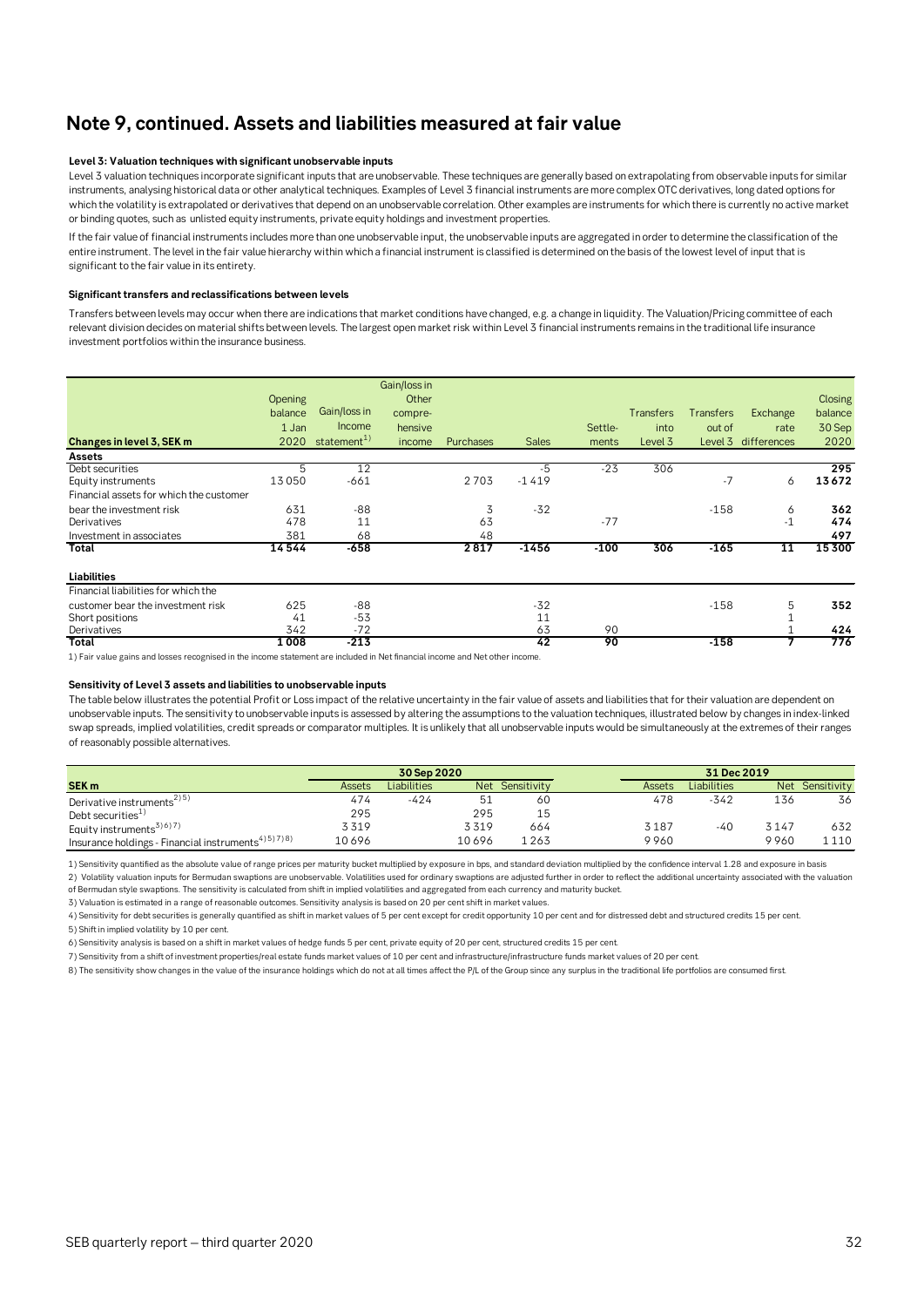# <span id="page-32-0"></span>**Note 10 Exposure and expected credit loss (ECL) allowances by stage**

|                                                                      | 30Sep   | 30 Jun  | <b>31 Dec</b> |
|----------------------------------------------------------------------|---------|---------|---------------|
| <b>SEK m</b>                                                         | 2020    | 2020    | 2019          |
| Stage 1 (12-month ECL)                                               |         |         |               |
| Debt securities                                                      | 13554   | 12951   | 14589         |
| Loans <sup>1</sup>                                                   | 1661651 | 1658392 | 1623030       |
| Financial guarantees and Loan commitments                            | 773740  | 720957  | 636447        |
| Gross carrying amounts/Nominal amounts Stage 1                       | 2448945 | 2392300 | 2274066       |
| Debt securities                                                      | 0       | -1      | -1            |
| Loans <sup>1</sup>                                                   | $-1039$ | $-1287$ | $-643$        |
| Financial guarantees and Loan commitments                            | $-320$  | $-402$  | $-189$        |
| <b>ECL allowances Stage 1</b>                                        | $-1359$ | $-1689$ | $-832$        |
| Debt securities                                                      | 13554   | 12951   | 14588         |
| Loans <sup>1</sup>                                                   | 1660612 | 1657105 | 1622387       |
| Financial guarantees and Loan commitments                            | 773420  | 720555  | 636258        |
| Carrying amounts/Net amounts Stage 1                                 | 2447586 | 2390611 | 2273234       |
|                                                                      |         |         |               |
| Stage 2 (lifetime ECL)                                               |         |         |               |
| Loans $1\overline{)2)}$                                              | 64799   | 65133   | 72459         |
| Financial guarantees and Loan commitments                            | 16090   | 16080   | 13900         |
| Gross carrying amounts/Nominal amounts Stage 2                       | 80890   | 81213   | 86360         |
| Loans <sup>1/2</sup>                                                 | $-1009$ | $-1496$ | $-1058$       |
| Financial guarantees and Loan commitments                            | $-243$  | $-228$  | $-127$        |
| <b>ECL allowances Stage 2</b>                                        | $-1253$ | $-1724$ | $-1185$       |
| Loans $^{1/2)}$                                                      | 63790   | 63637   | 71401         |
| Financial guarantees and Loan commitments                            | 15847   | 15852   | 13773         |
| Carrying amounts/Net amounts Stage 2                                 | 79637   | 79489   | 85174         |
|                                                                      |         |         |               |
| Stage 3 (credit impaired/lifetime ECL)<br>Loans $\overline{^{1)3)}}$ |         |         |               |
|                                                                      | 16809   | 14927   | 11396         |
| Financial guarantees and Loan commitments <sup>3)</sup>              | 496     | 825     | 441           |
| Gross carrying amounts/Nominal amounts Stage 3                       | 17305   | 15753   | 11836         |
| Loans $^{13)}$                                                       | $-8119$ | $-6694$ | $-5211$       |
| Financial guarantees and Loan commitments <sup>3)</sup>              | $-182$  | $-263$  | $-138$        |
| <b>ECL allowances Stage 3</b>                                        | $-8301$ | $-6957$ | $-5349$       |
| Loans $^{13}$                                                        | 8689    | 8233    | 6184          |
| Financial guarantees and Loan commitments <sup>3)</sup>              | 315     | 562     | 303           |
| Carrying amounts/Net amounts Stage 3                                 | 9004    | 8796    | 6487          |

The note continues on the next page.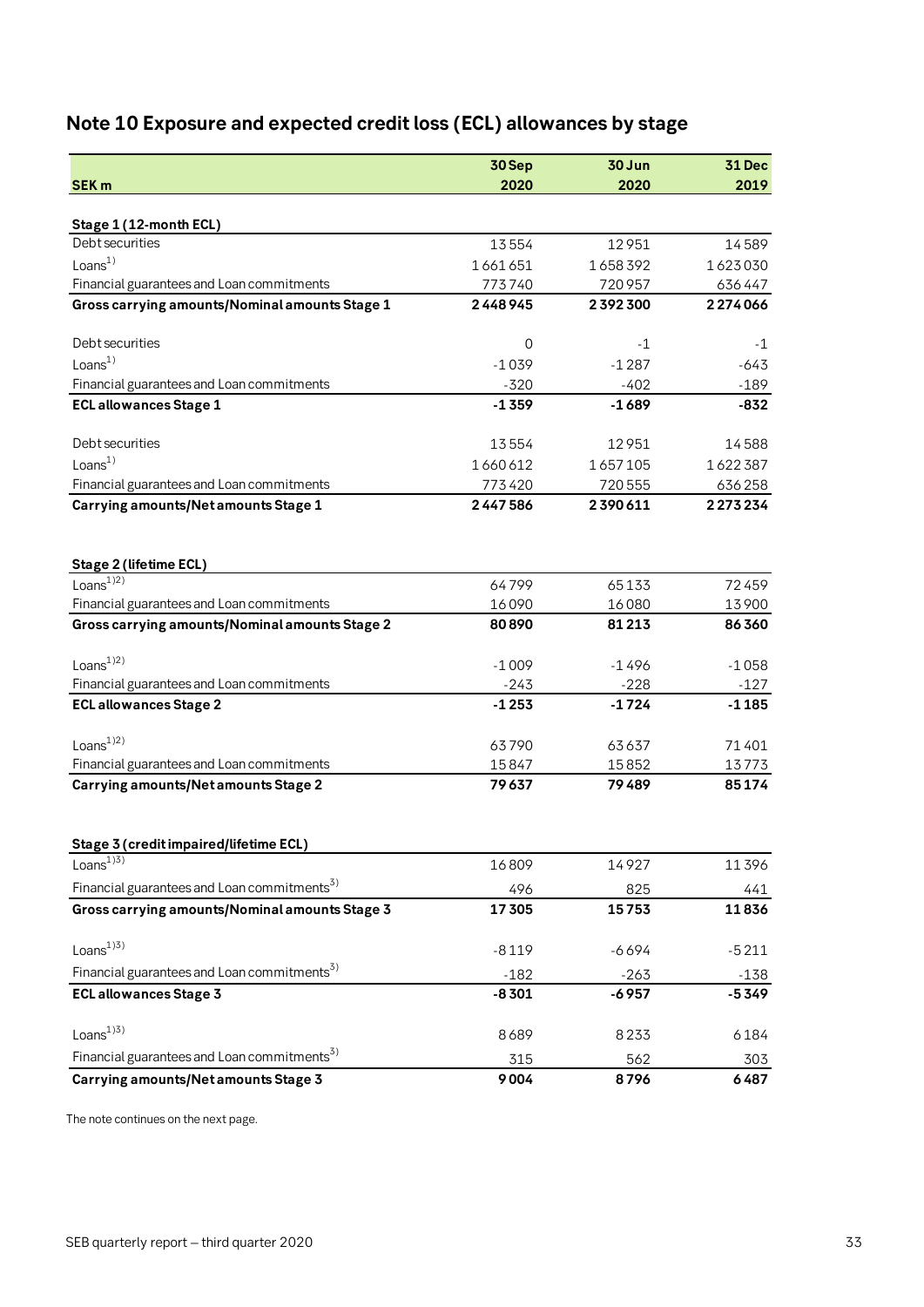|                                                         | 30 Sep   | 30 Jun   | <b>31 Dec</b> |
|---------------------------------------------------------|----------|----------|---------------|
| <b>SEK m</b>                                            | 2020     | 2020     | 2019          |
|                                                         |          |          |               |
| Total                                                   |          |          |               |
| Debt securities                                         | 13554    | 12951    | 14589         |
| Loans <sup>1/2/3</sup>                                  | 1743259  | 1738452  | 1706885       |
| Financial guarantees and Loan commitments <sup>3)</sup> | 790327   | 737862   | 650788        |
| Gross carrying amounts/Nominal amounts                  | 2547140  | 2489266  | 2372262       |
| Debt securities                                         | 0        | $-1$     | $-1$          |
| Loans <sup>1)2)3)</sup>                                 | $-10168$ | $-9477$  | $-6912$       |
| Financial guarantees and Loan commitments <sup>5)</sup> | -745     | $-893$   | -454          |
| <b>ECL allowances</b>                                   | $-10913$ | $-10370$ | $-7367$       |
| Debt securities                                         | 13554    | 12951    | 14588         |
| Loans <sup>1</sup> (2)3)                                | 1733091  | 1728976  | 1699972       |
| Financial guarantees and Loan commitments <sup>3)</sup> | 789582   | 736969   | 650 335       |
| <b>Carrying amounts/Net amounts</b>                     | 2536227  | 2478895  | 2364895       |

# **Note 10, continued. Exposure and expected credit loss (ECL) allowances by stage**

1) Excluding demand deposits credit institutions and including trade and client receivables presented as other assets.

2) Whereof gross carrying amounts SEK 1,232m (1,339; 1,372) and ECL allowances SEK 2m (2; 2) under Lifetime ECLs simplified approach for trade receivables.

3) Whereof gross carrying amounts SEK 2,957m (2,962; 2,309) and ECL allowances SEK 1,895m (1,507; 1,002) for Purchased or Originated Credit Impaired loans.

The table shows gross carrying amounts for exposures on balance and nominal amounts for exposures off-balance divided by stage as a mean to put ECL allowances in context to overall exposure levels. For trade receivables a simplified approach based on past-due information is used to calculate loss allowances.

| 0.96  | 0.86  | 0.67  |
|-------|-------|-------|
| 0.50  | 0.48  | 0.36  |
| 0.06  | 0.07  | 0.04  |
| 1.55  | 2.12  | 1.37  |
| 47.97 | 44.16 | 45.19 |
| 0.43  | 0.42  | 0.31  |
|       |       |       |

#### **Development of exposures and ECL allowances by stage**

In the third quarter, gross exposures in Stage 3 increased by SEK 1,552m to SEK 17,305m mainly due to a couple of oilrelated exposures migrating from Stage 2. The less negative macroeconomic scenarios decreased ECL allowances in Stage 1 and 2, partly offset by an increase in the Covid-19-related model overlay. ECL allowances in Stage 2 also decreased due to a release of the oil-related model overlay and the negative migration in the oil portfolio, resulting in an increase of ECL allowances in Stage 3.

The note continues on the next page.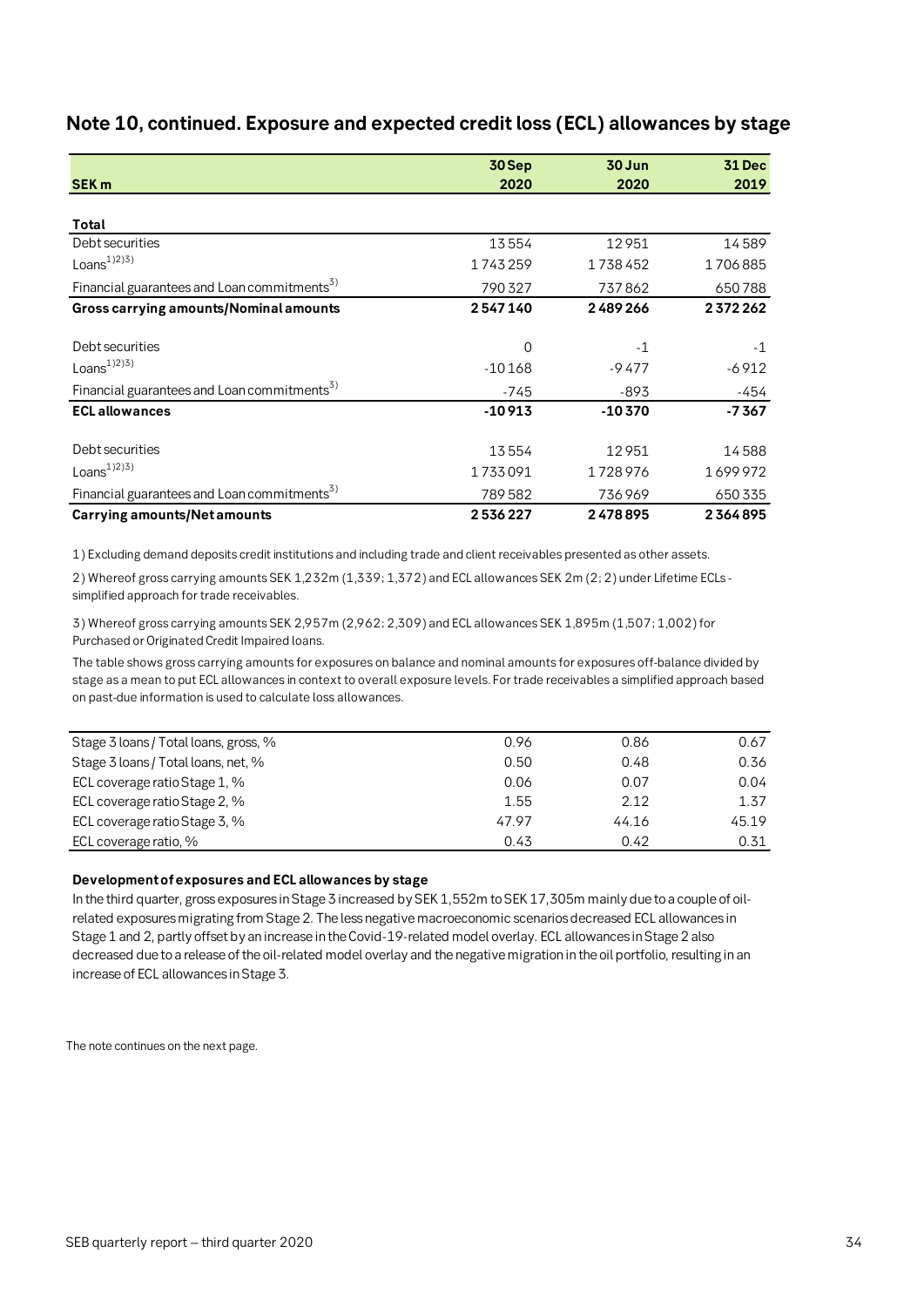# **Note 10, continued. Exposure and expected credit loss (ECL) allowances by stage**

#### **Measurement of ECL allowances**

SEB uses both models and expert credit judgement (ECJ) for calculating ECL allowances. The degree of judgement depends on model outcome, materiality and information available and ECJ may be applied to incorporate factors not captured by the models. Expert credit judgement was used for the Covid-19- and oil-related model overlays in 2020. The model overlays were determined through top-down scenario analysis combined with bottom-up customer analysis of larger corporate customers in the LC&FI, C&PC and Baltic divisions and exposed sector analysis for other customer segments.

#### **Significant increase in credit risk (SICR)**

SEB uses both quantitative and qualitative indicators for determining significant increase in credit risk. Following the Covid-19 pandemic, governments have enabled measures to support corporates and private individuals, including amortisation exemptions for household mortgages. In line with the SFSA's recommendations, such measures do not automatically trigger a significant increase in credit risk, and thereby a transfer to stage 2 and increased ECL allowances, under EBA's guidelines which apply until 30 September 2020.

#### **Key macroeconomic variable assumptions for calculating ECL allowances**

SEB reviews and updates the macroeconomic scenarios and scenario probability weightings for calculation of ECL allowances on a quarterly basis. In September, the scenarios were adjusted to reflect the fact that, despite an increased spread of the coronavirus after the summer, advanced economies generally started to recover slightly faster than anticipated, especially in terms of consumption and manufacturing, and labour markets did not weaken as much as was initially feared. The economic forecasts of the three scenarios - base, positive and negative scenarios - are based on different assumptions around how rapidly economies will reopen, which may depend both on strategic trade-offs between medical and economic aspects, but also on the continued spread of the virus and the vaccination process.

The base scenario assumes that the world must go through the winter without mass vaccinations and the risk of a worsening pandemic situation. Large scale vaccination is assumed to be available during the second half of 2021, reducing the need for restrictions. The main macroeconomic variable assumptions of the base scenario used for the ECL allowances as of 30 September 2020 are set out below. Individual scenarios for SEB's home markets are used.

| <b>Base scenario assumptions</b>         | 2020             | 2021            | 2022            |
|------------------------------------------|------------------|-----------------|-----------------|
| World GDP (PPP) growth                   | $-4.3%$          | 5.3%            | $4.0\%$         |
| OECD GDP growth                          | $-6.6%$          | 4.8%            | 2.8%            |
| Sweden                                   |                  |                 |                 |
| GDP growth                               | $-3.8%$          | 4.2%            | 3.1%            |
| Household consumption expenditure growth | -3.5%            | 3.5%            | 2.7%            |
| Interest rate (STIBOR)                   | $-0.10%$         | $-0.05%$        | $-0.05%$        |
| Residential real estate price growth     | $-2.0%$          | $0.0\%$         | $3.0\%$         |
| Baltic countries                         |                  |                 |                 |
| GDP growth                               | $-1.3\% - 4.7\%$ | $3.0\% - 4.3\%$ | $3.0\% - 3.5\%$ |
| Household consumption expenditure growth | $-2.5\% - 5.3\%$ | $3.6\% - 4.5\%$ | $3.2\% - 3.5\%$ |
| Unemployment rate                        | $7.9\% - 9.1\%$  | $7.5\% - 9.0\%$ | $6.7\% - 7.9\%$ |
| Inflation rate                           | $-0.5\% - 1.2\%$ | $1.8\% - 2.2\%$ | $2.3\% - 2.4\%$ |
| Nominal wage growth                      | $1.5\% - 5.5\%$  | $2.8\% - 5.0\%$ | $4.5\% - 6.0\%$ |

The negative scenario reflects the risk that the pandemic will take off again during the winter in such a severe way that extensive new lockdowns and tougher restrictions are necessary, resulting in a direct effect on GDP and a severe negative impact on confidence both in the real economy and in financial markets. The positive scenario assumes that large scale vaccinations starting early 2021 or that economic policy stimulus is more effective than estimated.

The probability of the three scenarios was estimated to 60 per cent for the base scenario, 20 per cent for the positive scenario, and 20 per cent for the negative scenario.

Should the positive and negative scenarios be assigned 100 per cent probability, the model calculated ECL allowances would decrease by 4 per cent and increase by 9 per cent respectively compared to the probability-weighted calculation.

SEB's measurement of ECL allowances and related assumptions according to IFRS9 can be found on pages 88-89 and 122-123 in the Annual Report 2019.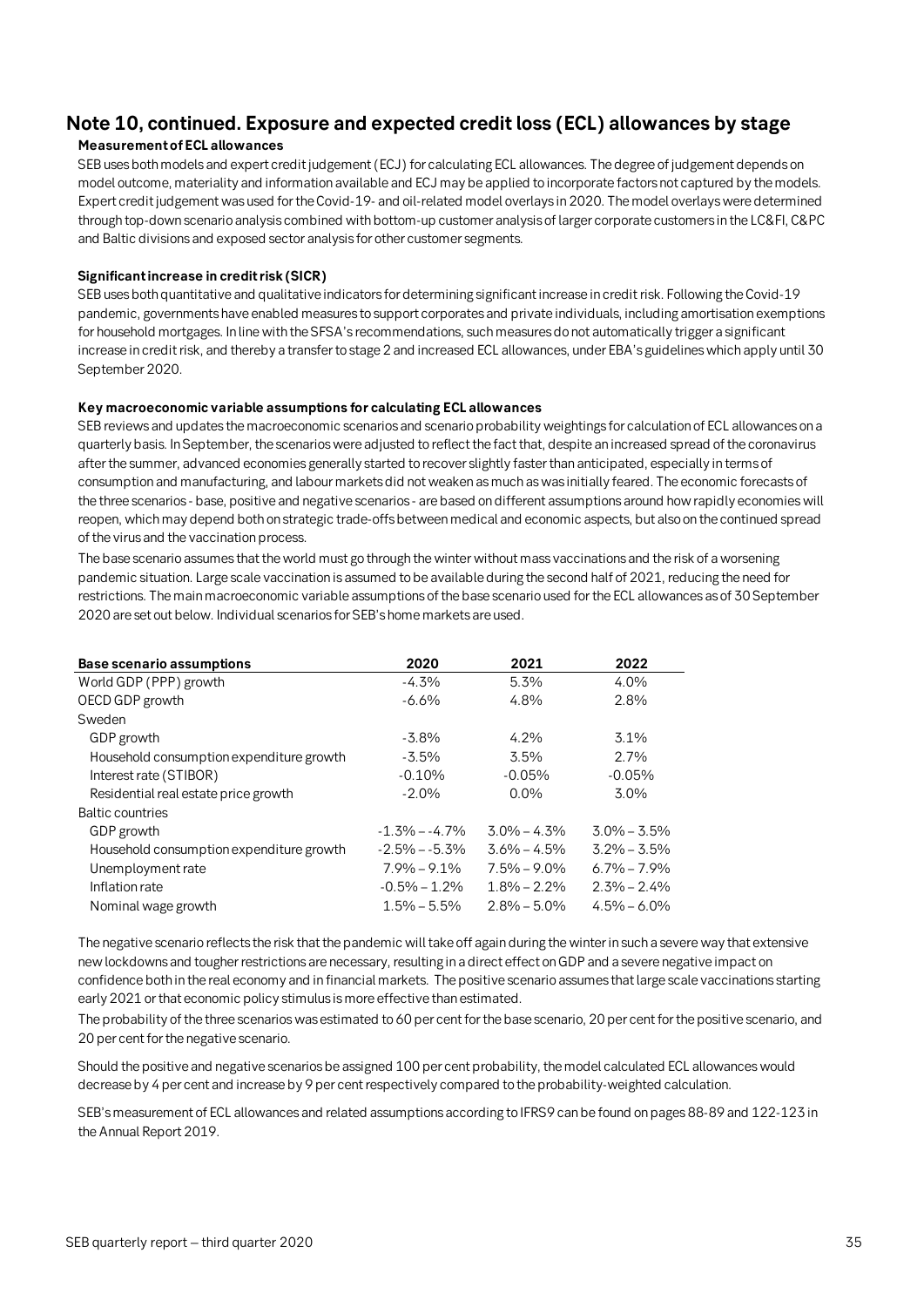# <span id="page-35-0"></span>**Note 11 Movements in allowances for expected credit losses (ECL)**

|                                                                                                                 | Stage 1      |                | Stage 3<br>(credit impaired/ |         |
|-----------------------------------------------------------------------------------------------------------------|--------------|----------------|------------------------------|---------|
|                                                                                                                 | $(12$ -month | <b>Stage 2</b> | lifetime                     |         |
| <b>SEK m</b>                                                                                                    | ECL)         | (lifetime ECL) | ECL)                         | Total   |
|                                                                                                                 |              |                |                              |         |
| <b>Loans and Debt securities</b>                                                                                |              |                |                              |         |
| ECL allowance as of 31 December 2019                                                                            | 644          | 1058           | 5211                         | 6913    |
| New and derecognised financial assets, net                                                                      | 227          | $-389$         | 728                          | 566     |
| Changes due to change in credit risk                                                                            | 216          | 329            | 3676                         | 4221    |
| Changes due to modifications                                                                                    | $\mathbf{1}$ | 20             | 0                            | 22      |
| Changes due to methodology change                                                                               | $-35$        | 50             | $-1$                         | 14      |
| Decreases in ECL allowances due to write-offs                                                                   |              |                | $-1342$                      | $-1342$ |
| Exchange rate differences                                                                                       | $-13$        | $-59$          | $-153$                       | -226    |
| ECL allowance as of 30 September 2020                                                                           | 1039         | 1009           | 8119                         | 10168   |
|                                                                                                                 |              |                |                              |         |
|                                                                                                                 |              |                |                              |         |
| <b>Financial guarantees and Loan commitments</b>                                                                |              |                |                              |         |
| ECL allowance as of 31 December 2019                                                                            | 189          | 127            | 138                          | 454     |
| New and derecognised financial assets, net                                                                      | 60           | $-46$          | $-177$                       | $-163$  |
| Changes due to change in credit risk                                                                            | 110          | 161            | 225                          | 497     |
| Changes due to methodology change                                                                               | $-33$        | 9              | $\Omega$                     | $-24$   |
| Exchange rate differences                                                                                       | -6           | $-7$           | $-5$                         | $-18$   |
| ECL allowance as of 30 September 2020                                                                           | 320          | 243            | 182                          | 745     |
|                                                                                                                 |              |                |                              |         |
|                                                                                                                 |              |                |                              |         |
| Total Loans, Debt securities, Financial guarantees and Loan commitments<br>ECL allowance as of 31 December 2019 | 832          | 1185           | 5349                         | 7367    |
| New and derecognised financial assets, net                                                                      | 287          | $-436$         | 551                          | 402     |
| Changes due to change in credit risk                                                                            | 326          | 490            | 3901                         | 4718    |
| Changes due to modifications                                                                                    | $\mathbf{1}$ | 20             |                              | 22      |
|                                                                                                                 | $-68$        |                | 0<br>$-1$                    | $-10$   |
| Changes due to methodology change                                                                               |              | 59             |                              |         |
| Decreases in ECL allowances due to write-offs                                                                   |              |                | $-1342$                      | $-1342$ |
| Exchange rate differences                                                                                       | $-19$        | $-66$          | $-158$                       | -244    |
| ECL allowance as of 30 September 2020                                                                           | 1359         | 1253           | 8301                         | 10913   |

SEB's measurement of ECL allowances and related assumptions according to IFRS9 can be found on pages 88-89 and 122-123 in the Annual Report 2019.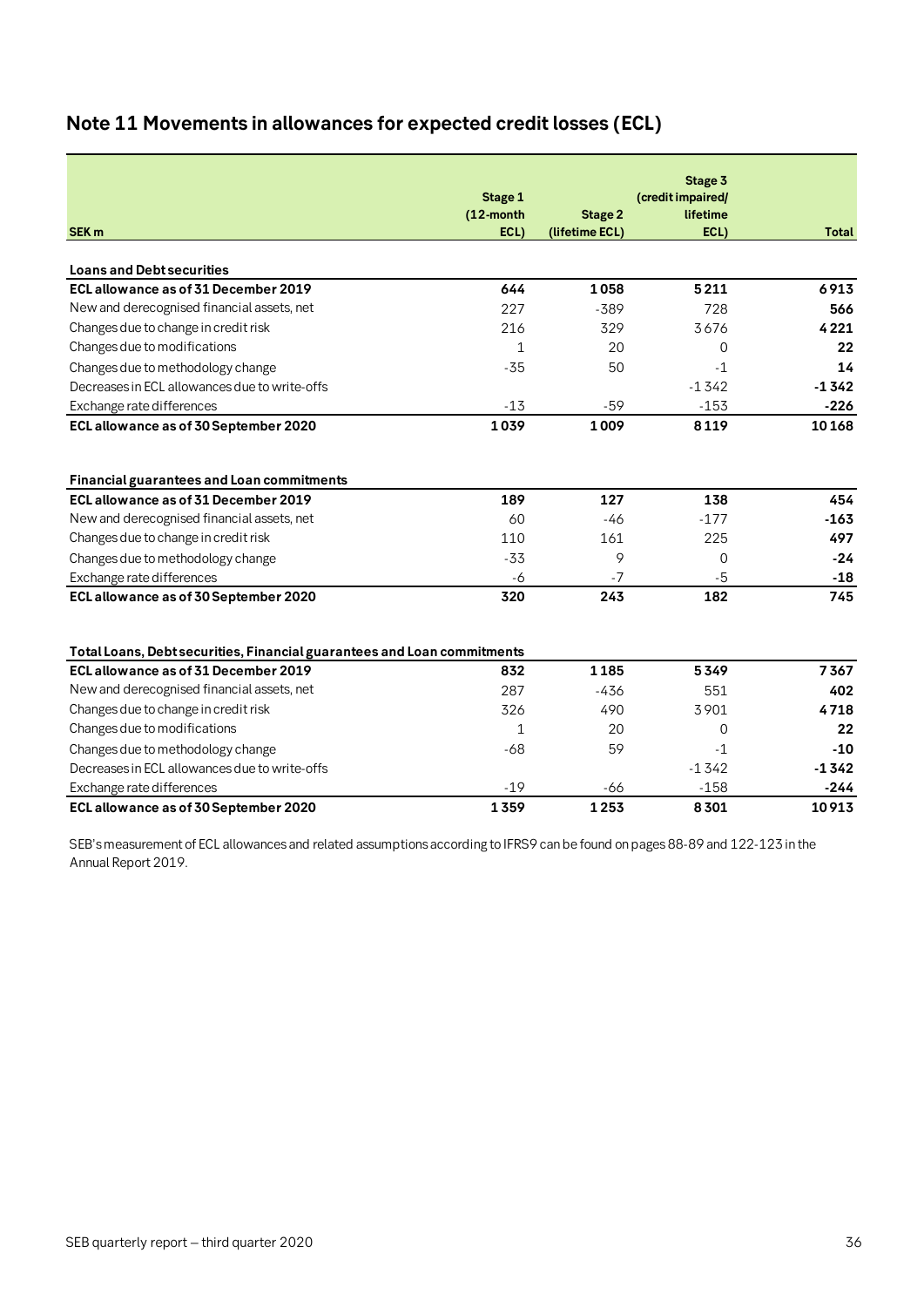# <span id="page-36-0"></span>**Note 12 Loans and expected credit loss (ECL) allowances by industry**

|                                    |                   |                               |                                 |              |                   |                       |                                 |              | <b>Net carrying</b> |
|------------------------------------|-------------------|-------------------------------|---------------------------------|--------------|-------------------|-----------------------|---------------------------------|--------------|---------------------|
|                                    |                   | <b>Gross carrying amounts</b> |                                 |              |                   | <b>ECL allowances</b> |                                 |              | amount              |
|                                    |                   |                               | Stage 3                         |              |                   |                       | Stage 3                         |              |                     |
|                                    | Stage 1           | Stage 2                       | (credit                         |              | Stage 1           | Stage 2               | (credit                         |              |                     |
| SEK <sub>m</sub>                   | (12-month<br>ECL) | (lifetime                     | impaired/<br>ECL) lifetime ECL) | <b>Total</b> | (12-month<br>ECL) | (lifetime             | impaired/<br>ECL) lifetime ECL) | <b>Total</b> | <b>Total</b>        |
|                                    |                   |                               |                                 |              |                   |                       |                                 |              |                     |
| 30 Sep 2020                        |                   |                               |                                 |              |                   |                       |                                 |              |                     |
| <b>Banks</b>                       | 79965             | 1154                          | 8                               | 81127        | -4                | $-2$                  | -3                              | -9           | 81119               |
| Finance and insurance              | 120120            | 714                           | 19                              | 120854       | $-56$             | $-4$                  | -6                              | -66          | 120788              |
| Wholesale and retail               | 71535             | 2887                          | 693                             | 75115        | $-92$             | $-63$                 | $-542$                          | $-697$       | 74418               |
| Transportation                     | 30705             | 1907                          | 77                              | 32689        | $-34$             | $-58$                 | $-15$                           | $-106$       | 32583               |
| Shipping                           | 47590             | 2723                          | 1803                            | 52116        | $-21$             | $-42$                 | $-961$                          | $-1024$      | 51092               |
| Business and household services    | 152544            | 7067                          | 2338                            | 161949       | $-211$            | $-169$                | $-1043$                         | $-1423$      | 160527              |
| Construction                       | 11990             | 884                           | 412                             | 13286        | $-22$             | $-30$                 | $-205$                          | $-256$       | 13030               |
| Manufacturing                      | 86383             | 3355                          | 2621                            | 92360        | $-85$             | $-97$                 | $-1228$                         | $-1410$      | 90950               |
| Agriculture, forestry and fishing  | 22112             | 1099                          | 126                             | 23337        | $-19$             | $-16$                 | $-36$                           | $-71$        | 23 26 6             |
|                                    | 21174             | 1223                          | 5773                            | 28170        | $-43$             | $-45$                 | $-2822$                         | $-2911$      | 25 2 5 9            |
| Mining, oil and gas extraction     |                   |                               |                                 |              | $-20$             |                       |                                 |              |                     |
| Electricity, gas and water supply  | 46052             | 801                           | 54                              | 46 907       |                   | $-59$                 | $-32$                           | $-111$       | 46796               |
| Other                              | 37515             | 3280                          | 90                              | 40885        | $-33$             | $-31$                 | $-28$                           | $-92$        | 40793               |
| Corporates                         | 647721            | 25940                         | 14008                           | 687669       | -635              | $-614$                | $-6919$                         | $-8167$      | 679502              |
| Commercial real estate management  | 157454            | 4006                          | 489                             | 161950       | $-73$             | $-41$                 | $-137$                          | $-251$       | 161699              |
| Residential real estate management | 121594            | 1387                          | 36                              | 123017       | $-46$             | $-2$                  | 0                               | $-48$        | 122969              |
| <b>Real Estate Management</b>      | 279048            | 5393                          | 525                             | 284967       | $-119$            | $-43$                 | $-137$                          | -299         | 284 668             |
| Housing co-operative associations  | 54 284            | 7176                          | 3                               | 61463        | 0                 | 0                     | $-2$                            | -3           | 61460               |
| <b>Public Administration</b>       | 14718             | 106                           | 1                               | 14824        | $-1$              | -3                    | -1                              | -4           | 14820               |
|                                    |                   |                               |                                 |              |                   |                       |                                 |              |                     |
| Household mortgages                | 547515            | 21352                         | 1093                            | 569960       | $-63$             | $-120$                | $-344$                          | $-528$       | 569432              |
| Other                              | 38400             | 3677                          | 1171                            | 43248        | $-218$            | $-227$                | $-713$                          | $-1158$      | 42090               |
| Households                         | 585914            | 25030                         | 2264                            | 613208       | $-281$            | -347                  | $-1058$                         | $-1686$      | 611522              |
| <b>TOTAL</b>                       | 1661651           | 64799                         | 16809                           | 1743259      | $-1039$           | $-1009$               | -8119                           | $-10168$     | 1733091             |
| 31 Dec 2019                        |                   |                               |                                 |              |                   |                       |                                 |              |                     |
| <b>Banks</b>                       | 64952             | 1665                          | 0                               | 66617        | $-5$              | $-2$                  | 0                               | $-7$         | 66610               |
|                                    |                   |                               |                                 |              |                   |                       |                                 |              |                     |
| Finance and insurance              | 111610            | 960                           | 57                              | 112627       | $-33$             | $-10$                 | $-5$                            | $-49$        | 112579              |
| Wholesale and retail               | 78052             | 3080                          | 1092                            | 82224        | $-48$             | $-38$                 | $-706$                          | $-792$       | 81433               |
| Transportation                     | 35169             | 581                           | 41                              | 35791        | $-17$             | $-4$                  | $-14$                           | $-35$        | 35757               |
| Shipping                           | 54975             | 1871                          | 1771                            | 58616        | $-24$             | $-11$                 | $-669$                          | $-704$       | 57912               |
| Business and household services    | 136838            | 9673                          | 843                             | 147 354      | $-154$            | $-408$                | $-421$                          | $-983$       | 146372              |
| Construction                       | 11 201            | 1083                          | 201                             | 12484        | $-8$              | $-9$                  | $-83$                           | $-101$       | 12384               |
| Manufacturing                      | 97737             | 3280                          | 2671                            | 103688       | $-56$             | -44                   | $-1331$                         | $-1431$      | 102 257             |
| Agriculture, forestry and fishing  | 21 654            | 1501                          | 190                             | 23345        | $-8$              | $-7$                  | $-44$                           | $-58$        | 23 2 8 7            |
| Mining, oil and gas extraction     | 26 608            | 5695                          | 1343                            | 33645        | $-12$             | $-53$                 | $-558$                          | $-624$       | 33021               |
| Electricity, gas and water supply  | 43940             | 407                           | 211                             | 44558        | $-17$             | $-34$                 | $-78$                           | $-129$       | 44429               |
| Other                              | 39564             | 2762                          | 151                             | 42477        | $-22$             | -46                   | -49                             | $-117$       | 42360               |
| Corporates                         | 657347            | 30894                         | 8571                            | 696812       | -398              | -666                  | -3959                           | -5022        | 691789              |
| Commercial real estate management  | 150747            | 2287                          | 377                             | 153410       | $-14$             | $-12$                 | $-140$                          | $-166$       | 153244              |
| Residential real estate management | 114923            | 1804                          | 48                              | 116775       | -8                | $-1$                  | $-1$                            | $-10$        | 116765              |
| <b>Real Estate Management</b>      | 265670            | 4091                          | 425                             | 270186       | -22               | $-13$                 | $-141$                          | $-176$       | 270009              |
| Housing co-operative associations  | 52598             | 7410                          | 3                               | 60011        | 0                 | 0                     | $-2$                            | -3           | 60008               |
| <b>Public Administration</b>       | 15284             | 276                           | 53                              | 15613        | $-1$              | -4                    | $-2$                            | -6           | 15607               |
|                                    |                   |                               |                                 |              |                   |                       |                                 |              |                     |
| Household mortgages                | 527100            | 22765                         | 1137                            | 551003       | $-49$             | $-136$                | $-360$                          | $-546$       | 550457              |
| Other                              | 40079             | 5358                          | 1207                            | 46644        | $-167$            | $-239$                | $-747$                          | $-1153$      | 45491               |
| Households                         | 567 179           | 28124                         | 2344                            | 597646       | -216              | $-375$                | -1 107                          | -1698        | 595948              |
| <b>TOTAL</b>                       | 1623030           | 72459                         | 11396                           | 1706885      | $-643$            | $-1059$               | $-5212$                         | $-6913$      | 1699972             |

The tables above show only the exposures and ECL allowances for Loans and excludes Debt securities, Financial guarantees and Loan commitments. Loans are excluding demand deposits from credit institutions and including trade and client receivables presented as other assets.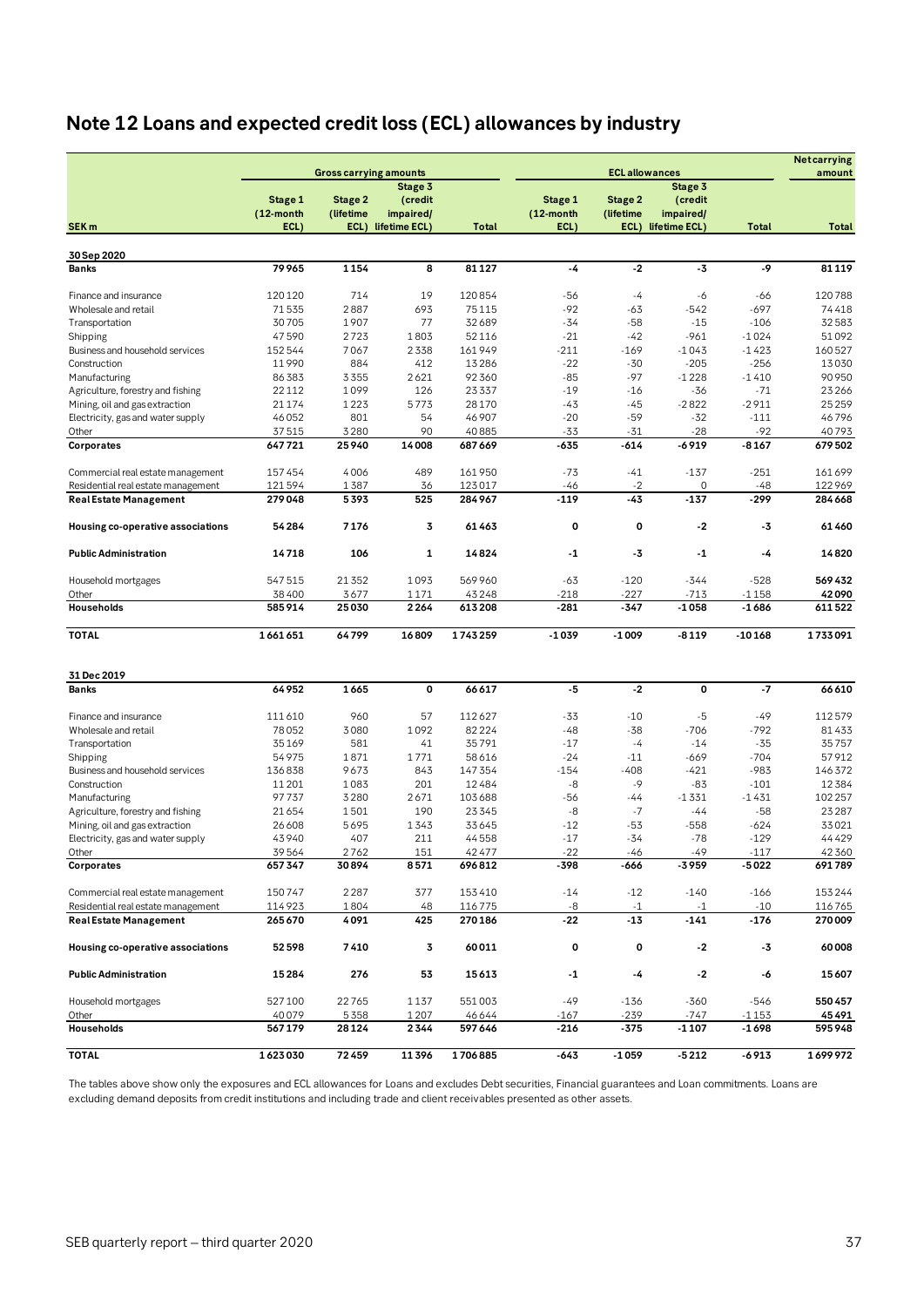# <span id="page-37-0"></span>**SEB consolidated situation**

# <span id="page-37-1"></span>**Note 13 Capital adequacy analysis**

| <b>SEK m</b>                                                         | 30 Sep 2020 | 30 Jun 2020 | 31 Dec 2019 |
|----------------------------------------------------------------------|-------------|-------------|-------------|
| Own funds                                                            |             |             |             |
| Common Equity Tier 1 capital                                         | 144934      | 132491      | 131155      |
| Tier 1 capital                                                       | 158417      | 146492      | 155398      |
| Total own funds                                                      | 176713      | 165259      | 173382      |
| Own funds requirement                                                |             |             |             |
| Risk exposure amount                                                 | 746308      | 745457      | 745637      |
| Expressed as own funds requirement                                   | 59705       | 59637       | 59651       |
| Common Equity Tier 1 capital ratio                                   | 19.4%       | 17.8%       | 17.6%       |
| Tier 1 capital ratio                                                 | 21.2%       | 19.7%       | 20.8%       |
| Total capital ratio                                                  | 23.7%       | 22.2%       | 23.3%       |
| Own funds in relation to own funds requirement                       | 2.96        | 2.77        | 2.91        |
| Regulatory Common Equity Tier 1 capital requirement including buffer | 10.1%       | 10.1%       | 11.5%       |
| of which capital conservation buffer requirement                     | 2.5%        | 2.5%        | 2.5%        |
| of which systemic risk buffer requirement                            | 3.0%        | 3.0%        | 3.0%        |
| of which countercyclical capital buffer requirement                  | 0.1%        | 0.1%        | 1.5%        |
| Common Equity Tier 1 capital available to meet buffer <sup>1)</sup>  | 14.9%       | 13.3%       | 13.1%       |
| Leverage ratio                                                       |             |             |             |
| Exposure measure for leverage ratio calculation                      | 3422035     | 3395891     | 3063481     |
| of which on balance sheet items                                      | 2861659     | 2870907     | 2554625     |
| of which off balance sheet items                                     | 560376      | 524984      | 508856      |
| Leverage ratio                                                       | 4.6%        | 4.3%        | 5.1%        |

 $^{\,1)}$  CET1 ratio excluding buffers and minimum capital requirement of 4.5%.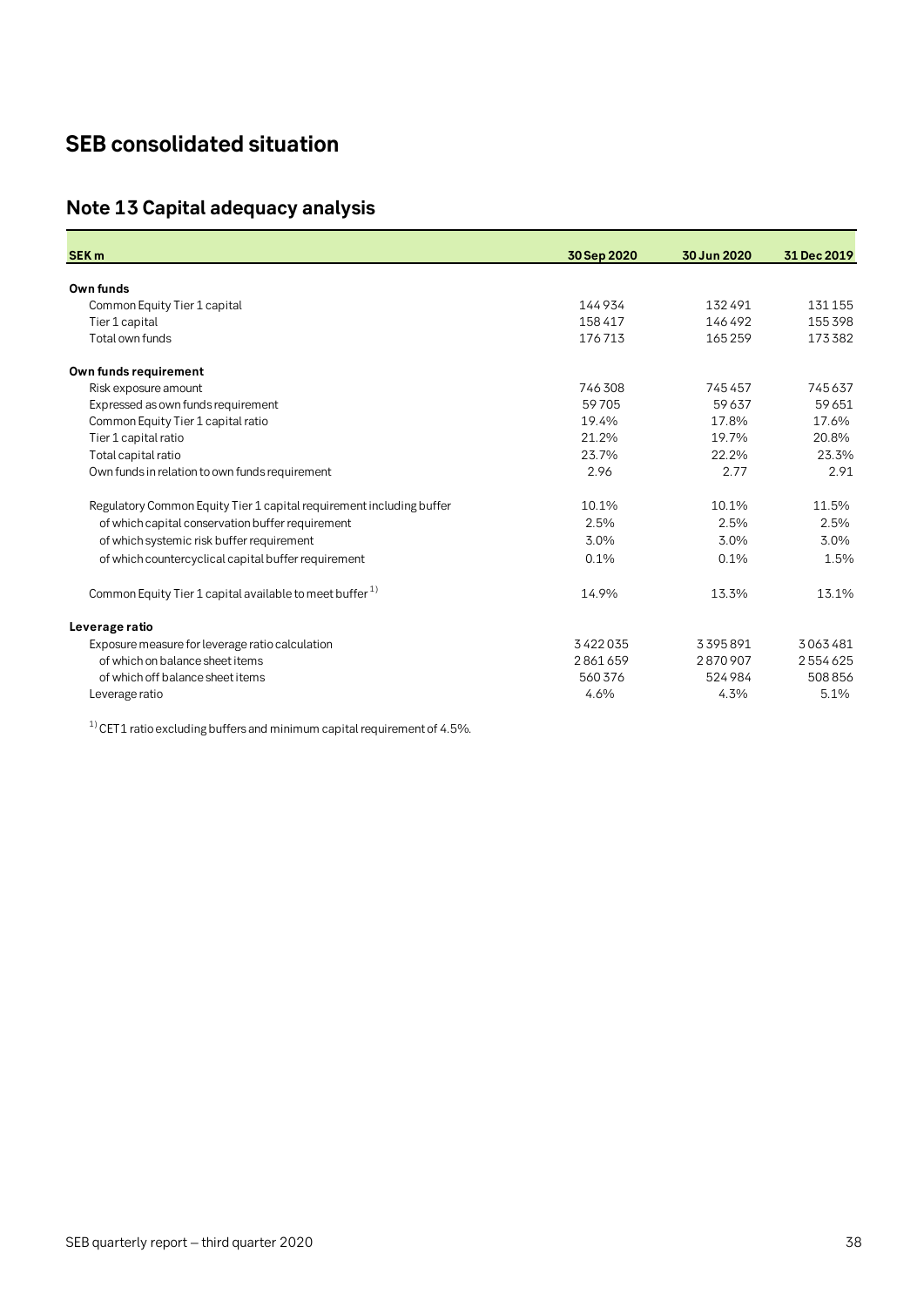# <span id="page-38-0"></span>**Note 14 Own funds**

| SEK <sub>m</sub>                                                                                  | 30 Sep 2020 | 30 Jun 2020 | 31 Dec 2019 |
|---------------------------------------------------------------------------------------------------|-------------|-------------|-------------|
|                                                                                                   |             |             |             |
| Shareholders equity according to balance sheet $1$ )                                              | 165625      | 160214      | 155700      |
| Deductions related to the consolidated situation and other foreseeable charges <sup>2)</sup>      | $-11119$    | $-18575$    | $-14075$    |
| Common Equity Tier 1 capital before regulatory adjustments <sup>3)</sup>                          | 154505      | 141639      | 141626      |
| Additional value adjustments                                                                      | $-1071$     | $-1264$     | $-1033$     |
| Intangible assets                                                                                 | $-6527$     | $-6556$     | $-6688$     |
| Deferred tax assets that rely on future profitability                                             | -8          | -6          |             |
| Fair value reserves related to gains or losses on cash flow hedges                                | 57          | 46          | $-15$       |
| Negative amounts resulting from the calculation of expected loss amounts                          | $-101$      |             | $-816$      |
| Gains or losses on liabilities valued at fair value resulting from changes in own credit standing | 14          | $-85$       | 19          |
| Defined-benefit pension fund assets                                                               | $-1776$     | $-1124$     | $-1761$     |
| Direct and indirect holdings of own CET1 instruments                                              | $-159$      | $-161$      | $-176$      |
| Total regulatory adjustments to Common Equity Tier 1                                              | $-9572$     | $-9149$     | $-10471$    |
| <b>Common Equity Tier 1 capital</b>                                                               | 144934      | 132491      | 131155      |
| Additional Tier 1 instruments                                                                     | 13484       | 14002       | 24243       |
| <b>Tier 1 capital</b>                                                                             | 158417      | 146492      | 155398      |
| Tier 2 instruments                                                                                | 19497       | 19366       | 19326       |
| Net provisioning amount for IRB-reported exposures                                                | 449         | 1050        | 309         |
| Holdings of Tier 2 instruments in financial sector entities                                       | $-1650$     | $-1650$     | $-1650$     |
| <b>Tier 2 capital</b>                                                                             | 18295       | 18766       | 17985       |
| <b>Total own funds</b>                                                                            | 176713      | 165259      | 173382      |

 $1)$  The Swedish Financial Supervisory Authority has approved SEB's application to use the quarterly net profit in measuring own funds on condition that the responsible auditors have reviewed the surplus and that the surplus is calculated in accordance with applicable accounting frameworks.

 $^{2)}$  The Board of Directors has now assessed the current situation and confirms its previous decision to not propose a dividend during 2020. In line with this, no deduction for dividend for the year 2019 has been made from the capital base. For 2020, deduction for dividend corresponding to the profit from the first three quarters of 2020, has been made from the capital base.

<sup>3)</sup> The Common Equity Tier 1 capital is presented on a consolidated basis, and differs from total equity according to IFRS. The insurance business contribution to equity is excluded.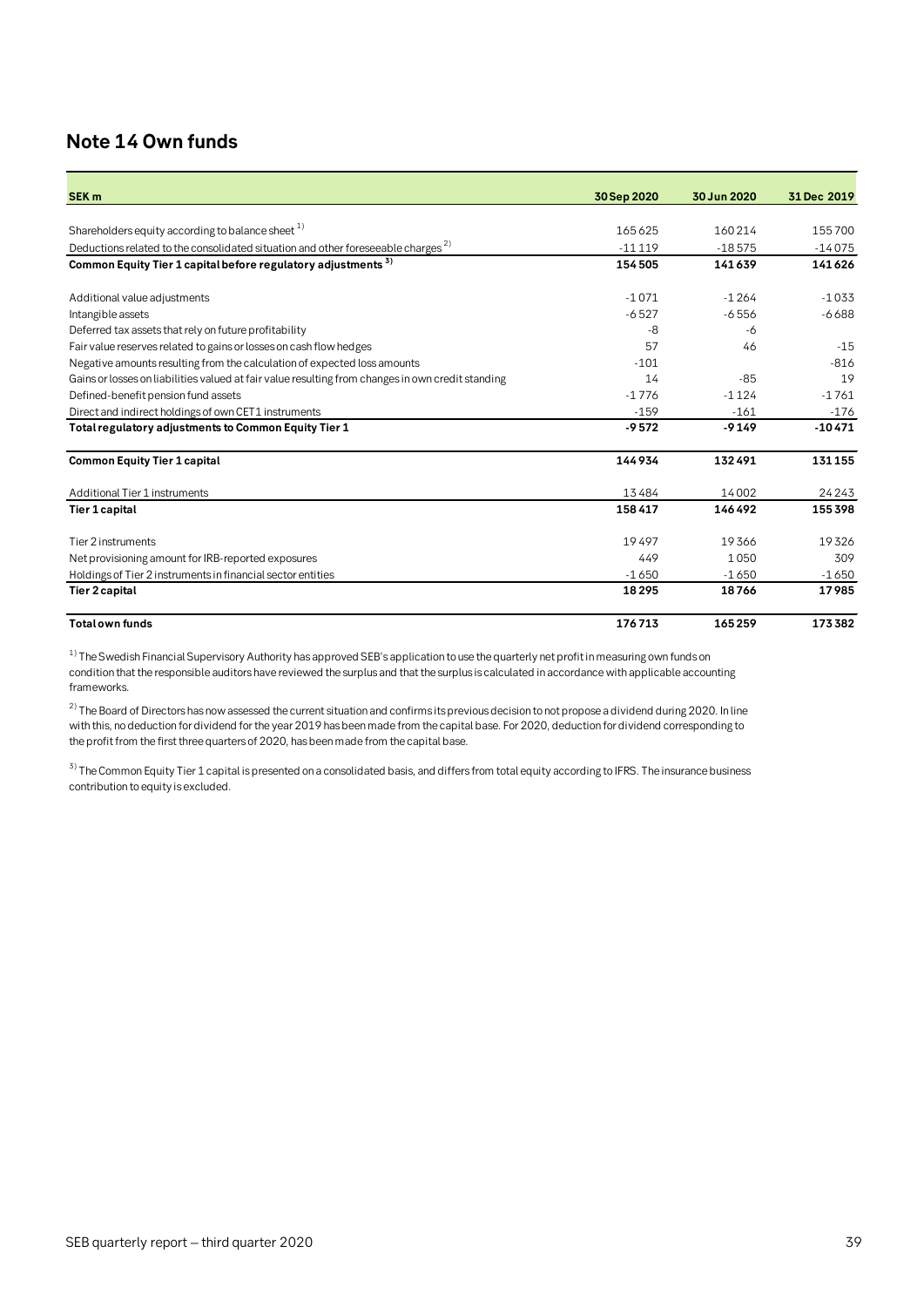# <span id="page-39-0"></span>**Note 15 Risk exposure amount**

| SEK <sub>m</sub>                                                  | 30 Sep 2020         |                           | 30 Jun 2020         |                           | 31 Dec 2019         |                  |  |
|-------------------------------------------------------------------|---------------------|---------------------------|---------------------|---------------------------|---------------------|------------------|--|
|                                                                   | <b>Riskexposure</b> | Own funds                 | <b>Riskexposure</b> | Own funds                 | <b>Riskexposure</b> | Own funds        |  |
| Credit risk IRB approach                                          | amount              | requirement <sup>1)</sup> | amount              | requirement <sup>1)</sup> | amount              | requirement $1)$ |  |
| Exposures to central governments or central banks                 | 14512               | 1161                      | 14879               | 1190                      | 12283               | 983              |  |
| Exposures to institutions                                         | 46465               | 3717                      | 48191               | 3855                      | 54421               | 4354             |  |
| Exposures to corporates                                           | 364062              | 29125                     | 365412              | 29233                     | 369055              | 29524            |  |
| Retail exposures                                                  | 64981               | 5198                      | 64484               | 5159                      | 67255               | 5380             |  |
| of which secured by immovable property                            | 41329               | 3306                      | 40357               | 3229                      | 39616               | 3169             |  |
| of which retail SME                                               | 5478                | 438                       | 5219                | 418                       | 7094                | 567              |  |
| of which other retail exposures                                   | 18174               | 1454                      | 18908               | 1513                      | 20546               | 1644             |  |
| Securitisation positions                                          | 2259                | 181                       | 2176                | 174                       | 1195                | 96               |  |
| <b>Total IRB</b> approach                                         | 492280              | 39382                     | 495142              | 39611                     | 504 210             | 40337            |  |
| Credit risk standardised approach                                 |                     |                           |                     |                           |                     |                  |  |
| Exposures to central governments or central banks                 | 381                 | 31                        | 344                 | 28                        | 1361                | 109              |  |
| Exposures to institutions                                         | 904                 | 72                        | 664                 | 53                        | 1057                | 85               |  |
| Exposures to corporates                                           | 5694                | 456                       | 5468                | 437                       | 6505                | 520              |  |
| Retail exposures                                                  | 13464               | 1077                      | 13242               | 1059                      | 13691               | 1095             |  |
| Exposures secured by mortgages on immovable property              | 1893                | 151                       | 1917                | 153                       | 2278                | 182              |  |
| Exposures in default                                              | 80                  | 6                         | 79                  | 6                         | 82                  | $\overline{7}$   |  |
| Exposures associated with particularly high risk                  | 1017                | 81                        | 998                 | 80                        | 933                 | 75               |  |
| Exposures in the form of collective investment undertakings (CIU) | 57                  | 5                         | 55                  | 4                         | 58                  | 5                |  |
| Equity exposures                                                  | 4125                | 330                       | 3638                | 291                       | 3589                | 287              |  |
| Other items                                                       | 10814               | 865                       | 10311               | 825                       | 10735               | 859              |  |
| Total standardised approach                                       | 38429               | 3074                      | 36716               | 2937                      | 40290               | 3223             |  |
| <b>Marketrisk</b>                                                 |                     |                           |                     |                           |                     |                  |  |
| Trading book exposures where internal models are applied          | 23233               | 1859                      | 28396               | 2272                      | 21195               | 1696             |  |
| Trading book exposures applying standardised approaches           | 10777               | 862                       | 9412                | 753                       | 6913                | 553              |  |
| <b>Total market risk</b>                                          | 34009               | 2721                      | 37809               | 3025                      | 28107               | 2249             |  |
| Other own funds requirements                                      |                     |                           |                     |                           |                     |                  |  |
| Operational risk advanced measurement approach                    | 50421               | 4034                      | 46963               | 3757                      | 47444               | 3796             |  |
| Settlement risk                                                   | $\mathbf{1}$        | $\Omega$                  | 32                  | 3                         | $\Omega$            | $\Omega$         |  |
| Credit value adjustment                                           | 8519                | 682                       | 8272                | 662                       | 7932                | 635              |  |
| Investment in insurance business                                  | 16633               | 1331                      | 16633               | 1331                      | 16633               | 1331             |  |
| Other exposures                                                   | 4234                | 339                       | 3850                | 308                       | 4870                | 390              |  |
| Additional risk exposure amount <sup>2)</sup>                     | 101782              | 8143                      | 100040              | 8003                      | 96151               | 7692             |  |
| Total other own funds requirements                                | 181590              | 14527                     | 175790              | 14063                     | 173030              | 13842            |  |
| Total                                                             | 746308              | 59705                     | 745457              | 59637                     | 745637              | 59651            |  |

 $1)$  Own funds requirement 8% of risk exposure amount according to Regulation (EU) No 575/2013 (CRR).

 $^{2)}$  Additional risk exposure amount according to Article 458, Regulation (EU) No 575/2013 (CRR), for risk-weight floors in the Swedish mortgage portfolio.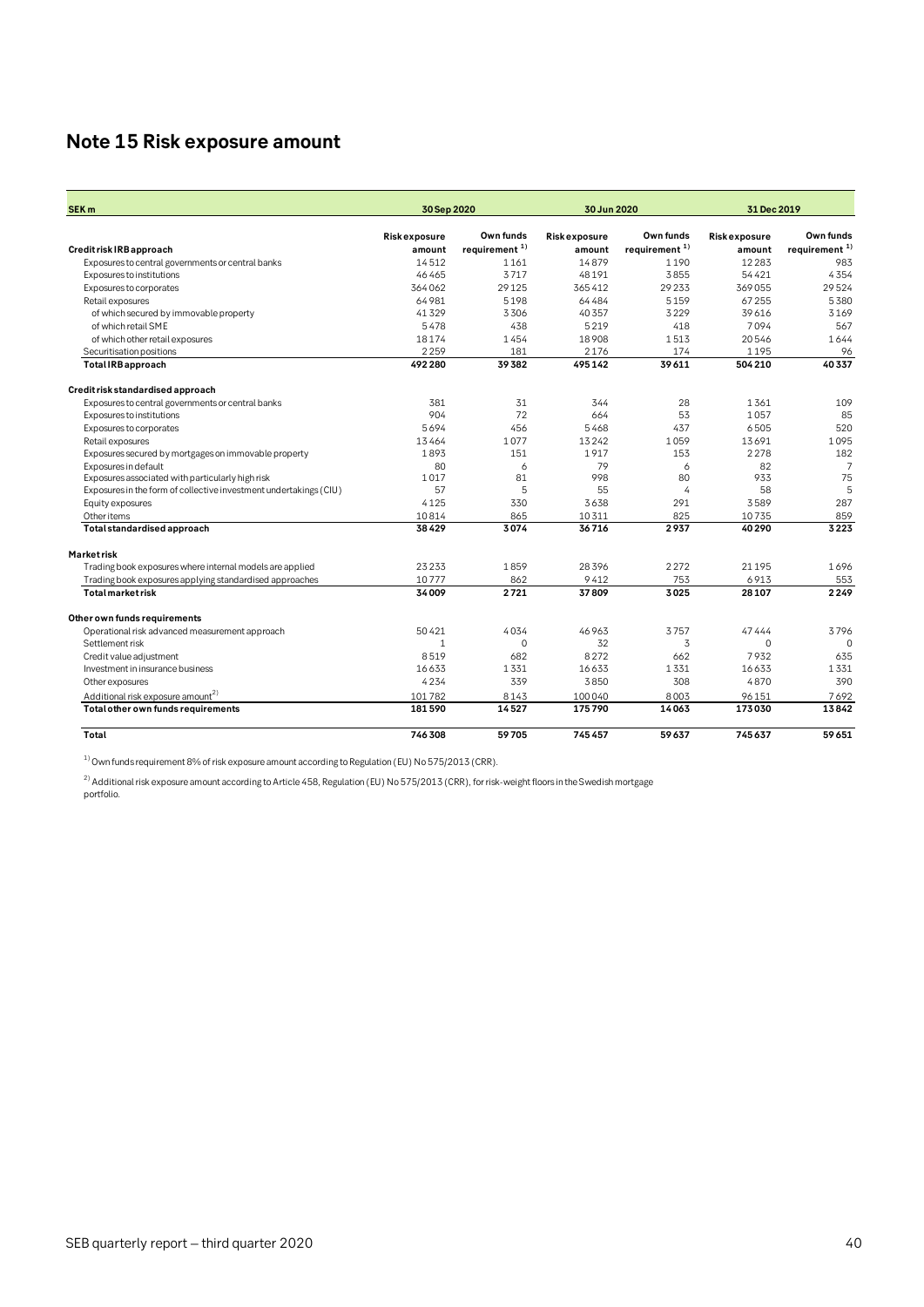# <span id="page-40-0"></span>**Note 16 Average risk-weight**

The following table summarises average risk-weights (risk exposure amount divided by exposure at default, EAD) for exposures, where the risk exposure amount is calculated according to the internal ratings based (IRB) approach. Repos and securities lending transactions are excluded from the analysis, since they carry low risk-weights, and can vary considerably in volume, thus making numbers less comparable.

| IRB reported credit exposures (less repos and securities lending) |             |             |             |
|-------------------------------------------------------------------|-------------|-------------|-------------|
| Average risk-weight                                               | 30 Sep 2020 | 30 Jun 2020 | 31 Dec 2019 |
|                                                                   |             |             |             |
| Exposures to central governments or central banks                 | 2.7%        | 2.5%        | 3.7%        |
| Exposures to institutions                                         | 21.4%       | 22.1%       | 24.9%       |
| Exposures to corporates                                           | 28.1%       | 28.5%       | 30.2%       |
| Retail exposures                                                  | 9.6%        | $9.7\%$     | 10.3%       |
| of which secured by immovable property                            | 6.8%        | 6.8%        | 6.9%        |
| of which retail SME                                               | 50.7%       | 49.8%       | 57.3%       |
| of which other retail exposures                                   | 30.3%       | 30.7%       | 31.8%       |
| Securitisation positions                                          | 16.9%       | 17.0%       | 9.6%        |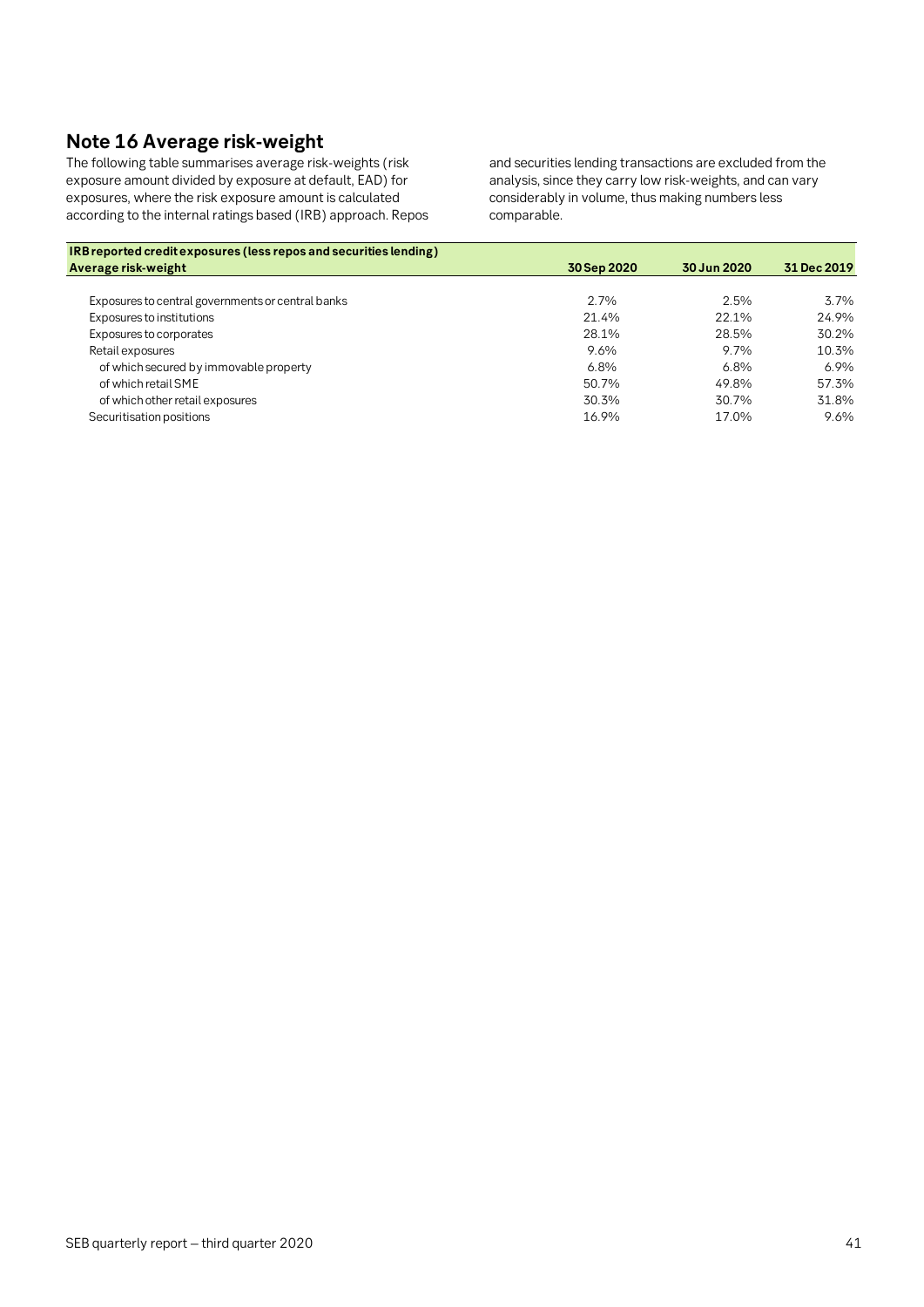# <span id="page-41-0"></span>**Skandinaviska Enskilda Banken AB (publ) – parent company**

# <span id="page-41-1"></span>**Income statement**

| In accordance with FSA regulations        | Q3      | Q <sub>2</sub> |       | Q3           |                |          | Jan-Sep  |                | <b>Full year</b> |
|-------------------------------------------|---------|----------------|-------|--------------|----------------|----------|----------|----------------|------------------|
| <b>SEK m</b>                              | 2020    | 2020           | %     | 2019         | %              | 2020     | 2019     | %              | 2019             |
| Interest income                           | 7376    | 7956           | $-7$  | 8992         | $-18$          | 24138    | 26082    | $-7$           | 34826            |
| Leasing income                            | 1312    | 1346           | $-2$  | 1462         | $-10$          | 4048     | 4334     | $-7$           | 5792             |
| Interest expense                          | $-2220$ | $-3126$        | $-29$ | $-4387$      | $-49$          | $-9254$  | $-13004$ | $-29$          | $-17217$         |
| <b>Dividends</b>                          | 607     | 617            | $-2$  | 527          | 15             | 1225     | 4420     | $-72$          | 5168             |
| Fee and commission income                 | 3142    | 3407           | -8    | 3382         | $-7$           | 10139    | 9959     | $\overline{2}$ | 13544            |
| Fee and commission expense                | $-690$  | $-764$         | $-10$ | $-743$       | $-7$           | $-2339$  | $-2333$  | 0              | $-3083$          |
| Net financial income                      | 1327    | 2857           | $-54$ | 800          | 66             | 3833     | 3655     | 5              | 5838             |
| Other income                              | 157     | 86             | 83    | 639          | $-75$          | 461      | 1221     | -62            | 1762             |
| <b>Total operating income</b>             | 11011   | 12378          | $-11$ | 10671        | $\overline{3}$ | 32252    | 34335    | -6             | 46631            |
|                                           |         |                |       |              |                |          |          |                |                  |
| Administrative expenses                   | $-3904$ | $-5051$        | $-23$ | $-3917$      | 0              | $-12979$ | $-11999$ | 8              | $-16345$         |
| Depreciation, amortisation and impairment |         |                |       |              |                |          |          |                |                  |
| of tangible and intangible assets         | $-1369$ | $-1498$        | $-9$  | $-1447$      | $-5$           | $-4305$  | $-4286$  | 0              | $-5749$          |
| <b>Total operating expenses</b>           | $-5272$ | $-6549$        | $-19$ | $-5364$      | $-2$           | $-17284$ | $-16285$ | 6              | $-22094$         |
| <b>Profit before credit losses</b>        | 5739    | 5829           | $-2$  | 5307         | 8              | 14969    | 18050    | $-17$          | 24537            |
| Net expected credit losses                | $-1087$ | $-2409$        | $-55$ | $-458$       | 138            | $-4898$  | $-1143$  |                | $-2044$          |
| Impairment of financial assets            |         |                |       | $-426 - 100$ |                | $-220$   | $-741$   | $-70$          | $-741$           |
| <b>Operating profit</b>                   | 4651    | 3420           | 36    | 4424         | 5              | 9850     | 16166    | $-39$          | 21752            |
|                                           |         |                |       |              |                |          |          |                |                  |
| Appropriations                            | 454     | 346            | 31    | 409          | 11             | 1038     | 1174     | $-12$          | 2694             |
| Income tax expense                        | 1187    | $-1453$        |       | $-808$       |                | $-508$   | $-2531$  | $-80$          | $-4189$          |
| Other taxes                               | $-2114$ | 39             |       | $-5$         |                | $-1960$  | - 4      |                | 48               |
| <b>NET PROFIT</b>                         | 4178    | 2353           | 78    | 4019         | 4              | 8421     | 14805    | $-43$          | 20305            |

# <span id="page-41-2"></span>**Statement of comprehensive income**

|                                       | Q <sub>3</sub> | Q <sub>2</sub> |     | Q <sub>3</sub> |      |        | Jan-Sep |     | <b>Full year</b> |
|---------------------------------------|----------------|----------------|-----|----------------|------|--------|---------|-----|------------------|
| SEK <sub>m</sub>                      | 2020           | 2020           | %   | 2019           | %    | 2020   | 2019    | %   | 2019             |
| <b>NET PROFIT</b>                     | 4178           | 2353           | 78  | 4019           | 4    | 8421   | 14805   | -43 | 20305            |
| Cash flow hedges                      | $-11$          | $-10$          | 10  | $-28$          | -61  | $-72$  | $-356$  | -80 | $-298$           |
| Translation of foreign operations     | $-17$          | - 56           | -70 | $-1$           |      | $-126$ | 36      |     | 33               |
| Items that may subsequently be        |                |                |     |                |      |        |         |     |                  |
| reclassified to the income statement: | $-28$          | - 66           | -58 | $-29$          | -3   | $-198$ | $-321$  | -38 | - 265            |
| OTHER COMPREHENSIVE INCOME            | - 28           | - 66           | -58 | $-29$          | $-3$ | $-198$ | $-321$  | -38 | $-265$           |
| <b>TOTAL COMPREHENSIVE INCOME</b>     | 4150           | 2287           | 81  | 3990           | 4    | 8223   | 14484   | -43 | 20040            |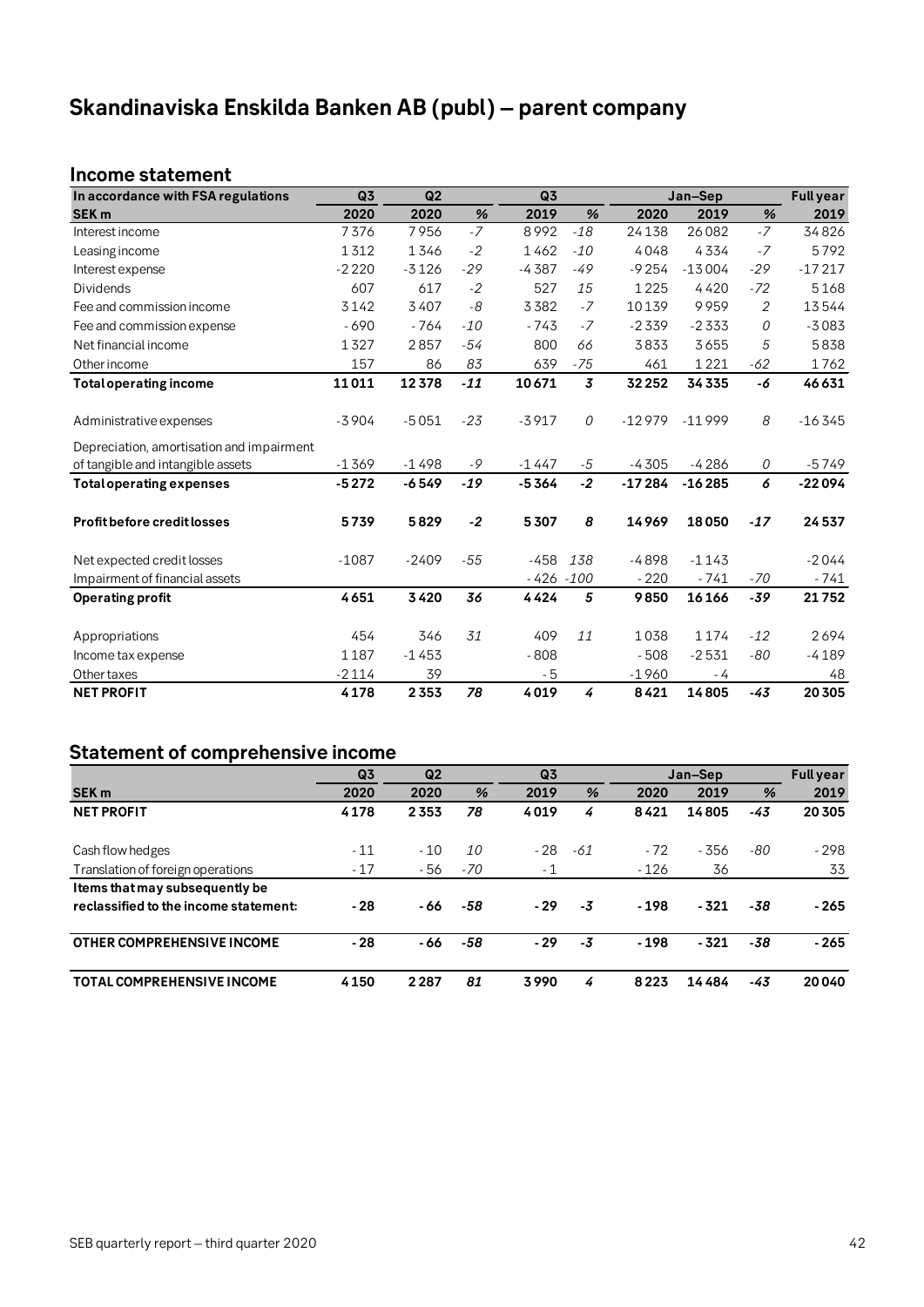# <span id="page-42-0"></span>**Balance sheet, condensed**

|                                                           | 30 Sep  | 30 Jun  | <b>31 Dec</b> |
|-----------------------------------------------------------|---------|---------|---------------|
| <b>SEK m</b>                                              | 2020    | 2020    | 2019          |
| Cash and cash balances with central banks                 | 301970  | 291292  | 110104        |
| Loans to central banks                                    | 2223    | 891     | 2904          |
| Loans to credit institutions                              | 84298   | 75213   | 89546         |
| Loans to the public                                       | 1646462 | 1690872 | 1601243       |
| Debt securities                                           | 328343  | 336489  | 211417        |
| Equity instruments                                        | 49579   | 41967   | 61802         |
| Derivatives                                               | 143279  | 152 351 | 135713        |
| Other assets                                              | 116367  | 120163  | 105943        |
| <b>TOTAL ASSETS</b>                                       | 2672521 | 2709239 | 2318672       |
|                                                           |         |         |               |
| Deposits from central banks and credit institutions       | 209020  | 209920  | 126891        |
| Deposits and borrowings from the public <sup>1)</sup>     | 1257943 | 1268117 | 973834        |
| Debt securities issued                                    | 824626  | 778821  | 857968        |
| Short positions                                           | 33451   | 36225   | 27343         |
| Derivatives                                               | 124829  | 134546  | 119511        |
| Other financial liabilities                               | 2050    | 2256    | 2449          |
| Other liabilities                                         | 73230   | 135571  | 72267         |
| Untaxed reserves                                          | 19875   | 19875   | 19875         |
| Equity                                                    | 127497  | 123908  | 118535        |
| TOTAL LIABILITIES, UNTAXED RESERVES                       |         |         |               |
| <b>AND EQUITY</b>                                         | 2672521 | 2709239 | 2318672       |
| 1) Private and SME deposits covered by deposit guarantee  | 227968  | 228123  | 210576        |
| Private and SME deposits not covered by deposit guarantee | 132044  | 132623  | 110625        |
| All other deposits                                        | 897931  | 907370  | 652633        |
| Total deposits from the public                            | 1257943 | 1268117 | 973834        |

# <span id="page-42-1"></span>**Pledged assets and obligations**

|                                    | 30 Sep | 30 Jun | <b>31 Dec</b> |
|------------------------------------|--------|--------|---------------|
| <b>SEK m</b>                       | 2020   | 2020   | 2019          |
| Pledged assets for own liabilities | 486088 | 455600 | 486823        |
| Other pledged assets               | 122083 | 121887 | 86088         |
| <b>Pledged assets</b>              | 608172 | 577487 | 572911        |
| Contingent liabilities             | 148075 | 148429 | 146166        |
| Commitments                        | 698800 | 644189 | 578619        |
| <b>Obligations</b>                 | 846875 | 792617 | 724786        |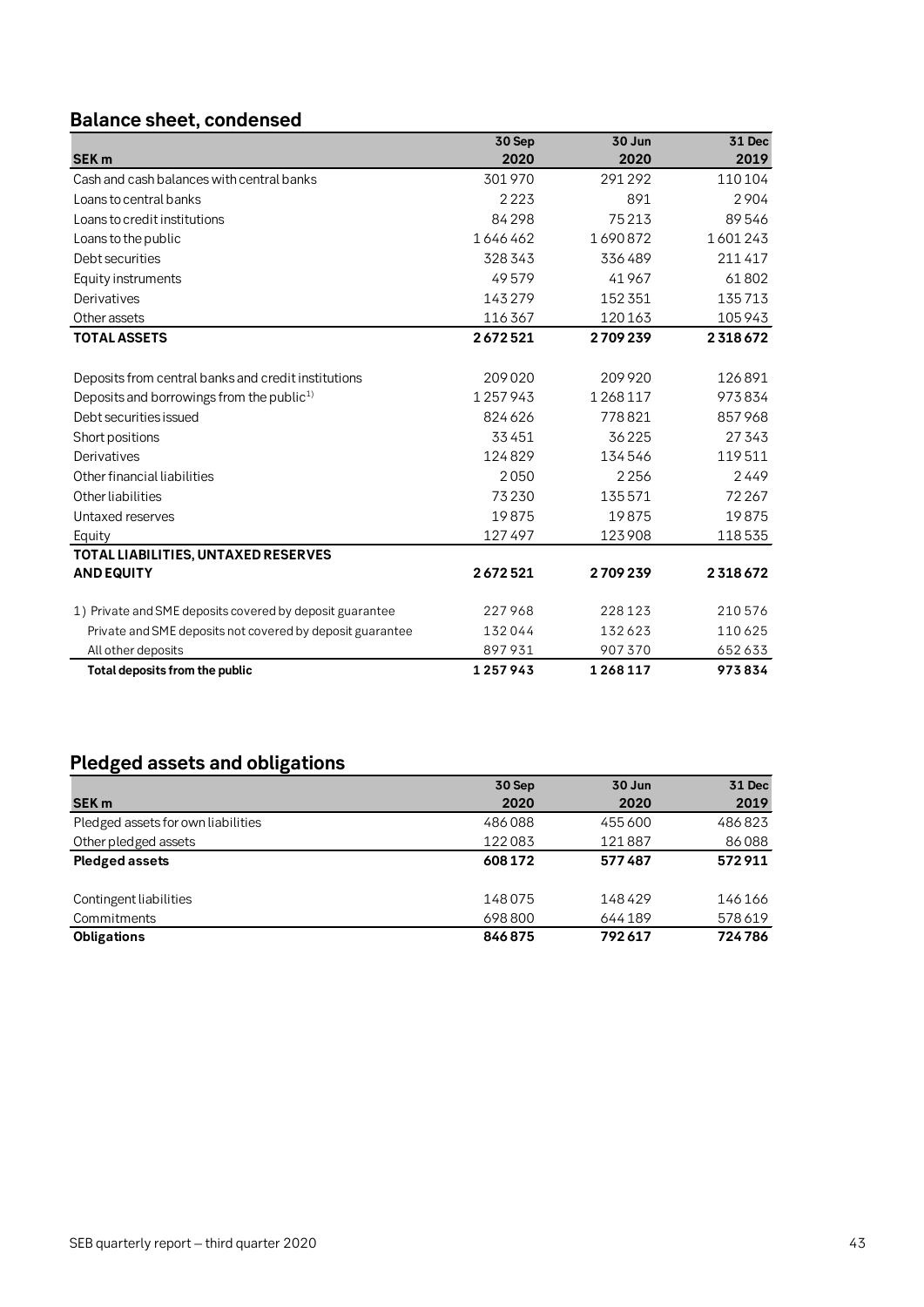# <span id="page-43-0"></span>**Capital adequacy**

| SEK <sub>m</sub>                                                      | 30 Sep 2020 | 30 Jun 2020 | 31 Dec 2019 |
|-----------------------------------------------------------------------|-------------|-------------|-------------|
|                                                                       |             |             |             |
| Own funds                                                             |             |             |             |
| Common Equity Tier 1 capital                                          | 128438      | 115516      | 113893      |
| Tier 1 capital                                                        | 141921      | 129518      | 138136      |
| Total own funds                                                       | 160059      | 148217      | 155921      |
| Own funds requirement                                                 |             |             |             |
| Risk exposure amount                                                  | 676205      | 677597      | 668708      |
| Expressed as own funds requirement                                    | 54096       | 54208       | 53497       |
| Common Equity Tier 1 capital ratio                                    | 19.0%       | 17.0%       | 17.0%       |
| Tier 1 capital ratio                                                  | 21.0%       | 19.1%       | 20.7%       |
| Total capital ratio                                                   | 23.7%       | 21.9%       | 23.3%       |
| Own funds in relation to capital requirement                          | 2.96        | 2.73        | 2.91        |
| Regulatory Common Equity Tier 1 capital requirement including buffers | 7.1%        | 7.1%        | 8.6%        |
| of which capital conservation buffer requirement                      | 2.5%        | 2.5%        | 2.5%        |
| of which countercyclical capital buffer requirement                   | 0.1%        | 0.1%        | 1.6%        |
| Common Equity Tier 1 capital available to meet buffers <sup>1)</sup>  | 14.5%       | 12.5%       | 12.5%       |

 $^{\rm 1)}$  CET1 ratio excluding buffers and minimum capital requirement of 4.5%.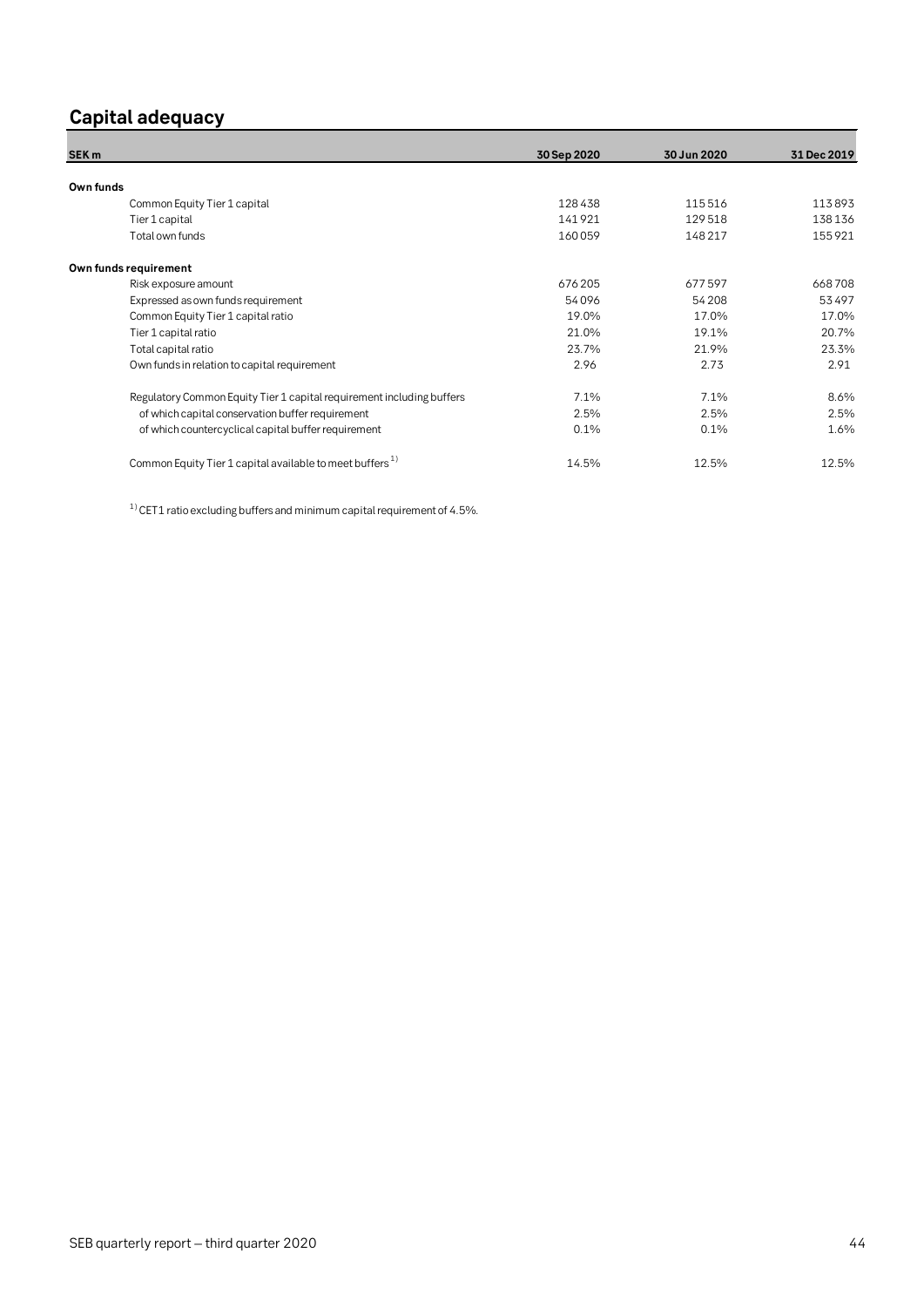# <span id="page-44-0"></span>**Signature of the President**

*The President declares that this financial report for the period 1 January 2020 through 30 September 2020 provides a fair overview of the parent company's and the group's operations, their financial position and results and describe material risks and uncertainties facing the parent company and the group.*

#### **Stockholm, 22 October 2020**

Johan Torgeby *President and Chief Executive Officer*

# <span id="page-44-1"></span>**Auditor's review report**

To the Board of Directors in Skandinaviska Enskilda Banken AB (publ), 502032-9081

#### **Introduction**

We have reviewed the condensed interim financial statements (interim report) for Skandinaviska Enskilda Banken AB (publ) as at 30 September 2020 and for the nine-month period ending as at this date. The Board of Directors and the President and Chief Executive Officer are responsible for the preparation and presentation of the interim report in accordance with IAS 34 and the Annual Accounts Act for Credit Institutions and Securities Companies. Our responsibility is to express a conclusion on this interim report based on our review.

#### **Scope of review**

We have conducted our review in accordance with the International Standard on Review Engagements ISRE 2410, Review of Interim Financial Information Performed by the Independent Auditor of the Entity. A review consists of making inquiries, primarily to persons responsible for financial and accounting matters, and applying analytical and other review procedures. A review differs from and is substantially less in scope than an audit conducted in accordance with International Standards on Auditing and other generally accepted auditing standards in Sweden. The procedures performed in a review do not enable us to obtain assurance that we would become aware of all significant matters that might be identified in an audit. Accordingly, we do not express an audit opinion.

#### **Conclusion**

Based on our review, nothing has come to our attention that causes us to believe that this interim report is not prepared, in all material respects, in accordance with IAS 34 and the Annual Accounts Act for Credit Institutions and Securities Companies regarding the group, and in accordance with the Annual Accounts Act for Credit Institutions and Securities Companies regarding the parent company.

#### **Stockholm, 22 October 2020**

Ernst & Young AB

Hamish Mabon *Authorised Public Accountant*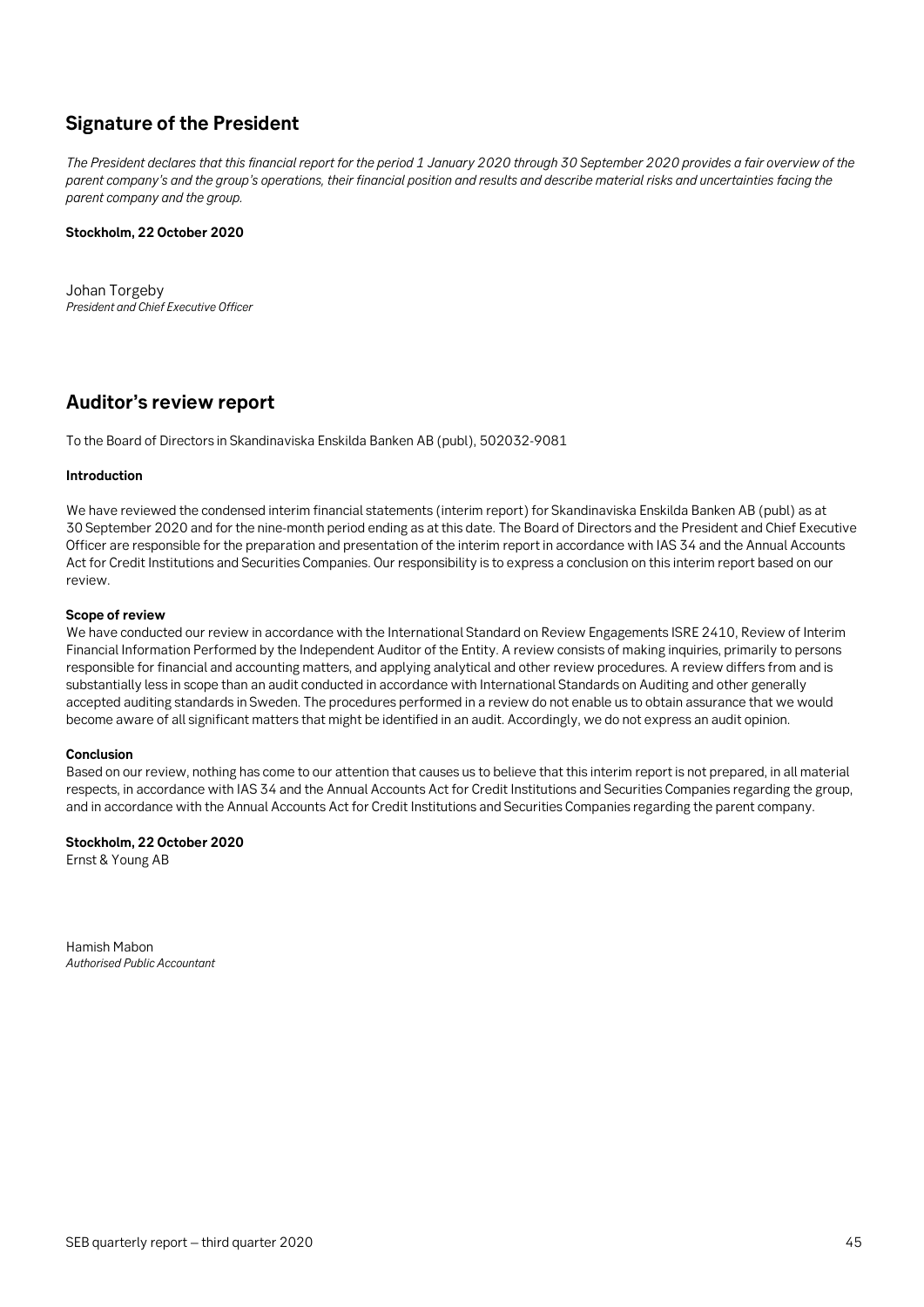# <span id="page-45-0"></span>**Contacts and calendar**

#### **Results presentation at telephone conference**

The presentation of the results will be held (in English) at 8.45 a.m., Swedish time, on 22 October 2020 at a conference call. Please call, at least 10 minutes in advance, +44 (0)2071 928 000 and quote conference id: 7361738. The conference can be followed live on sebgroup.com/ir where a replay will also be available afterwards.

The President and CEO, Johan Torgeby, and the Chief Financial Officer, Masih Yazdi, will present and comment upon the results, followed by a Q&A session with Johan Torgeby, Masih Yazdi and Pawel Wyszynski, Head of Investor Relations.

#### **Further information is available from:**

Masih Yazdi, Chief Financial Officer Tel: +46 771 621 000 Pawel Wyszynski, Head of Investor Relations Tel: +46 70 462 21 11 Frank Hojem, Head of Corporate Communication Tel: +46 70 763 99 47

**Skandinaviska Enskilda Banken AB (publ.)** SE-106 40 Stockholm, Sweden Tel: +46 771 621 000 sebgroup.com Corporate organisation number: 502032-9081

#### **Further financial information is available in SEB's Fact Book and in the additional Pillar 3 disclosures which are published quarterly on sebgroup.com/ir.**

#### **Financial information calendar 2021**

| 27 January 2021<br>2 March 2021<br>30 March 2021 | Annual Accounts 2020<br>Annual Report 2020 published<br>Annual General Meeting | The silent period starts on 1 January 2021                                          |
|--------------------------------------------------|--------------------------------------------------------------------------------|-------------------------------------------------------------------------------------|
| 28 April 2021<br>15 July 2021                    | Quarterly report January-March 2021<br>Quarterly report January-June 2021      | The silent period starts on 1 April 2021<br>The silent period starts on 1 July 2021 |
| 20 October 2021                                  | Quarterly report January-September 2021                                        | The silent period starts on 1 October 2021                                          |

The financial information calendar for 2022 will be published in conjunction with the Quarterly Report for January-September 2021.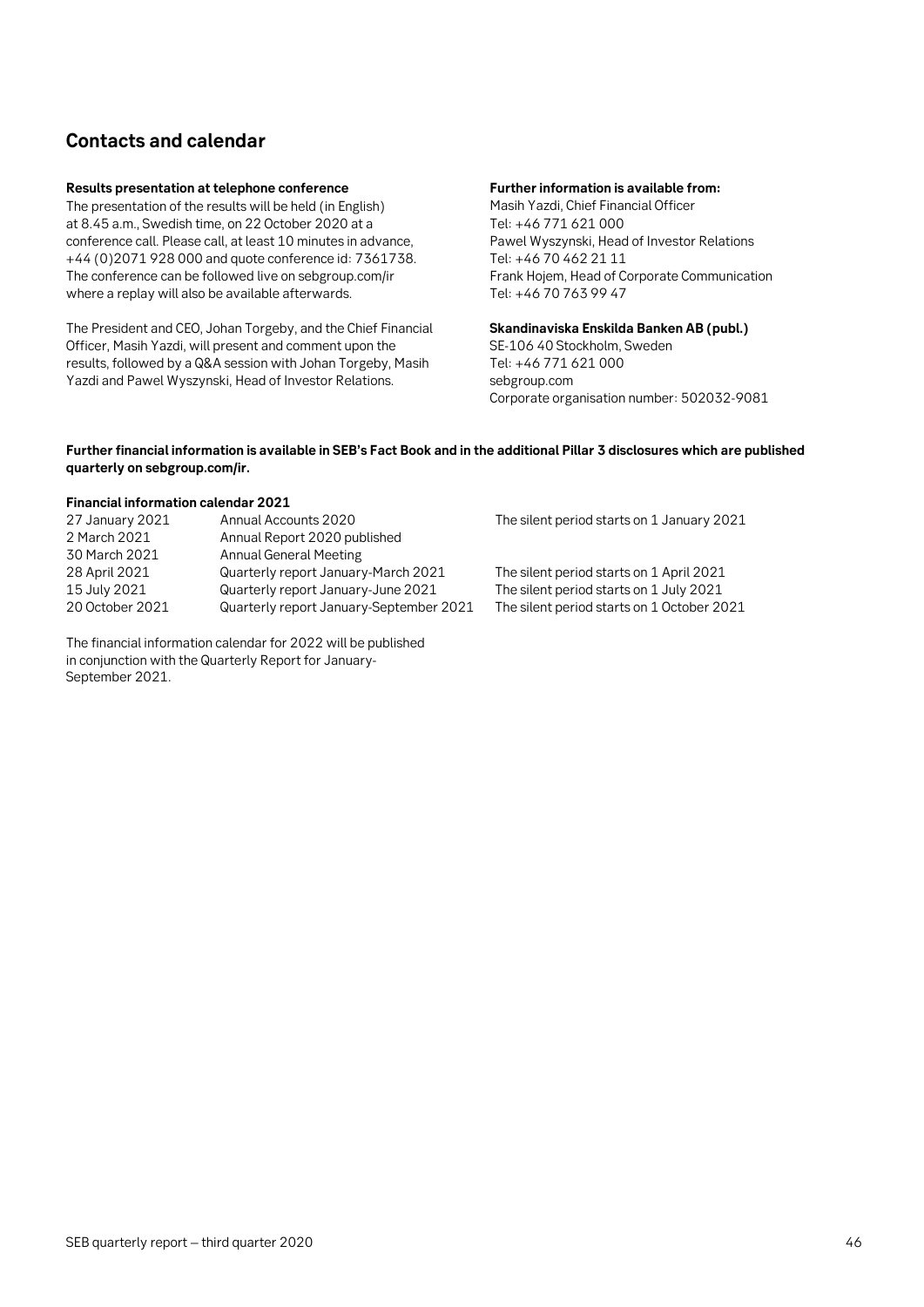# <span id="page-46-0"></span>**Definitions**

**Including Alternative Performance Measures**1)

#### **Items affecting comparability**

To facilitate the comparison of operating profit between current and previous periods, items with significant impact that management considers affect the comparability or are relevant for the understanding of the financial result, are identified and presented separately, for example impairment of goodwill, restructuring, gains and losses from divestments and other income or costs that are not recurring.

#### **Operating profit**

Total profit before tax.

#### **Operating profit before items affecting comparability**

Total profit before items affecting comparability and tax.

#### **Net profit**

Total profit after tax.

#### **Return on equity**

Net profit attributable to shareholders in relation to average<sup>2)</sup> shareholders' equity.

#### **Return on equity excluding items affecting comparability**

Net profit attributable to shareholders, excluding items affecting comparability and their related tax effect, in relation to average<sup>2)</sup> shareholders' equity.

#### **Return on tangible equity**

Net profit attributable to shareholders in relation to average<sup>2)</sup> shareholders' equity less intangible assets.

#### **Return on tangible equity excluding items affecting comparability**

Net profit attributable to shareholders, excluding items affecting comparability and their related tax effect, in relation to average<sup>2)</sup> shareholders' equity less intangible assets and items affecting comparability.

1) *Alternative Performance Measures, APMs, are financial measures of historical or future financial performance, financial position, or cash flows, other than those defined in the applicable financial reporting framework (IFRS) or in the EU Capital Requirements Regulation and Directive CRR/CRD IV. APMs are used by SEB when relevant to assess and describe SEB's financial situation and provide additional relevant information and tools to enable analysis of SEB's performance. APMs on basic earnings per share, diluted earnings per share, net worth per share, equity per share, return on equity, return on tangible equity, return on total assets and return on risk exposure amount provide relevant information on the performance in relation to different investment measurements. The cost/income ratio provides information on SEB's cost efficiency. APMs related to lending provide information on provisions in relation to credit risk. All these measures may not be comparable to similarly titled measures used by other companies.* 

2)*Average year-to-date, calculated on month-end figures.*

3)*Average, calculated on a daily basis.*

#### **Return on business equity**

Operating profit by division, reduced by a standard tax rate, in relation to the divisions' average<sup>2)</sup> business equity (allocated capital).

#### **Return on total assets**

Net profit attributable to shareholders, in relation to average<sup>2)</sup> total assets.

#### **Return on risk exposure amount**

Net profit attributable to shareholders in relation to average<sup>2)</sup> risk exposure amount.

#### **Cost/income ratio**

Total operating expenses in relation to total operating income.

#### **Basic earnings per share**

Net profit attributable to shareholders in relation to the weighted average<sup>3)</sup> number of shares outstanding before dilution.

#### **Diluted earnings per share**

Net profit attributable to shareholders in relation to the weighted average<sup>3)</sup> diluted number of shares. The calculated dilution is based on the estimated economic value of the longterm equity-based programmes.

#### **Net worth per share**

The total of shareholders' equity, the equity portion of any surplus values in the holdings of debt securities and the surplus value in life insurance operations in relation to the number of shares outstanding.

#### **Equity per share**

Shareholders' equity in relation to the number of shares outstanding.

#### **Core gap ratio**

Structural liquidity risk measure defined as total liabilities deemed to mature beyond one year in relation to total assets deemed to mature beyond one year.

#### **Expected credit losses, ECL**

Probability-weighted credit losses with the respective risk of a default.

#### **ECL allowances**

The allowance for expected credit losses on financial assets, contract assets, loan commitments and financial guarantee contracts.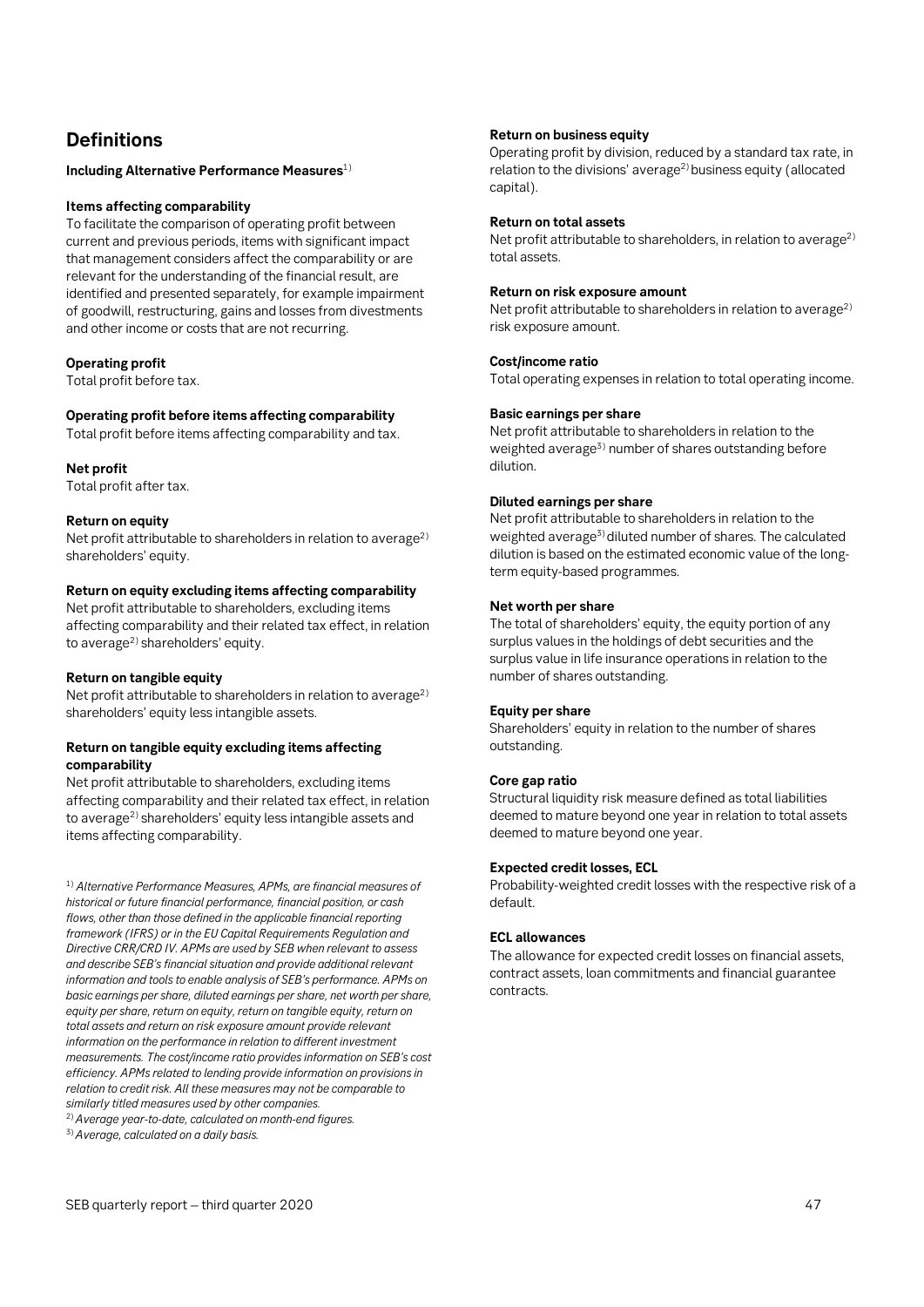#### **Net ECL level**

Net credit impairments in relation to the opening balance of the year of debt securities, loans to the public and loans to credit institutions measured at amortised cost, financial guarantees and loan commitments, net of ECL allowances.

#### **ECL coverage ratio**

ECL allowances in relation to underlying gross carrying amounts for loans and debt securities as well as nominal amounts of financial guarantees and loan commitments.

#### **Stage 3 loans / Total loans, gross**

Gross carrying amount for stage 3 loans (credit-impaired loans) in relation to gross carrying amount for total loans measured at amortised cost (excluding demand deposits credit institutions and including trade and client receivables presented as other assets).

#### **Stage 3 loans / Total loans, net**

Carrying amount for stage 3 loans (credit-impaired loans) in relation to carrying amounts for total loans measured at amortised cost (excluding demand deposits credit institutions and including trade and client receivables presented as other assets).

**The excel file Alternative Performance Measures, available on sebgroup.com/ir, provides information on how the measures are calculated.**

### **Definitions**

**According to the EU Capital Requirements Regulation no 575/2013 (CRR)**

#### **Risk exposure amount**

Total assets and off-balance sheet items, risk-weighted in accordance with capital adequacy regulations for credit risk and market risk. The operational risks are measured and added as risk exposure amount. Risk exposure amounts are only defined for the consolidated situation, excluding insurance entities and exposures deducted from own funds.

#### **Common Equity Tier 1 capital**

Shareholders' equity excluding dividend, deferred tax assets, intangible assets and certain other regulatory adjustments defined in EU Regulation no 575/2013 (CRR).

#### **Tier 1 capital**

Common Equity Tier 1 capital plus qualifying forms of subordinated loans liabilities, so-called additional tier 1 instruments.

#### **Tier 2 capital**

Mainly subordinated loans liabilities not qualifying as Tier 1 capital contribution.

#### **Own funds**

The sum of Tier 1 and Tier 2 capital.

#### **Common Equity Tier 1 capital ratio**

Common Equity Tier 1 capital as a percentage of risk exposure amount.

#### **Tier 1 capital ratio**

Tier 1 capital as a percentage of risk exposure amount.

#### **Total capital ratio**

Total own funds as a percentage of risk exposure amount.

#### **Leverage ratio**

Tier 1 capital as a percentage of total assets including off balance sheet items with conversion factors according to the standardised approach.

#### **Liquidity Coverage Ratio (LCR)**

High-quality liquid assets in relation to the estimated net liquidity outflow over the next 30 calendar days.